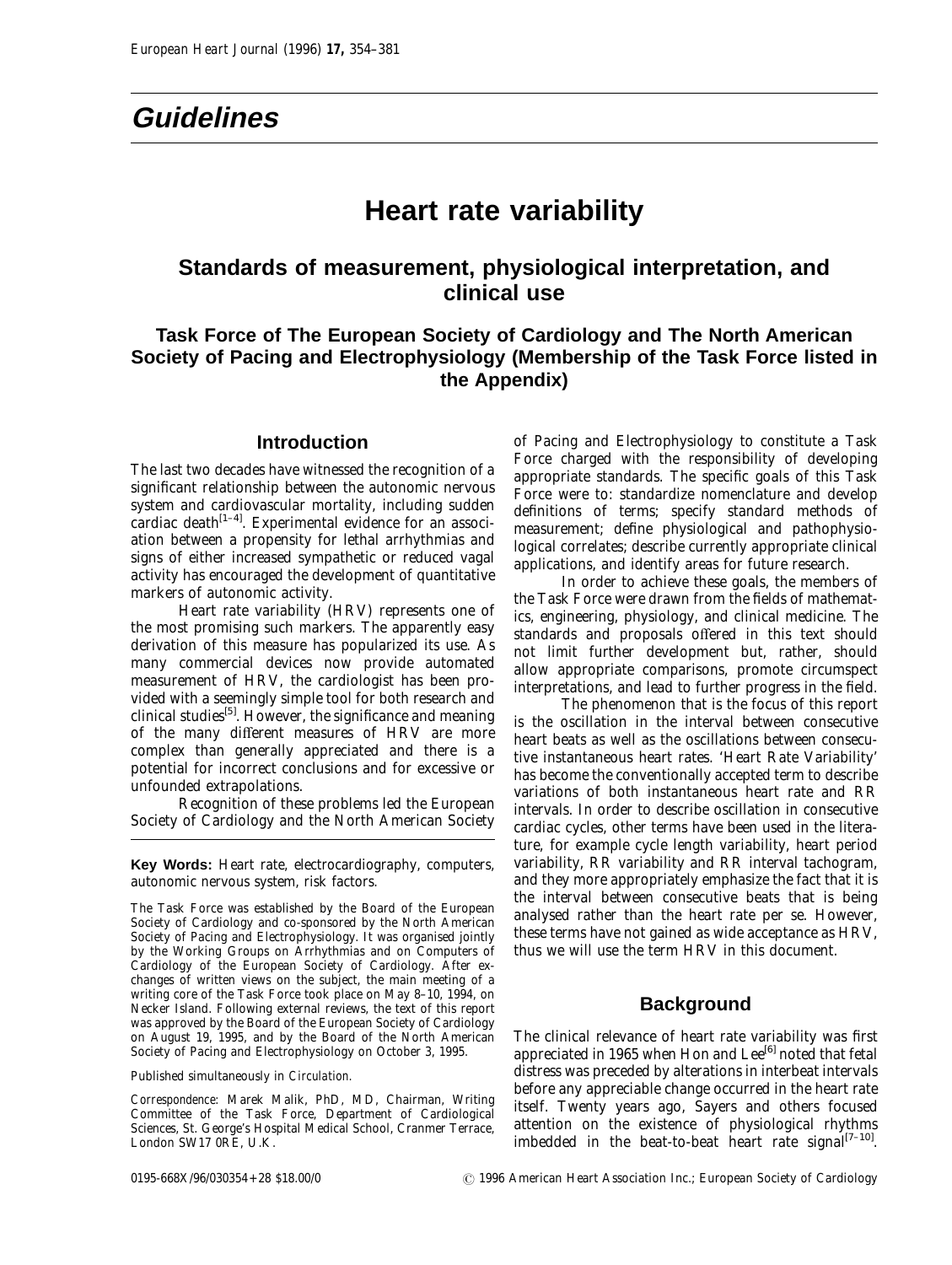During the 1970s, Ewing et al.<sup>[11]</sup> devised a number of simple bedside tests of short-term RR differences to detect autonomic neuropathy in diabetic patients. The association of higher risk of post-infarction mortality with reduced HRV was first shown by Wolf *et al*. in 1977[12]. In 1981, Akselrod *et al*. introduced power spectral analysis of heart rate fluctuations to quantitatively evaluate beat-to-beat cardiovascular control $^{[13]}$ .

These frequency–domain analyses contributed to the understanding of the autonomic background of RR interval fluctuations in the heart rate  $record^{[14,15]}$ . The clinical importance of HRV became apparent in the late 1980s when it was confirmed that HRV was a strong and independent predictor of mortality following an acute myocardial infarction<sup>[16-18]</sup>. With the availability of new, digital, high frequency, 24-h multi-channel electrocardiographic recorders, HRV has the potential to provide additional valuable insight into physiological and pathological conditions and to enhance risk stratification.

### **Measurement of heart rate variability**

# *Time domain methods*

Variations in heart rate may be evaluated by a number of methods. Perhaps the simplest to perform are the time domain measures. With these methods either the heart rate at any point in time or the intervals between successive normal complexes are determined. In a continuous electrocardiographic (ECG) record, each QRS complex is detected, and the so-called normal-to-normal (NN) intervals (that is all intervals between adjacent QRS complexes resulting from sinus node depolarizations), or the instantaneous heart rate is determined. Simple time–domain variables that can be calculated include the mean NN interval, the mean heart rate, the difference between the longest and shortest NN interval, the difference between night and day heart rate, etc. Other time–domain measurements that can be used are variations in instantaneous heart rate secondary to respiration, tilt, Valsalva manoeuvre, or secondary to phenylephrine infusion. These differences can be described as either differences in heart rate or cycle length.

### *Statistical methods*

From a series of instantaneous heart rates or cycle intervals, particularly those recorded over longer periods, traditionally 24 h, more complex *statistical time-domain measures* can be calculated. These may be divided into two classes, (a) those derived from direct measurements of the NN intervals or instantaneous heart rate, and (b) those derived from the differences between NN intervals. These variables may be derived from analysis of the total electrocardiographic recording or may be calculated using smaller segments of the recording period. The latter method allows comparison of HRV to be made during varying activities, e.g. rest, sleep, etc.

The simplest variable to calculate is the *standard deviation of the NN interval* (SDNN), i.e. the square root of variance. Since variance is mathematically equal to total power of spectral analysis, SDNN reflects all the cyclic components responsible for variability in the period of recording. In many studies, SDNN is calculated over a 24-h period and thus encompasses both short-term high frequency variations, as well as the lowest frequency components seen in a 24-h period. As the period of monitoring decreases, SDNN estimates shorter and shorter cycle lengths. It should also be noted that the total variance of HRV increases with the length of analysed recording<sup>[19]</sup>. Thus, on arbitrarily selected ECGs, SDNN is not a well defined statistical quantity because of its dependence on the length of recording period. Thus, in practice, it is inappropriate to compare SDNN measures obtained from recordings of different durations. However, durations of the recordings used to determine SDNN values (and similarly other HRV measures) should be standardized. As discussed further in this document, short-term 5-min recordings and nominal 24 h long-term recordings seem to be appropriate options.

Other commonly used statistical variables calculated from segments of the total monitoring period include *SDANN*, the standard deviation of the average NN interval calculated over short periods, usually 5 min, which is an estimate of the changes in heart rate due to cycles longer than 5 min, and the *SDNN index*, the mean of the 5-min standard deviation of the NN interval calculated over 24 h, which measures the variability due to cycles shorter than 5 min.

The most commonly used measures derived from interval differences include *RMSSD*, the square root of the mean squared differences of successive NN intervals, *NN50*, the number of interval differences of successive NN intervals greater than 50 ms, and *pNN50* the proportion derived by dividing NN50 by the total number of NN intervals. All these measurements of short-term variation estimate high frequency variations in heart rate and thus are highly correlated (Fig. 1).

#### *Geometrical methods*

The series of NN intervals can also be converted into a *geometric pattern*, such as the sample density distribution of NN interval durations, sample density distribution of differences between adjacent NN intervals, Lorenz plot of NN or RR intervals, etc., and a simple formula is used which judges the variability based on the geometric and/or graphic properties of the resulting pattern. Three general approaches are used in geometric methods: (a) a basic measurement of the geometric pattern (e.g. the width of the distribution histogram at the specified level) is converted into the measure of HRV, (b) the geometric pattern is interpolated by a mathematically defined shape (e.g. approximation of the distribution histogram by a triangle, or approximation of the differential histogram by an exponential curve) and then the parameters of this mathematical shape are used, and (c) the geometric shape is classified into several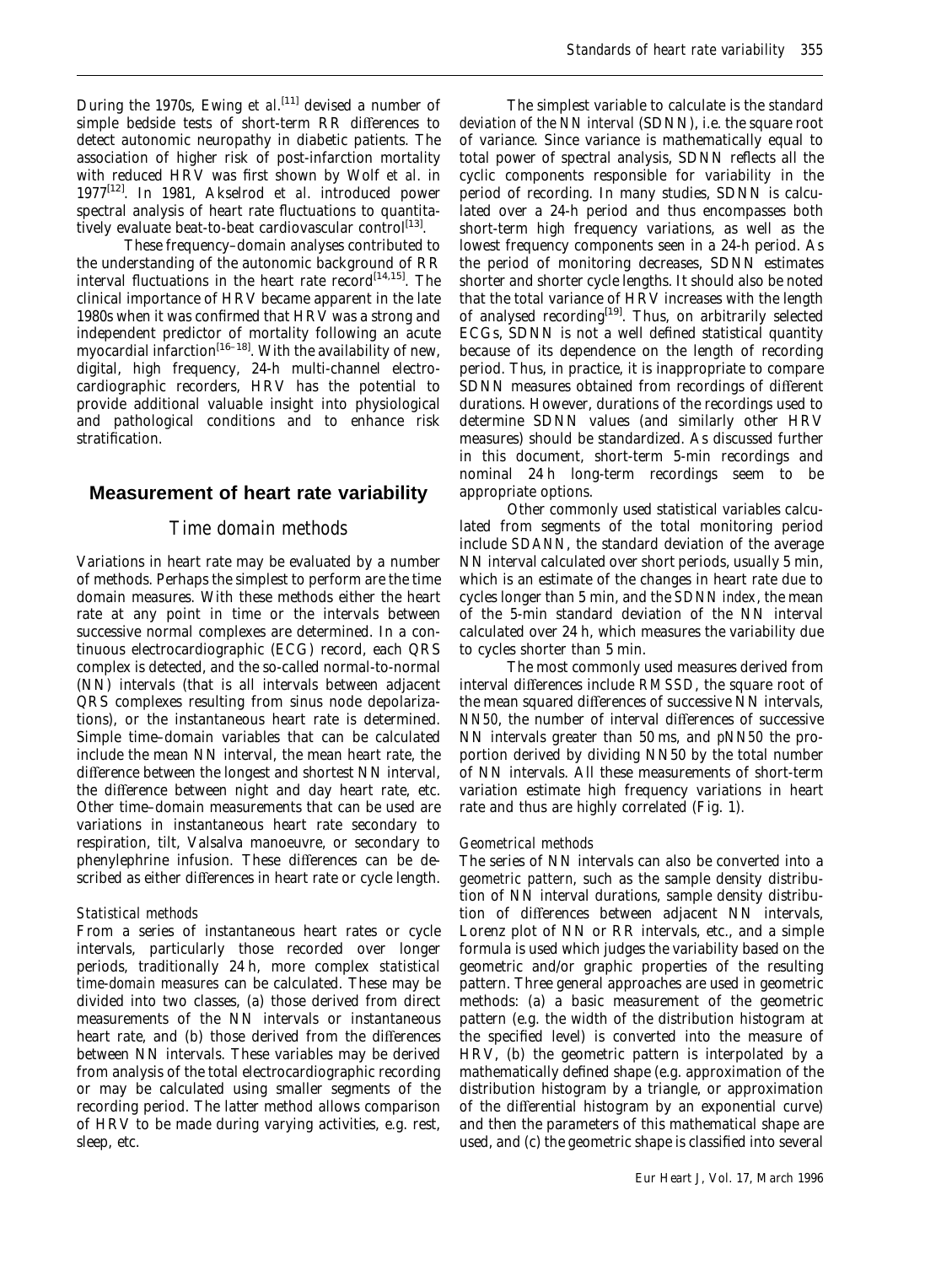

*Figure 1* **Relationship between the RMSSD and pNN50 (a), and pNN50 and NN50 (b) measures of HRV assessed from 857 nominal 24-h Holter tapes recorded in survivors of acute myocardial infarction prior to hospital discharge. The NN50 measure used in panel (b) was normalized in respect to the length of the recording (Data of St. George's Post-infarction Research Survey Programme.)**

pattern-based categories which represent different classes of HRV (e.g. elliptic, linear and triangular shapes of Lorenz plots). Most geometric methods require the RR (or NN) interval sequence to be measured on or converted to a discrete scale which is not too fine or too coarse and which permits the construction of smoothed histograms. Most experience has been obtained with bins approximately 8 ms long (precisely 7·8125 ms= 1/128 s) which corresponds to the precision of current commercial equipment.

The *HRV triangular index* measurement is the integral of the density distribution (i.e. the number of all

Eur Heart J, Vol. 17, March 1996

NN intervals) divided by the maximum of the density distribution. Using a measurement of NN intervals on a discrete scale, the measure is approximated by the value:

(total number of NN intervals)/

(number of NN intervals in the modal bin)

which is dependent on the length of the bin, i.e. on the precision of the discrete scale of measurement. Thus, if the discrete approximation of the measure is used with NN interval measurement on a scale different to the most frequent sampling of 128 Hz, the size of the bins should be quoted. The *triangular interpolation of NN*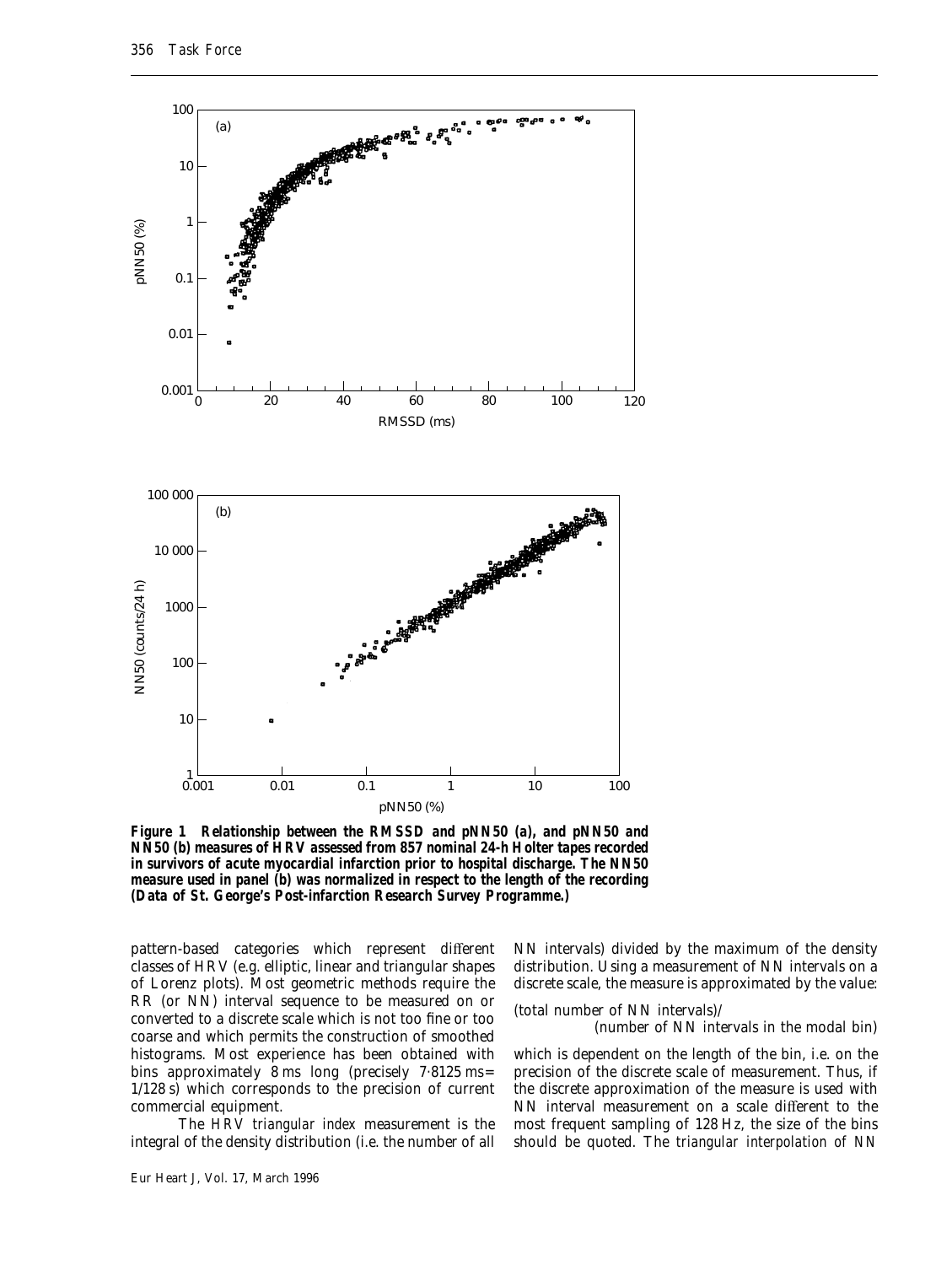

#### Duration of normal RR intervals

*Figure 2* **To perform geometrical measures on the NN interval histogram, the sample density distribution** D **is constructed which assigns the number of equally long NN intervals to each value of their lengths. The most frequent NN interval length** *X* **is established,** that is  $\tilde{Y} = D(X)$  is the maximum of the sample density distribution D**. The HRV triangular index is the value obtained by dividing the** area integral of  $\overrightarrow{D}$  by the maximum *Y*. When constructing the **distribution** D **with a discrete scale on the horizontal axis, the value is obtained according to the formula**

**HRV index=(total number of all NN intervals)/***Y***.**

**For the computation of the TINN measure, the values** *N* **and** *M* **are established on the time axis and a multilinear function** q **constructed such that**  $q(t) = 0$  for  $t \leq N$  and  $t \geq M$  and  $q(X) = Y$ , and **such that the integral**

$$
\int_0^{+\infty} (D(t)-q(t))^2 dt
$$

**is the minimum among all selections of all values** *N* **and** *M***. The TINN measure is expressed in ms and given by the formula TINN**= $M - N$ .

*interval histogram* (TINN) is the baseline width of the distribution measured as a base of a triangle, approximating the NN interval distribution (the minimum square difference is used to find such a triangle). Details of computing the HRV triangular index and TINN are shown in Fig. 2. Both these measures express overall HRV measured over 24 h and are more influenced by the lower than by the higher frequencies<sup>[17]</sup>. Other geometric methods are still in the phase of exploration and explanation.

The major advantage of geometric methods lies in their relative insensitivity to the analytical quality of the series of NN intervals<sup>[20]</sup>. The major disadvantage is the need for a reasonable number of NN intervals to construct the geometric pattern. In practice, recordings of at least 20 min (but preferably 24 h) should be used to ensure the correct performance of the geometric methods, i.e. the current geometric methods are inappropriate to assess short-term changes in HRV.

#### *Summary and recommendations*

The variety of time–domain measures of HRV is summarized in Table 1. Since many of the measures correlate closely with others, the following four are recommended for time–domain HRV assessment: SDNN (estimate of overall HRV); HRV triangular index (estimate of overall HRV); SDANN (estimate of long-term components of

HRV), and RMSSD (estimate of short-term components of HRV). Two estimates of the overall HRV are recommended because the HRV triangular index permits only casual pre-processing of the ECG signal. The RMSSD method is preferred to pNN50 and NN50 because it has better statistical properties.

The methods expressing overall HRV and its long- and short-term components cannot replace each other. The method selected should correspond to the aim of each study. Methods that might be recommended for clinical practices are summarized in the Section entitled Clinical use of heart rate variability.

Distinction should be made between measures derived from direct measurements of NN intervals or instantaneous heart rate, and from the differences between NN intervals.

It is inappropriate to compare time–domain measures, especially those expressing overall HRV, obtained from recordings of different durations.

Other practical recommendations are listed in the Section on Recording requirements together with suggestions related to the frequency analysis of HRV.

# *Frequency domain methods*

Various spectral methods<sup>[23]</sup> for the analysis of the tachogram have been applied since the late 1960s. Power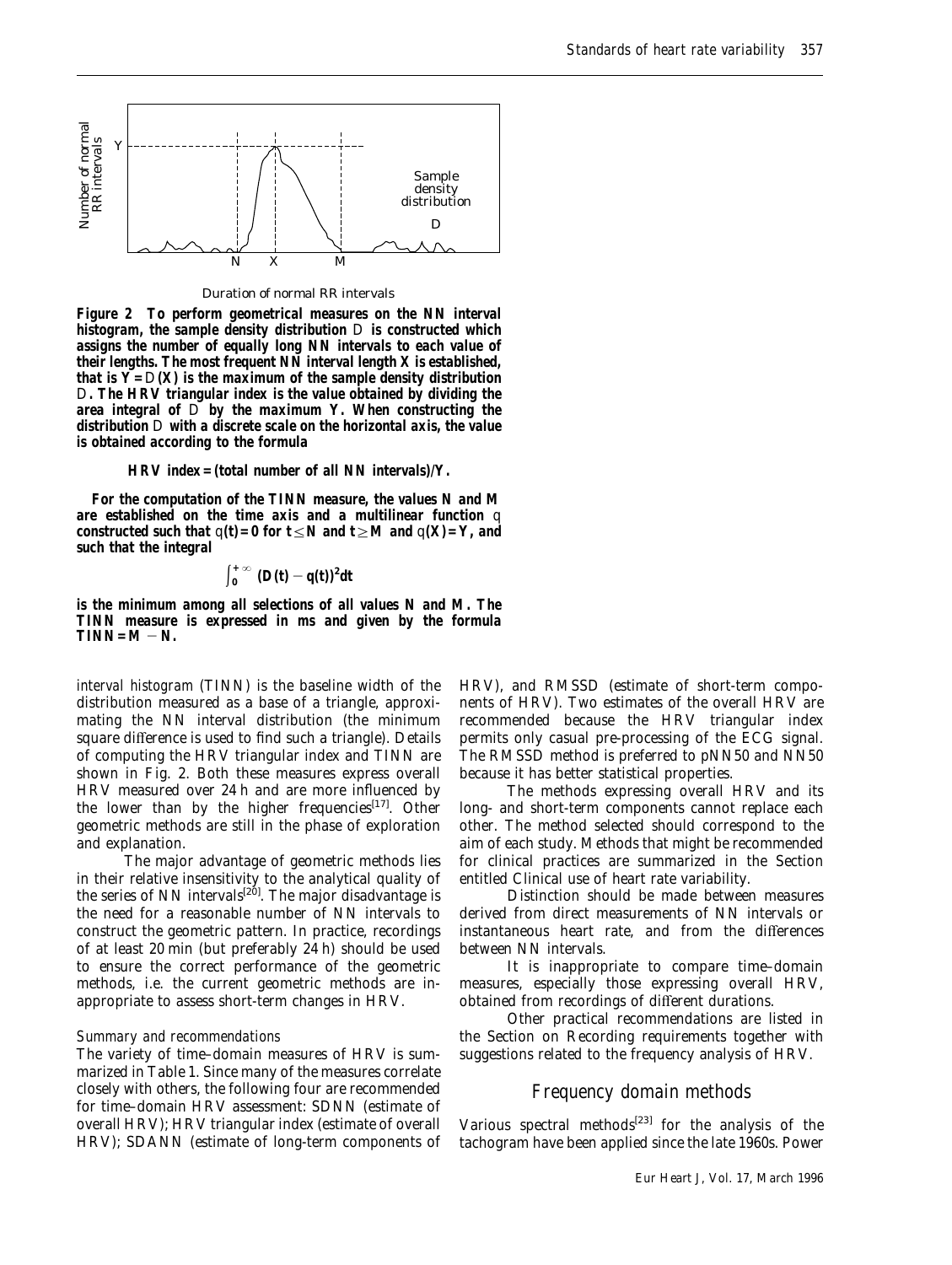| Variable             | Units | Description<br><b>Statistical measures</b>                                                                                                                                                                                               |  |  |
|----------------------|-------|------------------------------------------------------------------------------------------------------------------------------------------------------------------------------------------------------------------------------------------|--|--|
| <b>SDNN</b>          | ms    | Standard deviation of all NN intervals.                                                                                                                                                                                                  |  |  |
| SDANN                | ms    | Standard deviation of the averages of NN intervals in all 5 min segments of the entire recording.                                                                                                                                        |  |  |
| <b>RMSSD</b>         | ms    | The square root of the mean of the sum of the squares of differences between adjacent NN<br>intervals.                                                                                                                                   |  |  |
| <b>SDNN</b> index    | ms    | Mean of the standard deviations of all NN intervals for all 5 min segments of the entire recording.                                                                                                                                      |  |  |
| <b>SDSD</b>          | ms    | Standard deviation of differences between adjacent NN intervals.                                                                                                                                                                         |  |  |
| NN50 count           |       | Number of pairs of adjacent NN intervals differing by more than 50 ms in the entire recording.<br>Three variants are possible counting all such NN intervals pairs or only pairs in which the first or<br>the second interval is longer. |  |  |
| pNN50                | %     | NN50 count divided by the total number of all NN intervals.                                                                                                                                                                              |  |  |
|                      |       | Geometric measures                                                                                                                                                                                                                       |  |  |
| HRV triangular index |       | Total number of all NN intervals divided by the height of the histogram of all NN intervals<br>measured on a discrete scale with bins of $7.8125$ ms $(1/128 s)$ . (Details in Fig. 2)                                                   |  |  |
| <b>TINN</b>          | ms    | Baseline width of the minimum square difference triangular interpolation of the highest peak of the<br>histogram of all NN intervals (Details in Fig. 2.)                                                                                |  |  |
| Differential index   | ms    | Difference between the widths of the histogram of differences between adjacent NN intervals<br>measured at selected heights (e.g. at the levels of 1000 and 10 000 samples) <sup>[21]</sup> .                                            |  |  |
| Logarithmic index    |       | Coefficient $\varphi$ of the negative exponential curve $k \cdot e^{-\varphi t}$ which is the best approximation of the<br>histogram of absolute differences between adjacent NN intervals <sup>[22]</sup> .                             |  |  |

*Table 1 Selected time-domain measures of HRV*

spectral density (PSD) analysis provides the basic information of how power (i.e. variance) distributes as a function of frequency. Independent of the method employed, only an estimate of the true PSD of the signals can be obtained by proper mathematical algorithms.

Methods for the calculation of PSD may be generally classified as *non-parametric* and *parametric*. In most instances, both methods provide comparable results. The advantages of the non-parametric methods are: (a) the simplicity of the algorithm employed (Fast Fourier Transform — FFT — in most of the cases) and (b) the high processing speed, whilst the advantages of parametric methods are: (a) smoother spectral components which can be distinguished independently of preselected frequency bands, (b) easy post-processing of the spectrum with an automatic calculation of low and high frequency power components and easy identification of the central frequency of each component, and (c) an accurate estimation of PSD even on a small number of samples on which the signal is supposed to maintain stationarity. The basic disadvantage of parametric methods is the need to verify the suitability of the chosen model and its complexity (i.e. the order of the model).

### *Spectral components*

*Short-term recordings* Three main spectral components are distinguished in a spectrum calculated from shortterm recordings of 2 to 5  $min^{[7,10,13,15,24]}$ : very low frequency (VLF), low frequency (LF), and high frequency (HF) components. The distribution of the power and the central frequency of LF and HF are not fixed but may vary in relation to changes in autonomic modulations of

the heart period<sup>[15,24,25]</sup>. The physiological explanation of the VLF component is much less defined and the existence of a specific physiological process attributable to these heart period changes might even be questioned. The non-harmonic component which does not have coherent properties and which is affected by algorithms of baseline or trend removal is commonly accepted as a major constituent of VLF. Thus VLF assessed from short-term recordings (e.g.  $\leq$ 5 min) is a dubious measure and should be avoided when interpreting the PSD of short-term ECGs.

Measurement of VLF, LF and HF power components is usually made in absolute values of power  $\rm (ms<sup>2</sup>)$ , but LF and HF may also be measured in normalized units  $(n.u.)$ <sup>[15,24]</sup> which represent the relative value of each power component in proportion to the total power minus the VLF component. The representation of LF and HF in n.u. emphasizes the controlled and balanced behaviour of the two branches of the autonomic nervous system. Moreover, normalization tends to minimize the effect on the values of LF and HF components of the changes in total power (Fig. 3). Nevertheless, n.u. should always be quoted with absolute values of LF and HF power in order to describe in total the distribution of power in spectral components.

*Long-term recordings* Spectral analysis may also be used to analyse the sequence of NN intervals in the entire 24-h period. The result then includes an ultra-low frequency component (ULF), in addition to VLF, LF and HF components. The slope of the 24-h spectrum can also be assessed on a log–log scale by linear fitting the spectral values. Table 2 lists selected frequency–domain measures.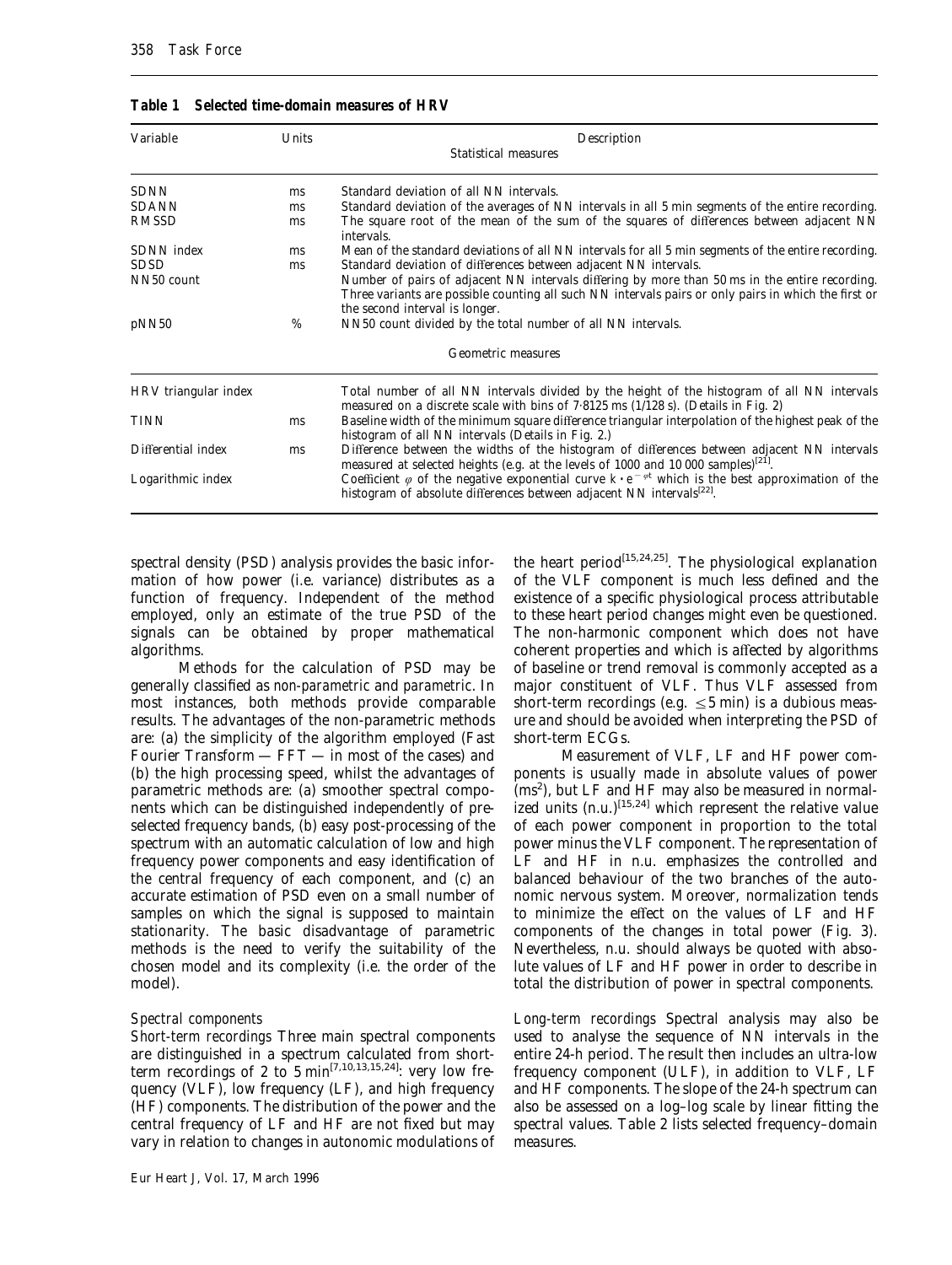

*Figure 3* **Spectral analysis (autoregressive model, order 12) of RR interval variability in a healthy subject at rest and during 90**) **head-up tilt. At rest, two major components of similar power are detectable at low and high frequencies. During tilt, the LF component becomes dominant but, as total variance is reduced, the absolute power of LF appears unchanged compared to rest. Normalization procedure leads to predominant LF and smaller HF components, which express the alteration of spectral components due to tilt. The pie charts show the relative distribution together with the absolute power of the two components represented by the area. During rest, the total variance of the spectrum was 1201 ms2 , and its VLF, LF, and HF components were 586 ms<sup>2</sup> , 310 ms<sup>2</sup> , and 302 ms<sup>2</sup> , respectively. Expressed in normalized units, the LF and HF were 48·95 n.u. and 47·78 n.u., respectively. The LF/HF ratio** was 1 $\cdot$ 02. During tilt, the total variance was 671 ms<sup>2</sup>, and its VLF, LF, and HF components were 265 ms<sup>2</sup>, 308 ms<sup>2</sup>, **and 95 ms2 , respectively. Expressed in normalized units, the LF and HF were 75·96 n.u. and 23·48 n.u., respectively. The LF/HF ratio was 3·34. Thus note that, for instance, the absolute power of the LF component was slightly decreased during tilt whilst the normalized units of LF were substantially increased**

The problem of 'stationarity' is frequently discussed with long-term recordings. If mechanisms responsible for heart period modulations of a certain frequency remain unchanged during the whole period of recording, the corresponding frequency component of HRV may be used as a measure of these modulations. If the modulations are not stable, interpretation of the results of frequency analysis is less well defined. In particular, physiological mechanisms of heart period modulations responsible for LF and HF power components cannot be considered stationary during the 24-h period<sup>[25]</sup>. Thus, spectral analysis performed in the entire 24-h period as well as spectral results obtained from shorter segments (e.g. 5 min) averaged over the entire 24-h period (the LF and HF results of these two computations are not different<sup>[26,27]</sup>) provide averages of the modulations attributable to the LF and HF components (Fig. 4). Such averages obscure detailed information about autonomic modulation of RR intervals available in shorter recordings $[25]$ . It should be remembered that the components of HRV provide measurements of the degree of autonomic modulations rather



*Figure 4* **Example of an estimate of power spectral density obtained from the entire 24-h interval of a longterm Holter recording. Only the LF and HF components correspond to peaks of the spectrum while the VLF and ULF can be approximated by a line in this plot with logarithmic scales on both axes. The slope of such a line is the á measure of HRV.**

than of the level of autonomic tone<sup>[28]</sup> and averages of modulations do not represent an averaged level of tone.

#### *Technical requirements and recommendations*

Because of the important differences in the interpretation of the results, the spectral analyses of short- and long-term electrocardiograms should always be strictly distinguished, as reported in Table 2.

The analysed ECG signal should satisfy several requirements in order to obtain a reliable spectral estimation. Any departure from the following requirements may lead to unreproducible results that are difficult to interpret.

In order to attribute individual spectral components to well defined physiological mechanisms, such mechanisms modulating the heart rate should not change during the recording. Transient physiological phenomena may perhaps be analysed by specific methods which currently constitute a challenging research topic, but which are not yet ready to be used in applied research. To check the stability of the signal in terms of certain spectral components, traditional statistical tests may be employed<sup>[29]</sup>.

The sampling rate has to be properly chosen. A low sampling rate may produce a jitter in the estimation of the R wave fiducial point which alters the spectrum considerably. The optimal range is 250–500 Mz or perhaps even higher<sup>[30]</sup>, while a lower sampling rate (in any case  $\geq$ 100 Hz) may behave satisfactorily only if an algorithm of interpolation (e.g. parabolic) is used to refine the R wave fiducial point  $[31,32]$ .

Baseline and trend removal (if used) may affect the lower components in the spectrum. It is advisable to check the frequency response of the filter or the behaviour of the regression algorithm and to verify that the spectral components of interest are not significantly affected.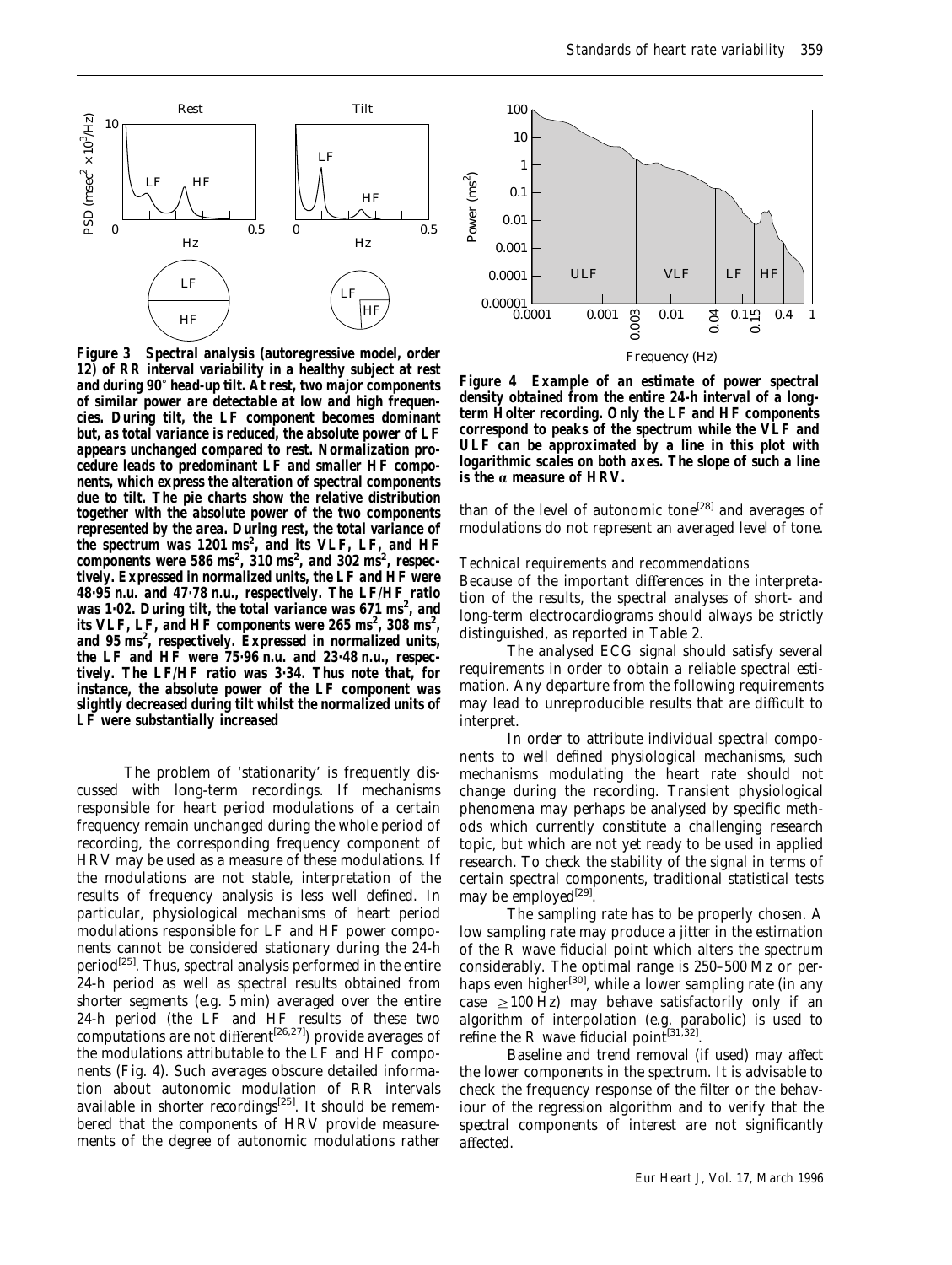| Variable                  | Units                          | Description<br>Analysis of short-term recordings (5 min)                        | Frequency range                      |
|---------------------------|--------------------------------|---------------------------------------------------------------------------------|--------------------------------------|
| 5 min total power         | $\text{ms}^2$                  | The variance of NN intervals over the<br>temporal segment                       | approximately $\leq 0.4$ Hz          |
| <b>VLF</b>                | $\text{ms}^2$                  | Power in very low frequency range                                               | $<$ 0.04 Hz                          |
| LF                        | $\text{ms}^2$                  | Power in low frequency range                                                    | $0.04 - 0.15$ Hz                     |
| LF norm                   | n.u.                           | LF power in normalised units<br>LF/(Total Power–VLF) $\times$ 100               |                                      |
| HF                        | $\text{ms}^2$                  | Power in high frequency range                                                   | $0.15 - 0.4$ Hz                      |
| HF norm                   | n.u.                           | HF power in normalised units<br>HF/(Total Power-VLF) $\times$ 100               |                                      |
| LF/HF                     |                                | Ratio LF $\text{[ms}^2\text{/HF} \text{[ms}^2]$                                 |                                      |
|                           |                                | Analysis of entire 24 h                                                         |                                      |
| Total power<br><b>ULF</b> | $\text{ms}^2$<br>$\text{ms}^2$ | Variance of all NN intervals                                                    | approximately $\leq 0.4$ Hz          |
| <b>VLF</b>                | $\text{ms}^2$                  | Power in the ultra low frequency range<br>Power in the very low frequency range | $\leq$ 0.003 Hz<br>$0.003 - 0.04$ Hz |
| LF                        | $\text{ms}^2$                  | Power in the low frequency range                                                | $0.04 - 0.15$ Hz                     |
| HF                        | $\text{ms}^2$                  | Power in the high frequency range                                               | $0.15 - 0.4$ Hz                      |
| $\alpha$                  |                                | Slope of the linear interpolation of the<br>spectrum in a log-log scale         | approximately $\leq 0.04$ Hz         |

*Table 2 Selected frequency domain measures of HRV*

The choice of QRS fiducial point may be critical. It is necessary to use a well tested algorithm (i.e. derivative+threshold, template, correlation method, etc.) in order to locate a stable and noise-independent reference point<sup>[33]</sup>. A fiducial point localized far within the QRS complex may also be influenced by varying ventricular conduction disturbances.

Ectopic beats, arrhythmic events, missing data and noise effects may alter the estimation of the PSD of HRV. Proper interpolation (or linear regression or similar algorithms) on preceding/successive beats on the HRV signals or on its autocorrelation function may reduce this error. Preferentially, short-term recordings which are free of ectopy, missing data, and noise should be used. In some circumstances, however, acceptance of only ectopic-free short-term recordings may introduce significant selection bias. In such cases, proper interpolation should be used and the possibility of the results being influenced by ectopy should be considered<sup>[34]</sup>. The relative number and relative duration of RR intervals which were omitted and interpolated should also be quoted.

### *Algorithmic standards and recommendations*

The series of data subjected to spectral analysis can be obtained in different ways. A useful pictorial representation of the data is the discrete event series (DES), that is the plot of  $R_i$ - $R_{i-1}$  interval vs time (indicated at  $R_i$ occurrence) which is an irregularly time-sampled signal. Nevertheless, spectral analysis of the sequence of instantaneous heart rates has also been used in many studies[26]

The spectrum of the HRV signal is generally calculated either from the RR interval tachogram (RR durations vs number of progressive beats — see Fig.

5a,b) or by interpolating the DES, thus obtaining a continuous signal as a function of time, or by calculating the spectrum of the counts — unitary pulses as a function of time corresponding to each recognised QRS complex[35]. Such a choice may have implications on the morphology, the measurement units of the spectra and the measurement of the relevant spectral parameters. In order to standardize the methods, the use of the RR interval tachogram with the parametric method, or the regularly sampled interpolation of DES with the nonparametric method may be suggested; nevertheless, regularly sampled interpolation of DES is also suitable for parametric methods. The sampling frequency of interpolation of DES has to be sufficiently high that the Nyquist frequency of the spectrum is not within the frequency range of interest.

Standards for non-parametric methods (based upon the FFT algorithm) should include the values reported in Table 2, the formula of DES interpolation, the frequency of sampling the DES interpolation, the number of samples used for the spectrum calculation, and the spectral window employed (Hann, Hamming, and triangular windows are most frequently used)<sup>[36]</sup>. The method of calculating the power in respect of the window should also be quoted. In addition to requirements described in other parts of this document, each study employing the non-parametric spectral analysis of HRV should quote all these parameters.

Standards for parametric methods should include the values reported in Table 2, the type of the model used, the number of samples, the central frequency for each spectral component (LF and HF) and the value of the model order (numbers of parameters). Furthermore, statistical figures have to be calculated in order to test the reliability of the model. The prediction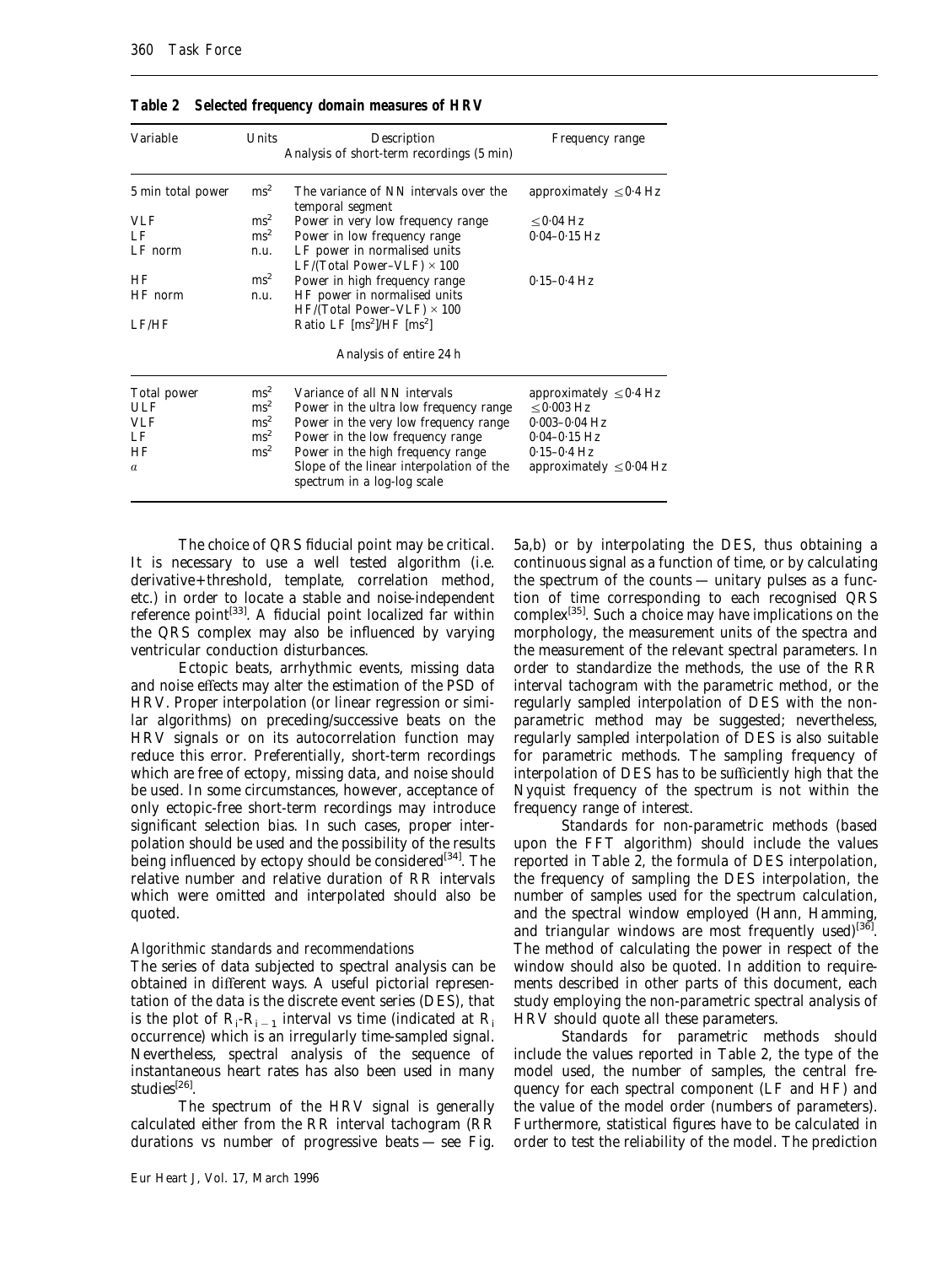

*Figure 5* **Interval tachogram of 256 consecutive RR values in a normal subject at supine rest (a) and after head-up tilt (b). The HRV spectra are shown, calculated by parametric autoregressive modelling (c and d),** and by a FFT based non-parametric algorithm (e and f). Mean values (m), variances (s<sup>2</sup>) and the number **(n) of samples are indicated. For (c) and (d), VLF, LF and HF central frequency, power in absolute value and power in normalized units (n.u.) are also indicated together with the order p of the chosen model and minimal values of PEWT and OOT which satisfy the tests. In (e) and (f), the peak frequency and the power of VLF, LF and HF were calculated by integrating the PSD in the defined frequency bands. The window type is also specified. In panels (c) to (f), the LF component is indicated by dark shaded areas and the HF component by light shaded areas.**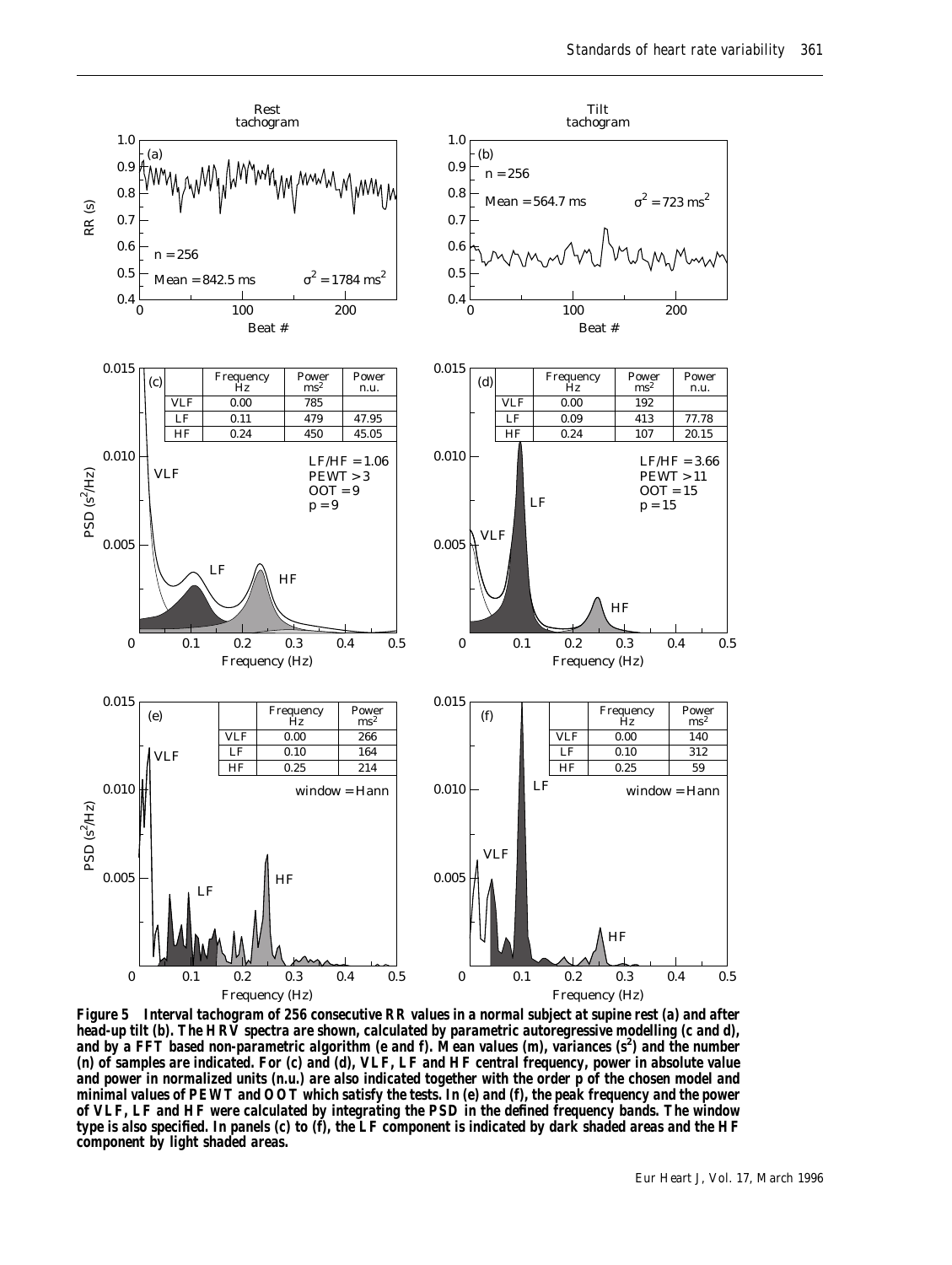*Table 3 Approximate correspondence of time domain and frequency domain methods applied to 24-h ECG recordings*

| Time domain variable | Approximate frequency<br>domain correlate |  |
|----------------------|-------------------------------------------|--|
| <b>SDNN</b>          | Total power                               |  |
| HRV triangular index | Total power                               |  |
| <b>TINN</b>          | Total power                               |  |
| <b>SDANN</b>         | ULF                                       |  |
| <b>SDNN</b> index    | Mean of 5 min total power                 |  |
| <b>RMSSD</b>         | НF                                        |  |
| <b>SDSD</b>          | НF                                        |  |
| NN50 count           | НF                                        |  |
| pNN50                | HF                                        |  |
| Differential index   | НF                                        |  |
| Logarithmic index    | НF                                        |  |

error whiteness test (PEWT) provides information about the 'goodness' of the fitting model<sup>[37]</sup> while the optimal order test (OOT) checks the suitability of the order of the model used<sup>[38]</sup>. There are different possibilities of performing OOT which include final prediction error and Akaike information criteria. The following operative criterion for choosing the order p of an autoregressive model might be proposed: the order shall be in the range 8–20, fulfilling the PEWT test and complying with the OOT test  $(p \approx min(OOT))$ .

### *Correlation and differences between time and frequency domain measures*

When analysing stationary short-term recordings, more experience and theoretical knowledge exists on the physiological interpretation of the frequency–domain measures compared to the time–domain measures derived from the same recordings.



*Figure 6* **Example of four synthesised time series with identical means, standard deviations, and ranges. Series (c) and (d) also have identical autocorrelation functions and therefore identical power spectra. Reprinted** with permission<sup>[39]</sup>.

However, many time- and frequency-domain variables measured over the entire 24-h period are strongly correlated with each other (Table 3). These strong correlations exist because of both mathematical and physiological relationships. In addition, the physiological interpretation of the spectral components calculated over 24 h is difficult, for the reasons mentioned (section entitled Long-term recordings). Thus, unless special investigations are performed which use the 24-h HRV signal to extract information other than the usual frequency components (e.g. the log–log slope of spectrogram), the results of frequency–domain analysis are equivalent to those of time–domain analysis, which is easier to perform.

### *Rhythm pattern analysis*

As illustrated in Fig.  $6^{[39]}$ , the time-domain and spectral methods share limitations imposed by the irregularity of the RR series. Clearly different profiles analysed by these techniques may give identical results. Trends of decreasing or increasing cycle length are in reality not symmetri $cal[40,41]$  as heart rate accelerations are usually followed by a faster decrease. In spectral results, this tends to reduce the peak at the fundamental frequency, and to enlarge its basis. This leads to the idea of measuring blocks of RR intervals determined by properties of the rhythm and investigating the relationship of such blocks without considering the internal variability.

Approaches derived from the time–domain and the frequency–domain have been proposed in order to reduce these difficulties. The interval spectrum and spectrum of counts methods lead to equivalent results (d, Fig. 6) and are well suited to investigate the relationship between HRV and the variability of other physiological measures. The interval spectrum is well adapted to link RR intervals to variables defined on a beat-to-beat basis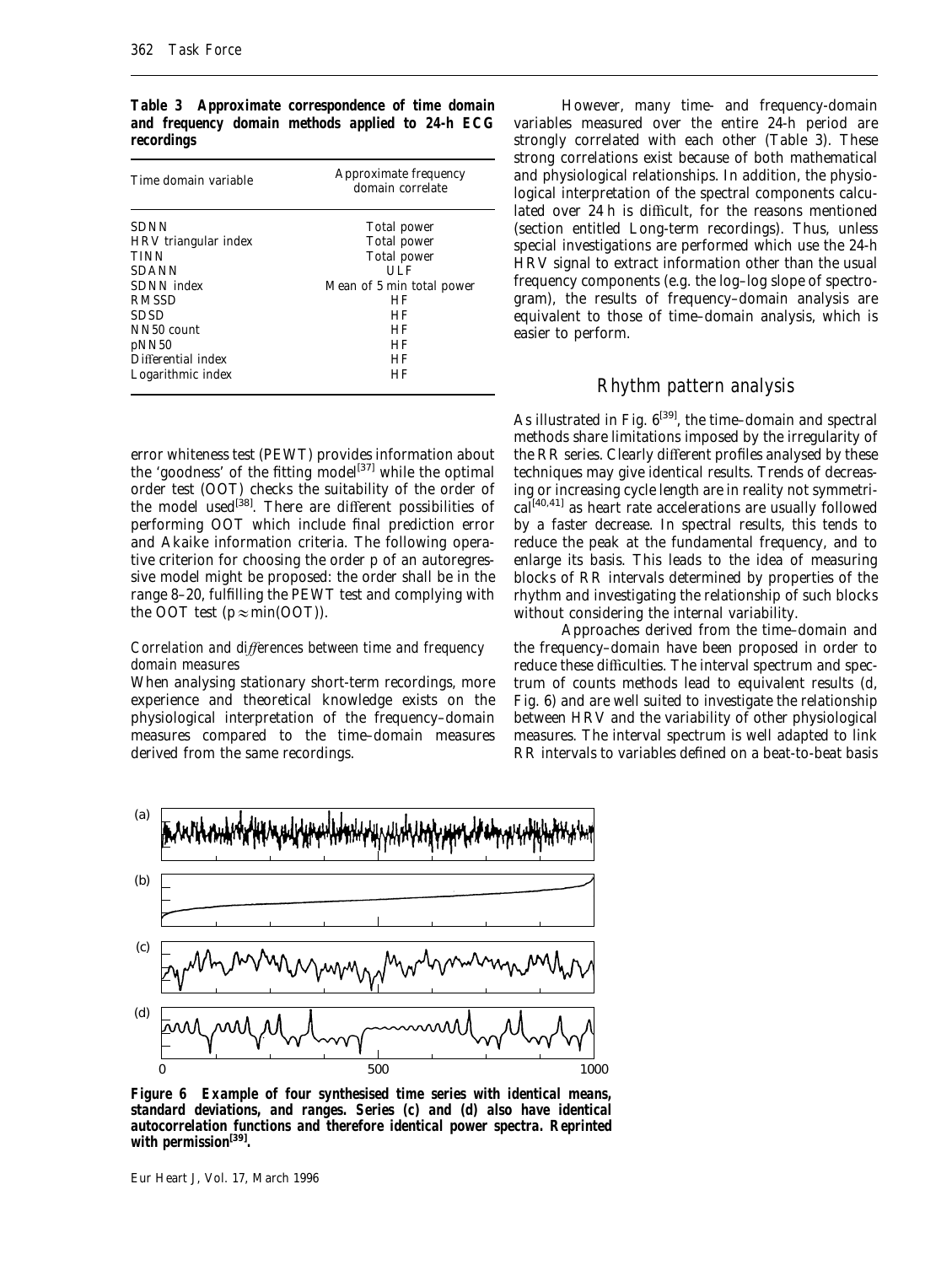(e.g. blood pressure). The spectrum of counts is preferable if RR intervals are related to a continuous signal (e.g. respiration), or to the occurrence of special events (e.g. arrhythmia).

The 'peak-valley' procedures are based either on the detection of the summit and the nadir of oscillations<sup>[42,43]</sup> or on the detection of trends of heart rate<sup>[44]</sup>. The detection may be limited to short-term changes<sup>[42]</sup> but it can be extended to longer variations: second and third order peaks and troughs<sup>[43]</sup> or stepwise increase of a sequence of consecutive increasing or decreasing cycles surrounded by opposite trends<sup>[44]</sup>. The various oscillations can be characterized on the basis of the heart rate accelerating or slowing, the wavelength and/or the amplitude. In a majority of short- to mid-term recordings, the results are correlated with frequency components of  $HRV^{[45]}$ . The correlations, however, tend to diminish as the wavelength of the oscillations and the recording duration increase. Complex demodulation uses the techniques of interpolation and detrending $[46]$ and provides the time resolution necessary to detect short-term heart rate changes, as well as to describe the amplitude and phase of particular frequency components as functions of time.

### *Non-linear methods*

Non-linear phenomena are certainly involved in the genesis of HRV. They are determined by complex interactions of haemodynamic, electrophysiological and humoral variables, as well as by autonomic and central nervous regulations. It has been speculated that analysis of HRV based on the methods of non-linear dynamics might elicit valuable information for the physiological interpretation of HRV and for the assessment of the risk of sudden death. The parameters which have been used to measure non-linear properties of HRV include 1/f scaling of Fourier spectra<sup>[47,19]</sup>, H scaling exponent, and Coarse Graining Spectral Analysis (CGSA)<sup>[48]</sup>. For data representation, Poincarè sections, low-dimension attractor plots, singular value decomposition, and attractor trajectories have been used. For other quantitative descriptions, the  $D_2$  correlation dimension, Lyapunov exponents, and Kolmogorov entropy have been  $emploved<sup>[49]</sup>.$ 

Although in principle these techniques have been shown to be powerful tools for characterization of various complex systems, no major breakthrough has yet been achieved by their application to bio-medical data including HRV analysis. It is possible that integral complexity measures are not adequate to analyse biological systems and thus, are too insensitive to detect the non-linear perturbations of RR interval which would be of physiological or practical importance. More encouraging results have been obtained using differential, rather than integral complexity measures, e.g. the scaling index method<sup>[50,51]</sup>. However, no systematic study has been conducted to investigate large patient populations using these methods.

At present, the non-linear methods represent potentially promising tools for HRV assessment, but standards are lacking and the full scope of these methods cannot be assessed. Advances in technology and the interpretation of the results of non-linear methods are needed before these methods are ready for physiological and clinical studies.

# *Stability and reproducibility of HRV measurement*

Multiple studies have demonstrated that short-term measures of HRV rapidly return to baseline after transient perturbations induced by such manipulations as mild exercise, administration of short acting vasodilators, transient coronary occlusion, etc. More powerful stimuli, such as maximum exercise or administration of long acting drugs may result in a much more prolonged interval before return to control values.

There are far fewer data on the stability of long-term measures of HRV obtained from 24-h ambulatory monitoring. Nonetheless, the same amount of data available suggest great stability of HRV measures derived from 24-h ambulatory monitoring in both normal subjects<sup>[52,53]</sup> and in the post-infarction<sup>[54]</sup> and ventricular arrhythmia<sup>[55]</sup> populations. There also exists some fragmentary data to suggest that stability of HRV measures may persist for months and years. Because 24-h indices seem to be stable and free of placebo effect, they may be ideal variables with which to assess intervention therapies.

### *Recording requirements*

#### *ECG signal*

The fiducial point recognised on the ECG tracing which identifies a QRS complex may be based on the maximum or baricentrum of the complex, on the determination of the maximum of an interpolating curve, or found by matching with a template or other event markers. In order to localize the fiducial point, voluntary standards for diagnostic ECG equipment are satisfactory in terms of signal/noise ratio, common mode rejection, bandwidth, etc.<sup>[56]</sup> An upper-band frequency cut-off substantially lower than that established for diagnostic equipment  $\left(\sim 200 \text{ Hz}\right)$  may create a jitter in the recognition of the QRS complex fiducial point, introducing an error of measured RR intervals. Similarly, limited sampling rate induces an error in the HRV spectrum which increases with frequency, thus affecting more high frequency components<sup>[31]</sup>. An interpolation of the undersampled ECG signal may decrease this error. With proper interpolation, even a 100 Hz sampling rate can be sufficient<sup>[32]</sup>.

When using solid-state storage recorders, data compression techniques have to be carefully considered in terms of both the effective sampling rate and the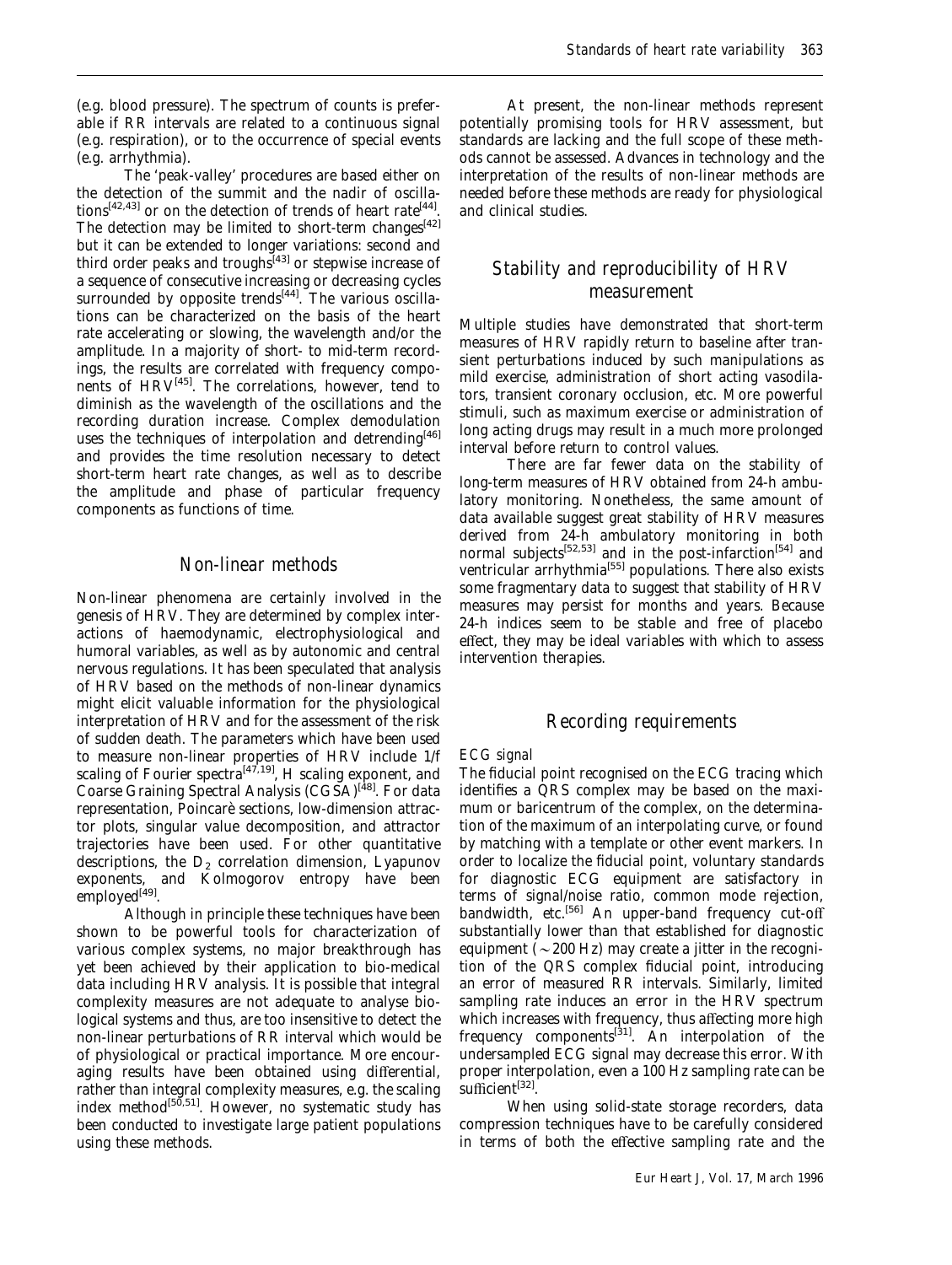quality of reconstruction methods which may yield amplitude and phase distortion $[57]$ .

### *Duration and circumstances of ECG recording*

In studies researching HRV, the duration of recording is dictated by the nature of each investigation. Standardization is needed, particularly in studies investigating the physiological and clinical potential of HRV.

Frequency–domain methods should be preferred to the time–domain methods when investigating shortterm recordings. The recording should last for at least 10 times the wavelength of the lower frequency bound of the investigated component, and, in order to ensure the stability of the signal, should not be substantially extended. Thus, recording of approximately 1 min is needed to assess the HF components of HRV while approximately 2 min are needed to address the LF component. In order to standardize different studies investigating short-term HRV, 5 min recordings of a stationary system are preferred unless the nature of the study dictates another design.

Averaging of spectral components obtained from sequential periods of time is able to minimize the error imposed by the analysis of very short segments. Nevertheless, if the nature and degree of physiological heart period modulations changes from one short segment of the recording to another, the physiological interpretation of such averaged spectral components suffers from the same intrinsic problems as that of the spectral analysis of long-term recordings and warrants further elucidation. A display of stacked series of sequential power spectra (e.g. over 20 min) may help confirm steady state conditions for a given physiological state.

Although the time–domain methods, especially the SDNN and RMSSD methods, can be used to investigate recordings of short durations, the frequency methods are usually able to provide more easily interpretable results in terms of physiological regulations. In general, the time–domain methods are ideal for the analysis of long-term recordings (the lower stability of heart rate modulations during long-term recordings makes the results of frequency methods less easily interpretable). The experience shows that a substantial part of the long-term HRV value is contributed by the day–night differences. Thus the long-term recording analysed by the time–domain methods should contain at least 18 h of analysable ECG data that includes the whole night.

Little is known about the effects of the environment (e.g. type and nature of physical activity and of emotional circumstances) during long-term ECG recordings. For some experimental designs, environmental variables should be controlled and in each study, the character of the environment should always be described. The design of investigations should also ensure that the recording environment of individual subjects is similar. In physiological studies comparing HRV in different well-defined groups, the differences between underlying heart rate should also be properly acknowledged.

### *Editing of the RR interval sequence*

The errors imposed by the imprecision of the NN interval sequence are known to affect substantially the results of statistical time–domain and all frequency– domain methods. It is known that casual editing of the RR interval data is sufficient for the approximate assessment of total HRV by the geometric methods, but it is not known how precise the editing should be to ensure correct results from other methods. Thus when using the statistical time–domain and/or frequency–domain methods, the manual editing of the RR data should be performed to a very high standard ensuring correct identification and classification of every QRS complex. Automatic 'filters' which exclude some intervals from the original RR sequence (e.g. those differing by more than 20% from the previous interval) should not replace manual editing as they are known to behave unsatisfactorily and to have undesirable effects leading potentially to errors<sup>[58]</sup>.

### *Suggestions for standardisation of commercial equipment*

*Standard measurement of HRV* Commercial equipment designed to analyse short-term HRV should incorporate non-parametric and preferably also parametric spectral analysis. In order to minimize the possible confusion imposed by reporting the components of the cardiac beat-based analysis in time–frequency components, the analysis based on regular sampling of the tachograms should be offered in all cases. Non-parametric spectral analysis should employ at least 512 but preferably 1024 points for 5 min recordings.

Equipment designed to analyse HRV in longterm recordings should implement time–domain methods including all four standard measures (SDNN, SDANN, RMSSD, and HRV triangular index). In addition to other options, the frequency analysis should be performed in 5 min segments (using the same precision as with the analysis of short-term ECGs). When performing the spectral analysis of the total nominal 24-h record in order to compute the whole range of HF, LF, VLF and ULF components, the analysis should be performed with a similar precision of periodogram sampling, as suggested for the short-term analysis, e.g. using  $2^{18}$  points.

The strategy of obtaining the data for the HRV analysis should copy the design outlined in Fig. 7.

*Precision and testing of commercial equipment* In order to ensure the quality of different equipment involved in HRV analysis and to find an appropriate balance between the precision essential to research and clinical studies and the cost of the equipment required, independent testing of all equipment is needed. As the potential errors of the HRV assessment include inaccuracies in the identification of fiducial points of QRS complexes, the testing should include all the recording, replay, and analysis phases. Thus, it seems ideal to test various equipment with signals (e.g. computer simulated) of known HRV properties rather than with existing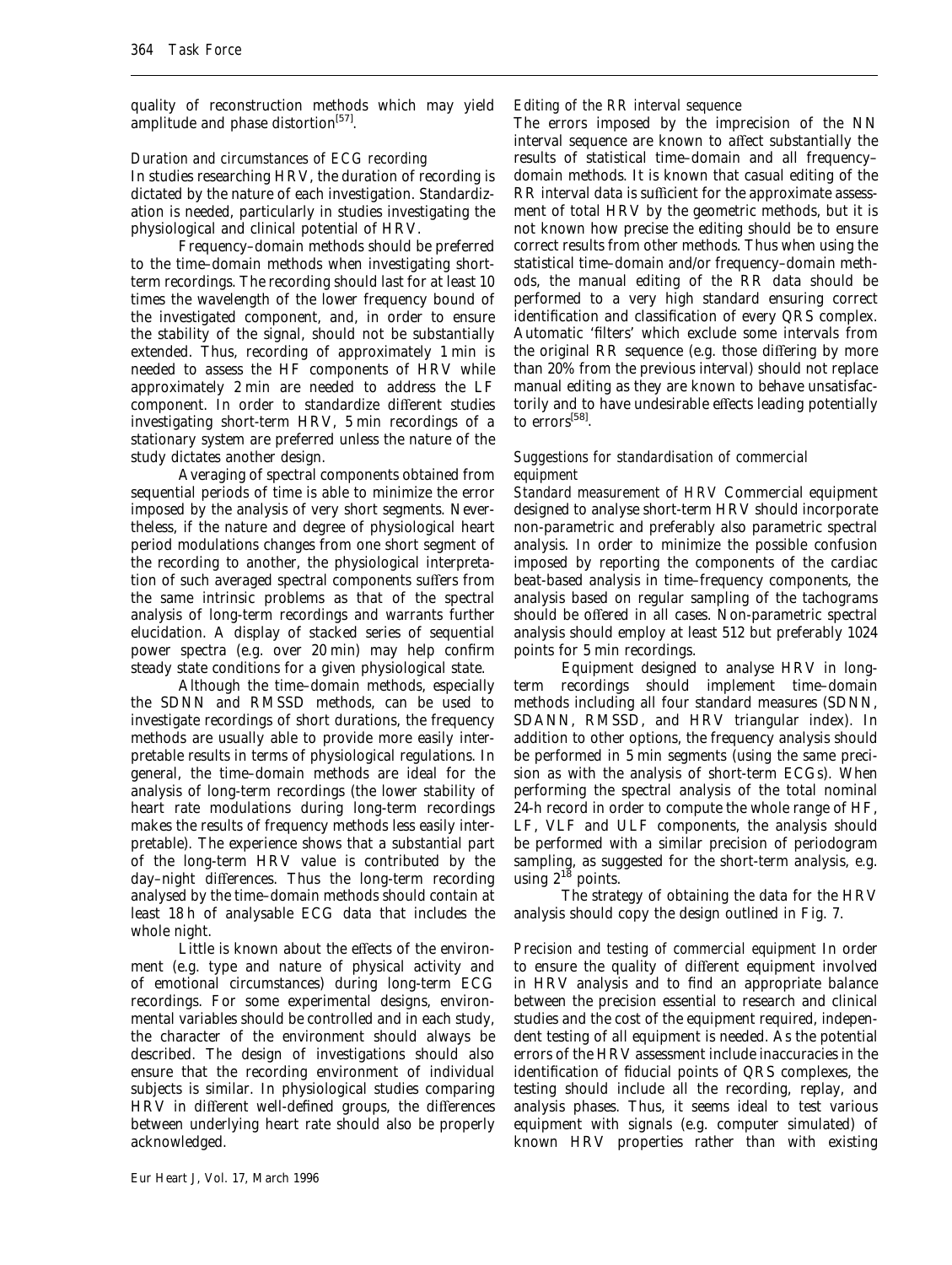

*Figure 7* **Flow chart summarizing individual steps used when recording and processing the ECG signal in order to obtain data for HRV analysis.**

databases of already digitized ECGs. When employing commercial equipment in studies investigating physiological and clinical aspects of HRV, independent tests of the equipment used should always be required. A possible strategy for testing of commercial equipment is proposed in Appendix B. Voluntary industrial standards should be developed adopting this or similar strategy.

#### *Summary and recommendations*

In order to minimize the errors caused by improperly designed or incorrectly used techniques, the following points are recommended:

The ECG equipment used should satisfy the current voluntary industrial standards in terms of signal/ noise ratio, common mode rejection, bandwidth, etc.

Solid-state recorders used should allow signal reconstruction without amplitude and phase distortion; long-term ECG recorders using analogue magnetic media should accompany the signal with phase-locked time tracking.

Commercial equipment used to assess HRV should satisfy the technical requirements listed in the Section on Standard Measurement of HRV and its performance should be independently tested.

In order to standardize physiological and clinical studies, two types of recordings should be used whenever possible: (a) short-term recordings of 5 min made under physiologically stable conditions processed by frequency–domain methods, and/or (b) nominal 24-h recordings processed by time–domain methods.

When using long-term ECGs in clinical studies, individual, subjects should be recorded under fairly similar conditions and in a fairly similar environment.

When using statistical time–domain or frequency–domain methods, the complete signal should be carefully edited using visual checks and manual corrections of individual RR intervals and QRS complex classifications. Automatic 'filters' based on hypotheses on the logic of RR interval sequence (e.g. exclusion of

RR intervals according to a certain prematurity threshold) should not be relied on when ensuring the quality of the RR interval sequence.

# **Physiological correlates of heart rate variability**

# *Physiological correlates of HRV components*

### *Autonomic influences of heart rate*

Although cardiac automaticity is intrinsic to various pacemaker tissues, heart rate and rhythm are largely under the control of the autonomic nervous system<sup>[59]</sup>. The parasympathetic influence on heart rate is mediated via release of acetylcholine by the vagus nerve. Muscarinic acetylcholine receptors respond to this release mostly by an increase in cell membrane K+ conductance<sup>[60–62]</sup>. Acetylcholine also inhibits the hyperpolarization-activated 'pacemaker' current If<sup>[63,64]</sup>. The 'Ik decay' hypothesis<sup>[65]</sup> proposes that pacemaker depolarization results from slow deactivation of the delayed rectifier current, Ik, which, due to a timeindependent background inward current, causes diastolic depolarization[65,66]. Conversely, the 'If activation' hypothesis<sup>[67]</sup> suggest that following action potential termination, If provides a slowly activating inward current predominating over decaying Ik, thus initiating slow diastolic depolarization.

The sympathetic influence on heart rate is mediated by release of epinephrine and norepinephrine. Activation of *â*-adrenergic receptors results in cyclic AMP mediated phosphorilation of membrane proteins and increases in  $ICaL^{[68]}$  and in  $If^{[69,70]}$ . The end result is an acceleration of the slow diastolic depolarization.

Under resting conditions, vagal tone prevails[71] and variations in heart period are largely dependent on vagal modulation<sup>[72]</sup>. The vagal and sympathetic activity constantly interact. As the sinus node is rich in acetylcholinesterase, the effect of any vagal impulse is brief because the acetylcholine is rapidly hydrolysed. Parasympathetic influences exceed sympathetic effects probably via two independent mechanisms: a cholinergically induced reduction of norepinephrine released in response to sympathetic activity, and a cholinergic attenuation of the response to a adrenergic stimulus.

#### *Components of HRV*

The RR interval variations present during resting conditions represent a fine tuning of the beat-to-beat control mechanisms[73,74]. Vagal afferent stimulation leads to reflex excitation of vagal efferent activity and inhibition of sympathetic efferent activity<sup>[75]</sup>. The opposite reflex effects are mediated by the stimulation of sympathetic afferent activity<sup>[76]</sup>. Efferent vagal activity also appears to be under 'tonic' restraint by cardiac afferent sympathetic activity<sup>[77]</sup>. Efferent sympathetic and vagal activities directed to the sinus node are characterized by discharge largely synchronous with each cardiac cycle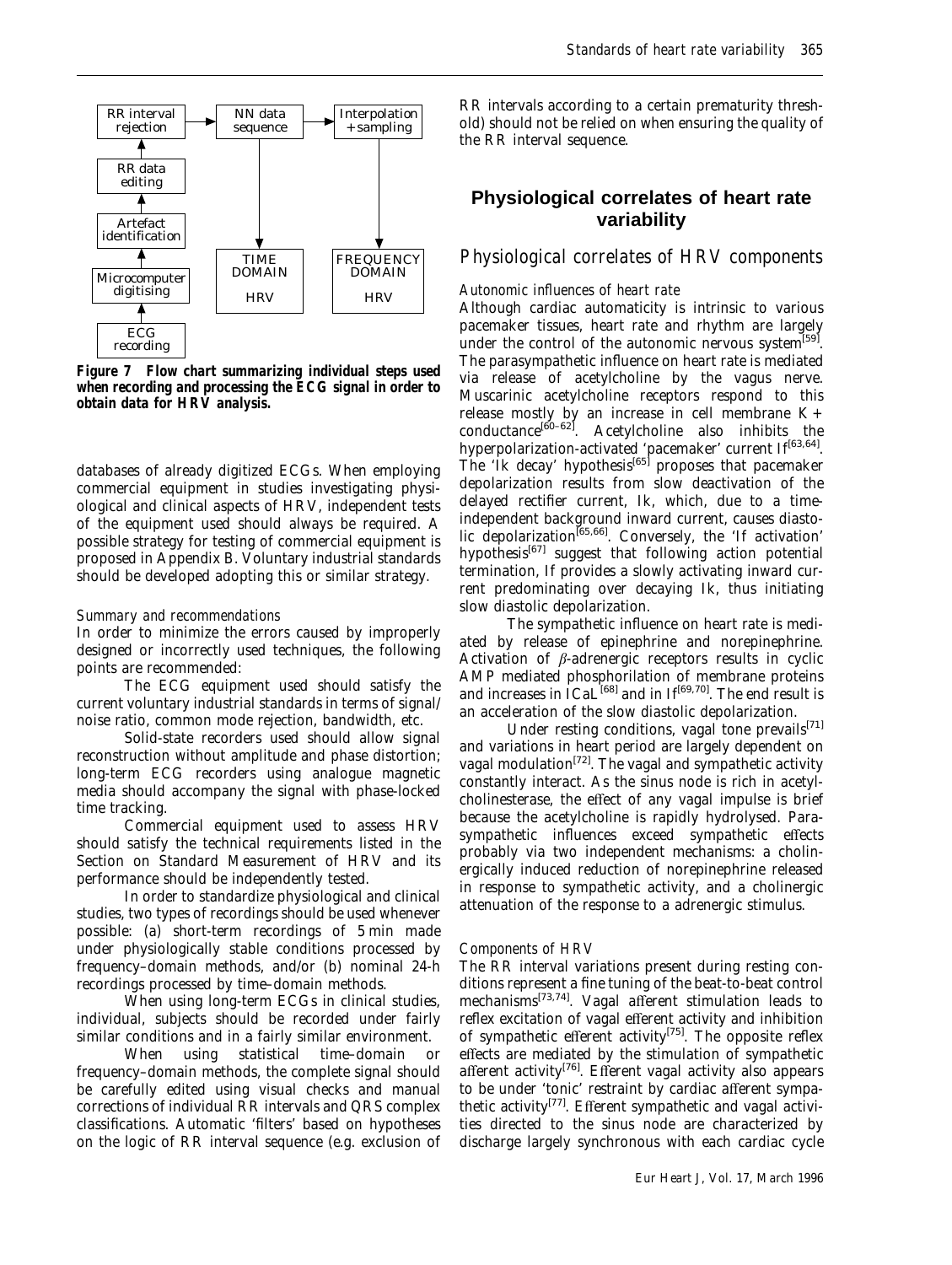which can be modulated by central (e.g. vasomotor and respiratory centres) and peripheral (e.g. oscillation in arterial pressure and respiratory movements) oscillators[24]. These oscillators generate rhythmic fluctuations in efferent neural discharge which manifest as short and long-term oscillation in the heart period. Analysis of these rhythms may permit inferences on the state and function of (a) the central oscillators, (b) the sympathetic and vagal efferent activity, (c) humoral factors, and (d) the sinus node.

An understanding of the modulatory effects of neural mechanisms on the sinus node has been enhanced by spectral analysis of HRV. The efferent vagal activity is a major contributor to the HF component, as seen in clinical and experimental observations of autonomic manoeuvres such as electrical vagal stimulation, muscarinic receptor blockade, and vagotomy $[13,14,24]$ . More controversial is the interpretation of the LF component which is considered by some<sup>[24,78–80]</sup> as a marker of sympathetic modulation (especially when expressing it in normalized units) and by others<sup>[13,81]</sup> as a parameter that includes both sympathetic and vagal influences. This discrepancy is due to the fact that in some conditions, associated with sympathetic excitation, a decrease in the absolute power of the LF component is observed. It is important to recall that during sympathetic activation the resulting tachycardia is usually accompanied by a marked reduction in total power, whereas the reverse occurs during vagal activation. When the spectral components are expressed in absolute units  $(ms^2)$ , the changes in total power influence LF and HF in the same direction and prevent the appreciation of the fractional distribution of the energy. This explains why in supine subjects under controlled respiration atropine reduces both LF and  $HF^{[14]}$  and why during exercise LF is markedly reduced<sup>[24]</sup>. This concept is exemplified in Fig. 3 showing the spectral analysis of HRV in a normal subject during control supine conditions and 90° head-up tilt. Due to the reduction in total power, LF appears as unchanged if considered in absolute units. However, after normalization an increase in LF becomes evident. Similar results apply to the LF/HF ratio<sup>[82]</sup>.

Spectral analysis of 24-h recordings<sup>[24-25]</sup> shows that in normal subjects LF and HF expressed in normalized units exhibit a circadian pattern and reciprocal fluctuations, with higher values of LF in the daytime and of HF at night. These patterns become undetectable when a single spectrum of the entire 24-h period is used or when spectra of subsequent shorter segments are averaged. In long-term recordings, the HF and LF components account for approximately 5% of total power. Although the ULF and VLF components account for the remaining 95% of total power, their physiological correlates are still unknown.

LF and HF can increase under different conditions. An increased LF (expressed in normalized units) is observed during 90° tilt, standing, mental stress and moderate exercise in healthy subjects, and during moderate hypotension, physical activity and occlusion of a

coronary artery or common carotid arteries in conscious  $\log s^{\left[24,79\right]}$ . Conversely, an increase in HF is induced by controlled respiration, cold stimulation of the face and rotational stimuli<sup>[24,78]</sup>.

### *Summary and recommendations for interpretation of HRV components*

Vagal activity is the major contributor to the HF component.

Disagreement exists in respect of the LF component. Some studies suggest that LF, when expressed in normalized units, is a quantitative marker for sympathetic modulations, other studies view LF as reflecting both sympathetic and vagal activity. Consequently, the LF/HF ratio is considered by some investigators to mirror sympatho/vagal balance or to reflect sympathetic modulations.

Physiological interpretation of lower frequency components of HRV (that is of the VLF and ULF components) warrants further elucidation.

It is important to note that HRV measures fluctuations in autonomic inputs to the heart rather than the mean level of autonomic inputs. Thus both autonomic withdrawal and a saturatingly high level of sympathetic input leads to diminished  $HRV^{[28]}$ .

# *Changes of HRV related to specific pathologies*

A reduction of HRV has been reported in several cardiological and non-cardiological diseases<sup>[24,78,81,83]</sup>.

### *Myocardial infarction*

Depressed HRV after MI may reflect a decrease in vagal activity directed to the heart which leads to prevalence of sympathetic mechanisms and to cardiac electrical instability. In the acute phase of MI, the reduction in 24-h SDNN is significantly related to left ventricular dysfunction, peak creatine kinase, and Killip class<sup>[84]</sup>.

The mechanism by which HRV is transiently reduced after MI and by which a depressed HRV is predictive of the neural response to acute MI is not yet defined, but it is likely to involve derangements in the neural activity of cardiac origin. One hypothesis<sup>[85]</sup> involves cardio-cardiac sympatho-sympathetic<sup>[86,87]</sup> and sympatho-vagal reflexes<sup>[75]</sup> and suggests that the changes in the geometry of a beating heart due to necrotic and non-contracting segments may abnormally increase the firing of sympathetic afferent fibres by mechanical distortion of the sensory ending<sup>[76,87,88]</sup>. This sympathetic excitation attenuates the activity of vagal fibres directed to the sinus node. Another explanation, especially applicable to marked reduction of HRV, is the reduced responsiveness of sinus nodal cells to neural modulations[82,85].

Spectral analysis of HRV in patients surviving an acute MI revealed a reduction in total and in the individual power of spectral components<sup>[89]</sup>. However,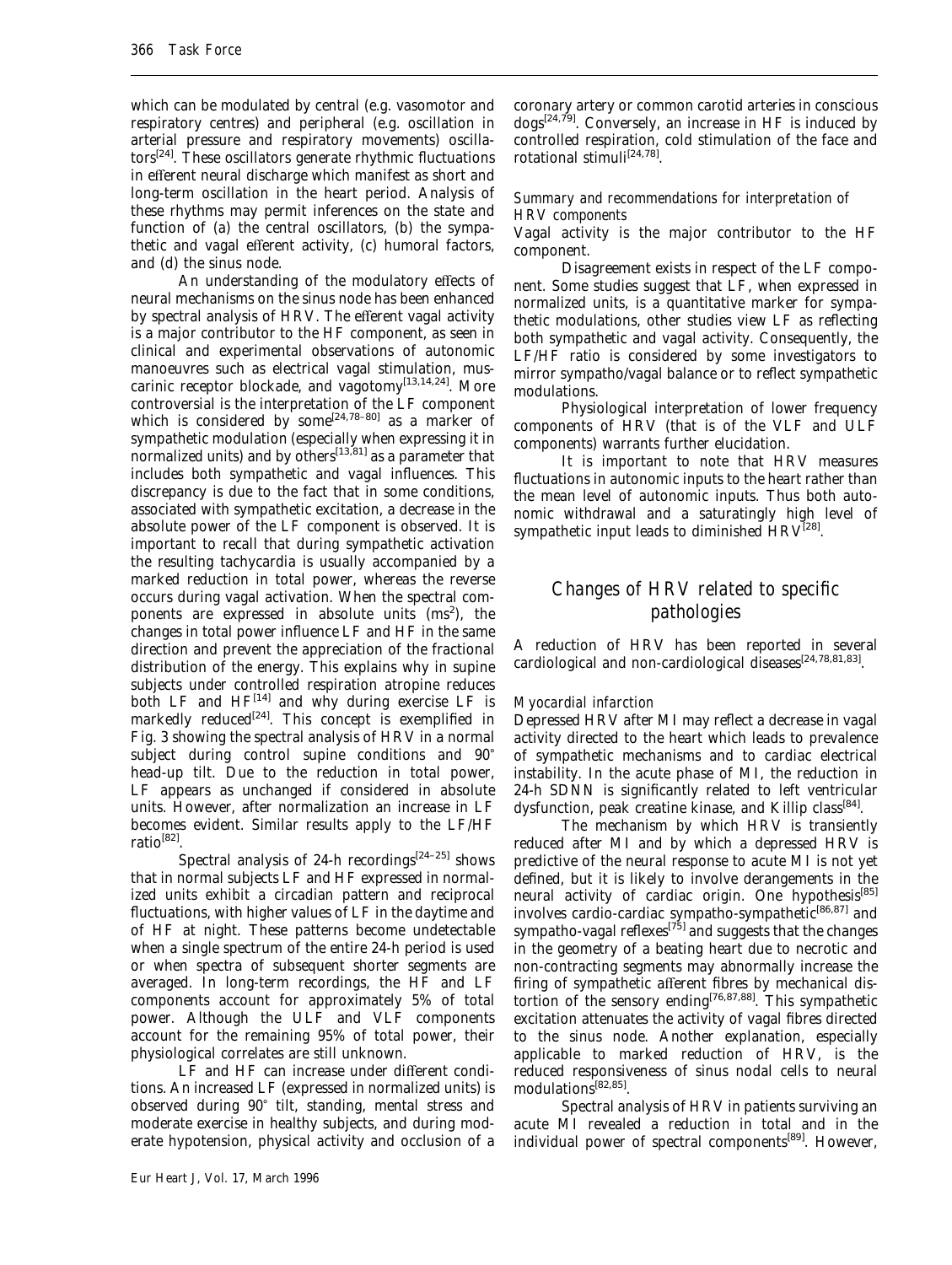when the power of LF and HF was calculated in normalized units, an increased LF and a diminished HF were observed during both resting controlled conditions and 24-h recordings analysed over multiple 5 min periods<sup>[90,91]</sup>. These changes may indicate a shift of sympatho-vagal balance towards sympathetic predominance and reduced vagal tone. Similar conclusions were obtained by considering the changes in the LF/HF ratio. The presence of an alteration in neural control mechanisms was also reflected by the blunting of the day–night variations of the RR interval<sup>[91]</sup> and  $LF$  and HF spectral components [91,92] present in a period ranging from days to a few weeks after the acute event. In post MI patients with a very depressed HRV, most of the residual energy is distributed in the VLF frequency range below 0·03 Hz, with only a small respiration-related HF<sup>[93]</sup>. These characteristics of the spectral profile are similar to those observed in advanced cardiac failure or after cardiac transplant, and are likely to reflect either diminished responsiveness of the target organ to neural modulatory inputs[82] or a saturating influence on the sinus node of a persistently high sympathetic tone<sup>[28]</sup>.

#### *Diabetic neuropathy*

In neuropathy associated with diabetes mellitus, characterized by alteration of small nerve fibres, a reduction in time–domain parameters of HRV seems not only to carry negative prognostic value but also to precede the clinical expression of autonomic neuropathy $[94-97]$ . In diabetic patients without evidence of autonomic neuropathy, reduction of the absolute power of LF and HF during controlled conditions was also reported<sup>[96]</sup>. However, when the LF/HF ratio was considered or when LF and HF were analysed in normalized units, no significant difference in comparison to normals was present. Thus, the initial manifestation of this neuropathy is likely to involve both efferent limbs of the autonomic nervous system<sup>[96,98]</sup>.

#### *Cardiac transplantation*

A very reduced HRV with no definite spectral components was reported in patients with a recent heart transplant<sup>[97,99,100]</sup>. The appearance of discrete spectral components in a few patients is considered to reflect cardiac re-innervation<sup>[101]</sup>. This re-innervation may occur as early as 1 to 2 years post transplantation and is usually of sympathetic origin. Indeed, the correlation between the respiratory rate and the HF component of HRV observed in some transplanted patients indicates that a non-neural mechanism may also contribute to generate respiration-related rhythmic oscillation<sup>[100]</sup>. The initial observation of identifying patients developing an allograft rejection according to changes in HRV could be of clinical interest but needs further confirmation.

### *Myocardial dysfunction*

A reduced HRV has been consistently observed in patients with cardiac failure<sup>[24,78,81,102–106]</sup>. In this condition characterized by signs of sympathetic activation,

such as faster heart rates and high levels of circulating cathecolamines, a relationship between changes in HRV and the extent of left ventricular dysfunction was controversially reported<sup>[102,104]</sup>. In fact, whereas the reduction in time domain measures of HRV seemed to parallel the severity of the disease, the relationship between spectral components and indices of ventricular dysfunction appears to be more complex. In particular, in most patients with a very advanced phase of the disease and with a drastic reduction in HRV, a LF component could not be detected despite clinical signs of sympathetic activation. Thus, in conditions characterized by marked and unopposed persistent sympathetic excitation, the sinus node seems to drastically diminish its responsiveness to neural inputs $^{[104]}$ .

#### *Tetraplegia*

Patients with chronic complete high cervical spinal cord lesions have intact efferent vagal and sympathetic neural pathways directed to the sinus node. However, spinal sympathetic neurons are deprived of modulatory control and in particular of baroreflex supraspinal inhibitory inputs. For this reason, these patients represent a unique clinical model with which to evaluate the contribution of supraspinal mechanisms in determining the sympathetic activity responsible for low frequency oscillations of HRV. It has been reported<sup>[107]</sup> that no LF could be detected in tetraplegic patients, thus suggesting the critical role of supraspinal mechanisms in determining the 0·1 Hz rhythm. Two recent studies, however, have indicated that an LF component can also be detected in HRV and arterial pressure variabilities of some tetraplegic patients<sup>[108,109]</sup>. While Koh *et al*.<sup>[108]</sup> attributed the LF component of HRV to vagal modulations, Guzzetti et al.<sup>[109]</sup> attributed the same component to sympathetic activity because of the delay with which the LF component appeared after spinal section, suggesting an emerging spinal rhythmicity capable of modulating sympathetic discharge.

# *Modifications of HRV by specific interventions*

The rationale for trying to modify HRV after MI stems from multiple observations indicating that cardiac mortality is higher among post-MI patients who have a more depressed  $HRV^{[93,110]}$ . The inference is that interventions that augment HRV may be protective against cardiac mortality and sudden cardiac death. Although the rationale for changing HRV is sound, it contains also the inherent danger of leading to the unwarranted assumption that modification of HRV translates directly into cardiac protection, which may not be the case<sup>[111]</sup>. The target is the improvement of cardiac electrical stability, and HRV is just a marker of autonomic activity. Despite the growing consensus that increases in vagal activity can be beneficial $[112]$ , it is not yet known how much vagal activity (or its markers) has to increase in order to provide adequate protection.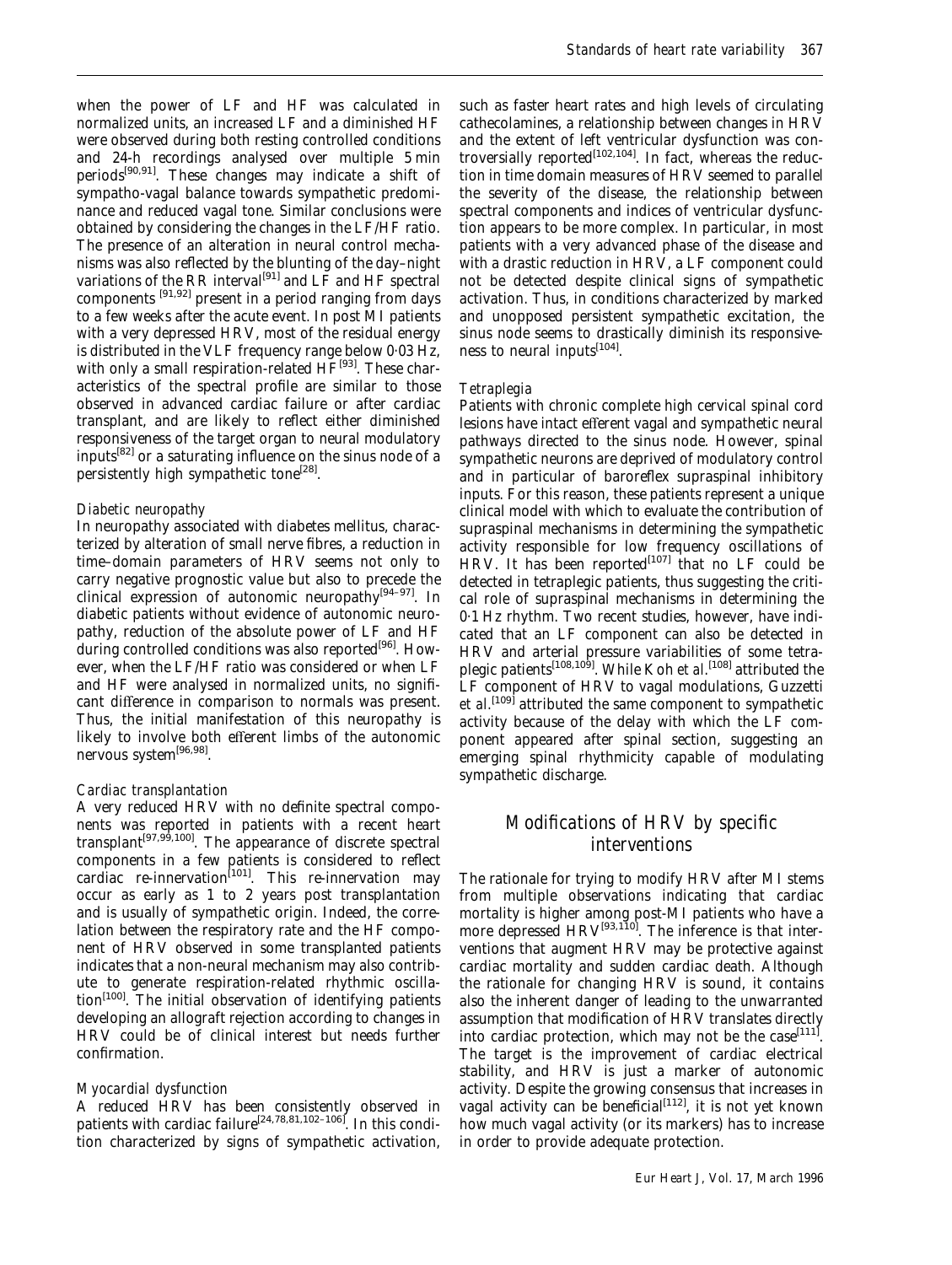### *Beta-adrenergic blockade and HRV*

The data on the effect of *â*-blockers on HRV in post-MI patients are surprisingly scanty<sup>[113,114]</sup>. Despite the observation of statistically significant increases, the actual changes are very modest. However, it is of note that *â*-blockade prevents the rise in the LF component observed in the morning hours<sup>[114]</sup>. In conscious post-MI dogs,  $\beta$ -blockers do not modify HRV<sup>[115]</sup>. The unexpected observation that, prior to MI, *â*-blockade increases HRV only in the animals destined to be at low risk for lethal arrhythmias post- $MI^{[115]}$  may suggest novel approaches to post-MI risk stratification.

#### *Antiarrhythmic drugs and HRV*

Data exist for several antiarrhythmic drugs. Flecainide and propafenone, but not amiodarone, were reported to decrease time–domain measures of HRV in patients with chronic ventricular arrhythmia<sup>[116]</sup>. In another study<sup>[117]</sup> propafenone reduced HRV and decreased LF much more than HF, resulting in a significantly smaller LF/HF ratio. A larger study<sup>[118]</sup> confirmed that flecainide, and also encainide and moricizine, decreased HRV in post-MI patients but found no correlation between the change in HRV and mortality during follow-up. Thus, some antiarrhythmic drugs associated with increased mortality can reduce HRV. However, it is not known whether these changes in HRV have any direct prognostic significance.

#### *Scopolamine and HRV*

Low dose muscarinic receptor blockers, such as atropine and scopolamine, may produce a paradoxical increase in vagal efferent activity, as suggested by a decrease in heart rate. Different studies examined the effects of transdermal scopolamine on indices of vagal activity in patients with a recent MI<sup>[119-122]</sup> and with congestive heart failure<sup>[123]</sup>. Scopolamine markedly increases HRV, which indicates that pharmacological modulation of neural activity with scopolamine may effectively increase vagal activity. However, efficacy during long-term treatment has not been assessed. Furthermore, low dose scopolamine does not prevent ventricular fibrillation due to acute myocardial ischaemia in post-MI dogs<sup>[124]</sup>.

#### *Thrombolysis and HRV*

The effect of thrombolysis on HRV (assessed by pNN50), was reported in 95 patients with acute  $MI^{[125]}$ . HRV was higher 90 min after thrombolysis in the patients with patency of the infarct-related artery. However, this difference was no longer evident when the entire 24 h were analysed.

### *Exercise training and HRV*

Exercise training may decrease cardiovascular mortality and sudden cardiac death<sup>[126]</sup>. Regular exercise training is also thought capable of modifying the autonomic balance<sup>[127,128]</sup>. A recent experimental study, designed to assess the effects of exercise training on markers of vagal activity, has simultaneously provided information on changes in cardiac electrical stability<sup>[129]</sup>. Conscious

dogs, documented to be at high risk by the previous occurrence of ventricular fibrillation during acute myocardial ischaemia, were randomly assigned to 6 weeks of either daily exercise training or cage rest followed by exercise training<sup>[129]</sup>. After training, HRV (SDNN) increased by 74% and all animals survived a new ischaemic test. Exercise training can also accelerate recovery of the physiological sympatho-vagal interaction, as shown in post-MI patients<sup>[130]</sup>.

# **Clinical use of heart rate variability**

Although HRV has been the subject of numerous clinical studies investigating a wide spectrum of cardiological and non-cardiological diseases and clinical conditions, a general consensus of the practical use of HRV in adult medicine has been reached only in two clinical scenarios. Depressed HRV can be used as a predictor of risk after acute MI and as an early warning sign of diabetic neuropathy.

# *Assessment of risk after acute myocardial infarction*

The observation<sup>[12]</sup> that in patients with an acute MI the absence of respiratory sinus arrhythmias is associated with an increase in 'in-hospital' mortality represents the first of a large number of reports<sup>[16,93,131]</sup> which have demonstrated the prognostic value of assessing HRV to identify high risk patients.

Depressed HRV is a powerful predictor of mortality and of arrhythmic complications (e.g. symptomatic sustained ventricular tachycardia) in patients following acute  $MI^{[16,131]}$  (Fig. 8). The predictive value of HRV is independent of other factors established for post-infarction risk stratification, such as depressed left ventricular ejection fraction, increased ventricular ectopic activity, and presence of late potentials. For prediction of all-cause mortality, the value of HRV is similar to that of left ventricular ejection fraction, but HRV is superior to left ventricular ejection fraction in predicting arrhythmic events (sudden cardiac death and ventricular tachycardia) $[131]$ . This permits speculation that HRV is a stronger predictor of arrhythmic mortality rather than non-arrhythmic mortality. However, clear differences between HRV in patients suffering from sudden and non-sudden cardiac death after acute MI have not been observed. Nevertheless, this might also be related to the nature of the presently used definition of sudden cardiac death<sup>[132]</sup>, which is bound to include not only patients suffering from arrhythmia-related death but also fatal reinfarctions and other cardiovascular events.

The value of both conventional time–domain and frequency–domain parameters have been fully assessed in several independent prospective studies, but because of using optimized cut-off values defining normal and depressed HRV, these studies may slightly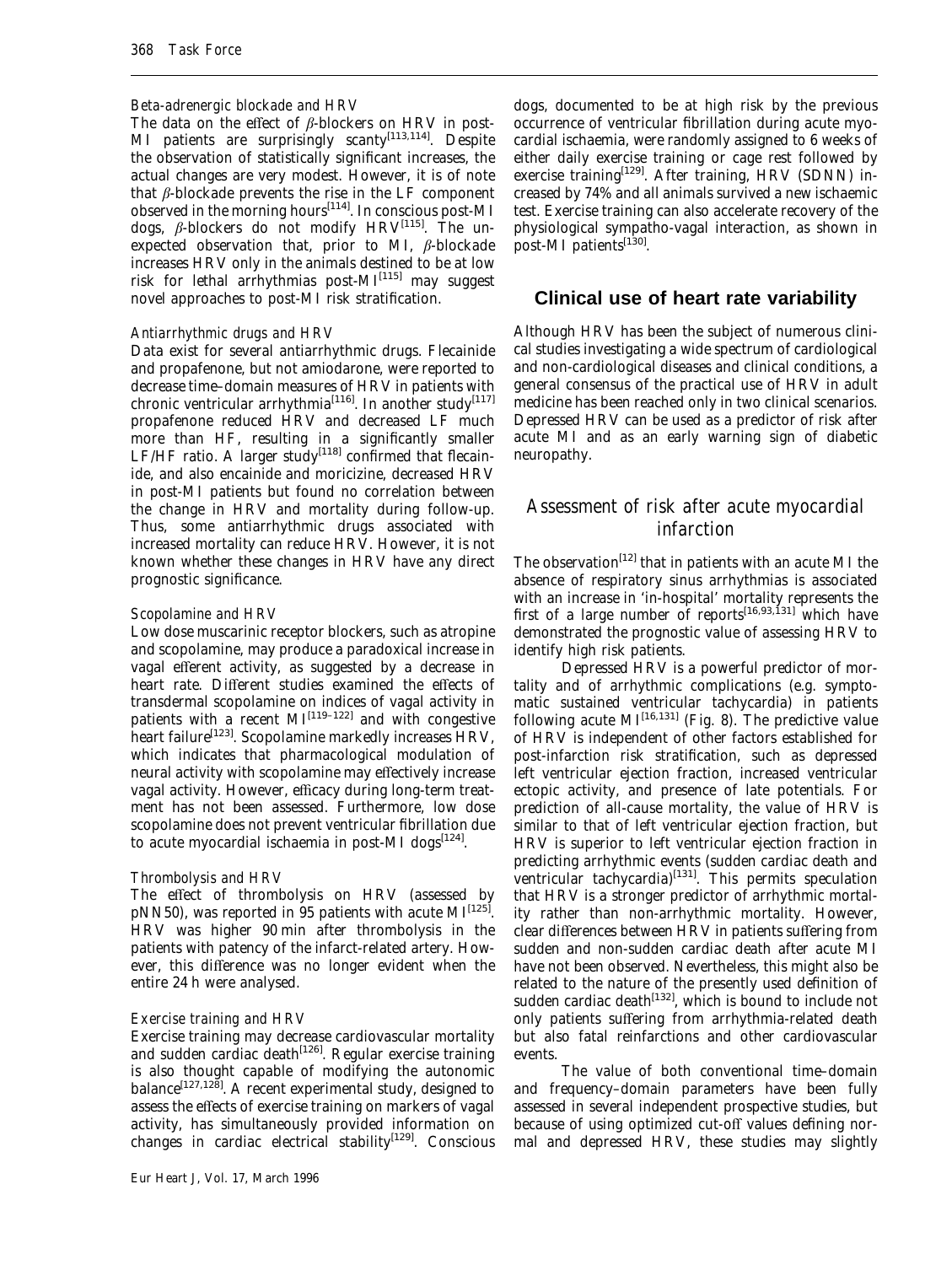

*Figure 8* **Cumulative survival of patients after MI. (a) Shows survival of patients stratified according to 24-h SDNN values in three groups with cut-off points of 50 and 100 ms. (Reprinted with** permission<sup>[16]</sup>. (b) Shows similar survival curves of patients strati**fied according to 24-h HRV triangular index values with cut-off points of 15 and 20 units, respectively. (Data of St. George's Post-infarction Research Survey Programme.)**

overestimate the predictive value of HRV. Nevertheless, the confidence intervals of such cut-off values are rather narrow because of the sizes of the investigated populations. Thus, the observed cut-off values of 24-h measures of HRV, e.g. SDNN <50 ms and HRV triangular index <15 for highly depressed HRV, or SDNN <100 ms and HRV triangular index <20 for moderately depressed HRV are likely to be broadly applicable.

It is not known whether different indices of HRV (e.g. assessments of the short- and long-term components) can be combined in a multivariate fashion in order to improve post-infarction risk stratification. There is a general consensus, however, that combination of other measures with the assessment of overall 24-h HRV is probably redundant.

### *Pathophysiological considerations*

It has not been established whether depressed HRV is part of the mechanism of increased post-infarction mor-

tality or is merely a marker of poor prognosis. The data suggest that depressed HRV is not a simple reflection of the sympathetic overdrive and/or vagal withdrawal due to poor ventricular performance but that it also reflects depressed vagal activity which has a strong association with the pathogenesis of ventricular arrhythmias and sudden cardiac death<sup>[112]</sup>.

### *Assessment of HRV for risk stratification after acute myocardial infarction*

Traditionally, HRV used for risk stratification after MI has been assessed from 24-h recordings. HRV measured from short-term electrocardiogram recordings also provides prognostic information for risk stratification following MI but whether it is as powerful as that from 24-h recordings is uncertain $[133-135]$ . HRV measured from short-term recordings is depressed in patients at high risk; the predictive value of depressed HRV increases with increasing the length of recording. Thus, the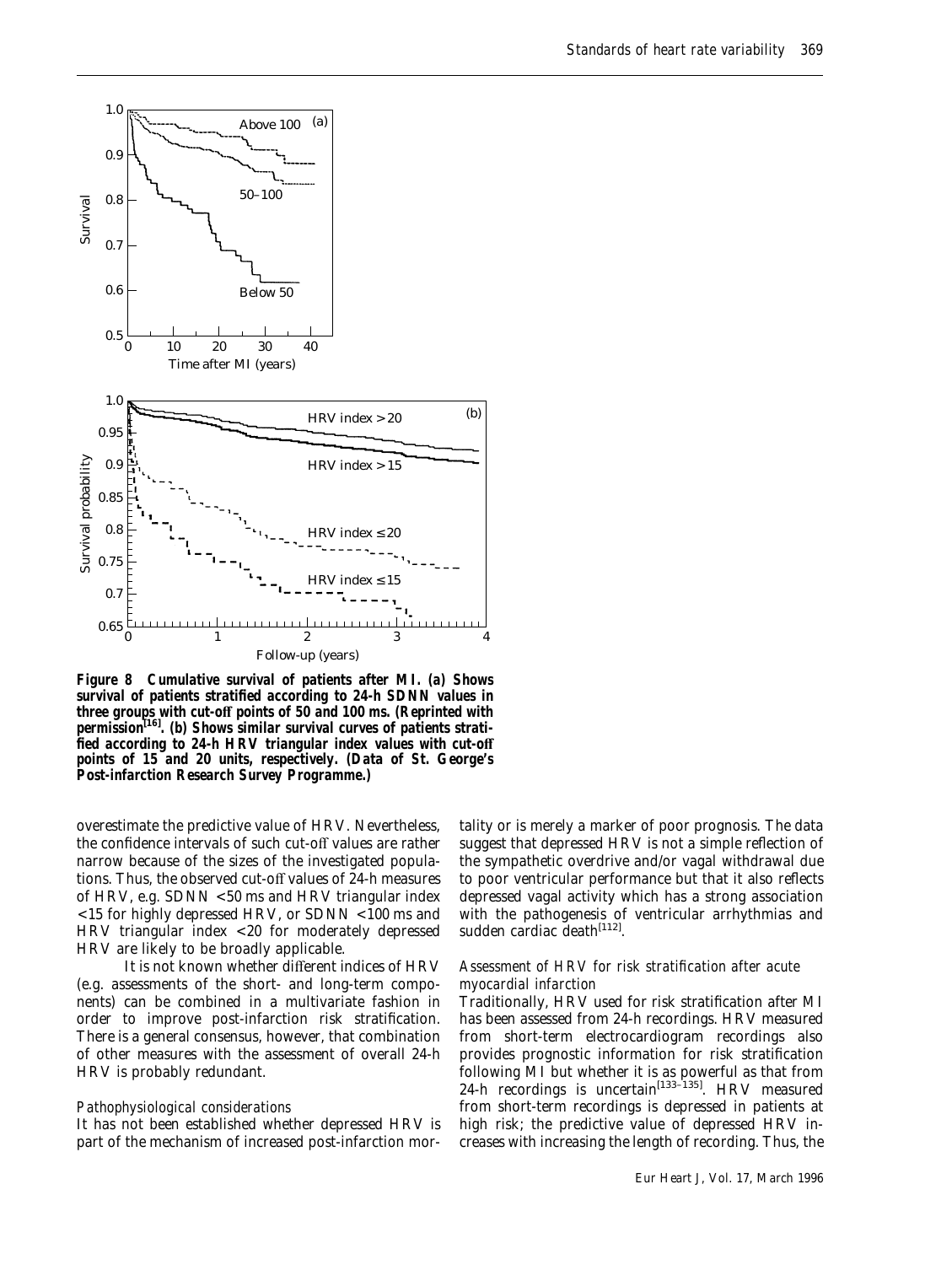

*Figure 9* **Comparison of positive predictive characteristics of HRV (solid lines) and of combinations of HRV with left ventricular ejection fraction (dashed lines) and of HRV with left ventricular ejection fraction and ectopic counts on 24-h ECGs (dotted lines) used for identification of patients at risk of 1-year cardiac mortality (a) and 1-year arrhythmic events (sudden death and/or symptomatic sustained ventricular tachycardia (b) after acute myocardial infarction. (Data of St. George's Postinfarction Research Survey Programme.)**

use of nominal 24-h recordings may be recommended for risk stratification studies after MI. On the other hand, the assessment of HRV from short-term recordings can be used for initial screening of survivors of acute MI[136]. Such an assessment has similar sensitivity but lower specificity for predicting patients at high risk compared to 24-h HRV.

Spectral analysis of HRV in survivors of MI suggested that the ULF and VLF components carry the highest predictive value<sup>[93]</sup>. As the physiological correlate of these components is unknown and as these components correspond to up to 95% of the total power which can be easily assessed in the time-domain, the use of individual spectral components of HRV for risk stratification after MI is not more powerful than the use of those time-domain methods which assess overall HRV.

### *Development of HRV after acute myocardial infarction*

The time after acute MI at which the depressed HRV reaches the highest predictive value has not been investigated comprehensively. Nevertheless, the general consensus is that HRV should be assessed shortly prior to hospital discharge, i.e. approximately 1 week after index infarction. Such a recommendation also fits well into the common practice of hospital management of survivors of acute MI.

Heart rate variability is decreased early after acute MI and begins to recover within a few weeks; it is maximally but not fully recovered by 6 to 12 months after MI<sup>[91,137]</sup>. Assessment of heart rate variability at both the early stage of MI (2 to 3 days after acute  $\text{MI}^{[84]}$ and pre-discharge from hospital (1 to 3 weeks after acute MI) offers important prognostic information. Heart rate variability measured late (1 year) after acute MI also predicts further mortality<sup>[138]</sup>. Data from animal models suggest that the speed of HRV recovery after MI correlates with subsequent risk $[115]$ .

#### *HRV used for multivariate risk stratification*

The predictive value of heart rate variability alone is modest, but combination with other techniques substantially improves its positive predictive accuracy over a clinically important range of sensitivity (25% to 75%) for cardiac mortality and arrhythmic events (Fig. 9).

Improvements in the positive predictive accuracy over the range of sensitivities have been reported for combinations of HRV with mean heart rate, left ventricular ejection fraction, frequency of ventricular ectopic activity, parameters of high resolution electrocardiograms (e.g. presence or absence of late potentials), and clinical assessment<sup>[139]</sup>. However, it is not known which other stratification factors are the most practical and most feasible to be combined with HRV for multifactorial risk stratification.

Systematic multivariate studies of post MI risk stratification are needed before a consensus can be reached and before a combination of HRV with other variables of proven prognostic importance can be recommended. Many aspects that are not relevant for univariate risk stratification need to be examined: it is not obvious whether the optimum cut-off values of individual risk factors known from univariate studies are appropriate in a multivariate setting. Different multivariate combinations are probably needed for optimizing predictive accuracy at different ranges of sensitivity. Stepwise strategies should be examined to identify optimum sequences of performing individual tests used in multivariate stratification.

### *Summary and recommendations for interpreting predictive value of depressed HRV after acute myocardial infarction*

The following facts should be noted when exploiting HRV assessment in clinical studies and/or trials involving survivors of acute myocardial infarction.

Depressed HRV is a predictor of mortality and arrhythmic complications independent of other recognised risk factors.

There is a general consensus that HRV should be measured approximately 1 week after index infarction.

Although HRV assessed from short-term recordings provides prognostic information, HRV measured in nominal 24-h recordings is a stronger risk predictor. HRV assessed from short-term recordings may be used for initial screening of all survivors of an acute MI.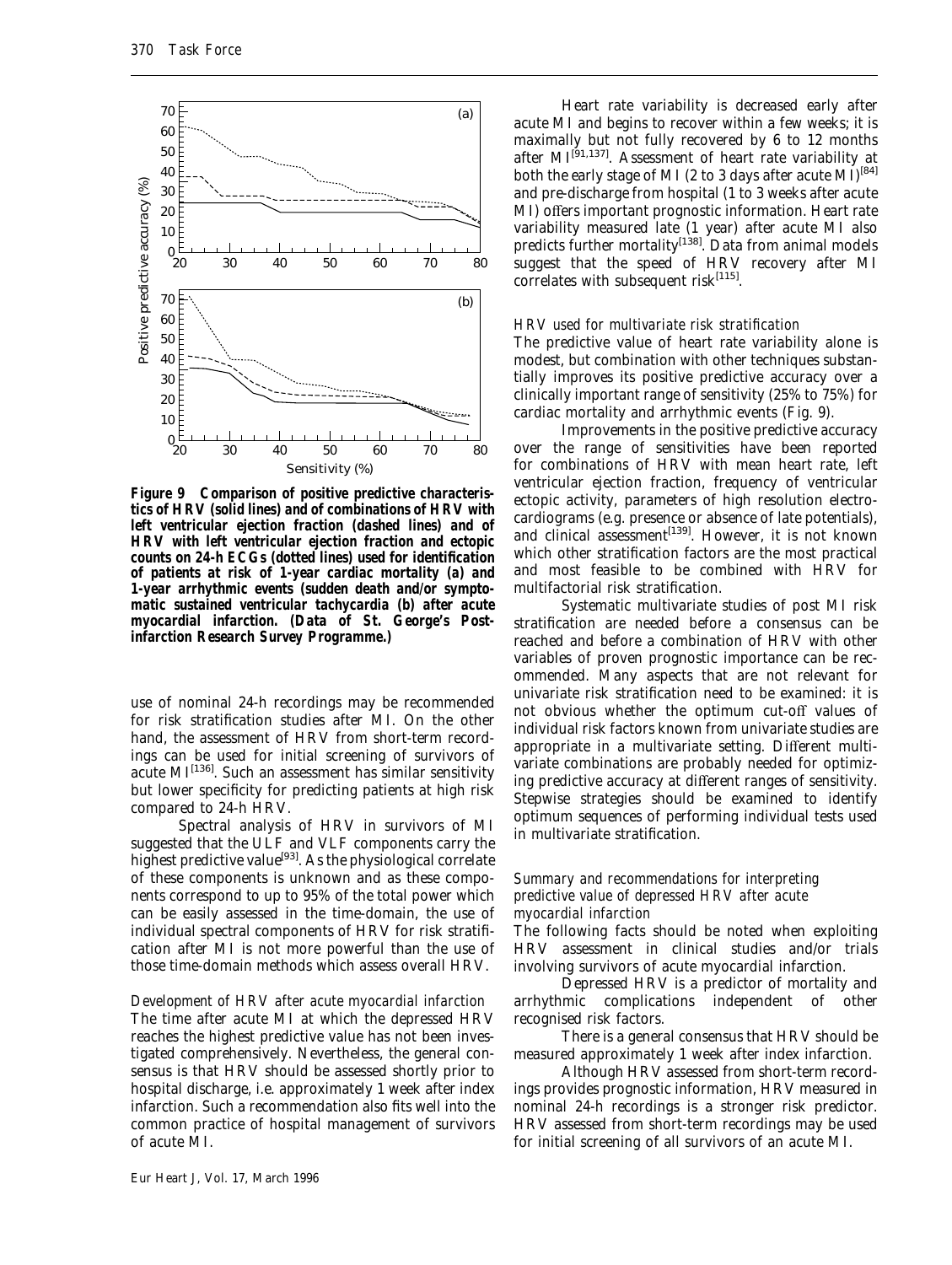No currently recognised HRV measure provides better prognostic information than the time–domain HRV measures assessing overall HRV (e.g. SDNN or HRV triangular index). Other measures, e.g. ULF of entire 24-h spectral analysis, perform equally well. A high risk group may be selected by the dichotomy limits of SDNN <50 ms or HRV triangular index <15.

For clinically meaningful ranges of sensitivity, the predictive value of HRV alone is modest, although it is higher than that of any other so far recognised risk factor. To improve the predictive value, HRV may be combined with other factors. However, optimum set of risk factors and corresponding dichotomy limits have not yet been established.

### *Assessment of diabetic neuropathy*

As a complication of diabetes mellitus, autonomic neuropathy is characterized by early and widespread neuronal degeneration of small nerve fibres of both sympathetic and parasympathetic tracts $[140]$ . Its clinical manifestations are ubiquitous with functional impairment and include postural hypotension, persistent tachycardia, gustatory sweating, gastroparesis, bladder atony and nocturnal diarrhoea. Once clinical manifestations of diabetic autonomic neuropathy (DAN) supervene, the estimated 5-year mortality is approximately  $50\%$ <sup>[141]</sup>. Thus, early subclinical detection of autonomic dysfunction is important for risk stratification and subsequent management. Analyses of short-term and/or long-term HRV have proven useful in detecting DAN<sup>[96,142–147]</sup>.

For the patient presenting with a real or suspect DAN there are three HRV methods from which to choose: (a) simple bedside RR interval methods, (b) long-term time–domain measures, which are more sensitive and more reproducible than the short-term tests, and (c) frequency–domain analysis performed under short-term steady state conditions and which are useful in separating sympathetic from parasympathetic abnormalities.

### *Long-term time domain measures*

HRV computed from 24-h Holter records are more sensitive than simple bedside tests (e.g. Valsava manoeuvre, orthostatic test, and deep breathing $[11]$ ) for detecting DAN. Most experience has been obtained with the  $NN50^{[144]}$  and SDSD (see Table 1)<sup>[145]</sup> methods. Using the NN50 count, where the lower 95% confidence interval for total counts range from 500 to 2000 depending on the age, about half of diabetic patients will demonstrate abnormally low counts per 24 h. Moreover, there is a strong correlation between the percentage of patients with abnormal counts and the extent of autonomic neuropathy determined from conventional measures.

Besides their increased sensitivity, these 24-h time domain methods are strongly correlated with other established HRV measurements and have been found to be reproducible and stable over time. Similar to

survivors of MI, patients with DAN are also predisposed to poor outcomes such as sudden death but it remains to be determined whether the HRV measures confer prognostic information among diabetics.

### *Frequency domain measures*

The following abnormalities in frequency HRV analysis are associated with DAN: (a) reduced power in all spectral bands which is the most common find $ing^{[96,146-148]}$ , (b) failure to increase LF on standing, which is a reflection of impaired sympathetic response or depressed baroreceptor sensitivity<sup>[96,147]</sup>; (c) abnormally reduced total power with unchanged LF/HF ratio<sup>[96]</sup>, and (d) a leftward shift in the LF central frequency, the physiological meaning of which needs further elucidation<sup>[147]</sup>.

In advanced neuropathic states, the resting supine power spectrum often reveals extremely low amplitudes of all spectral components making it difficult to separate signal from  $noise^{[96,146,147]}$ . It is therefore recommended that an intervention such as standing or tilt be included. Another method to overcome the low signal to noise ratio is to introduce a coherence function which utilizes the total power coherent with one or the other frequency band<sup>[146]</sup>.

### *Other clinical potential*

Selected studies investigating HRV in other cardiological diseases are listed in Table 4.

### **Future possibilities**

### *Development of HRV measurement*

The currently available time–domain methods predominantly used to assess the long-term profile of HRV are probably sufficient for this purpose. Improvements are possible, especially in terms of numerical robustness. The contemporary non-parametric and parametric spectral methods are probably sufficient to analyse short-term ECGs without transient changes of heart period modulations.

Apart from the need to develop numerically robust techniques suitable for fully automatic measurement (the geometrical methods are only one possibility in this direction), the following three areas deserve attention.

#### *Dynamics and transient changes of HRV*

The present possibilities of characterizing the quantifying the dynamics of the RR interval sequence and transient changes of HRV are sparse and still under mathematical development. However, it may be assumed that proper assessment of HRV dynamics will lead to substantial improvements in our understanding of both the modulations of heart period and their physiological and pathophysiological correlates.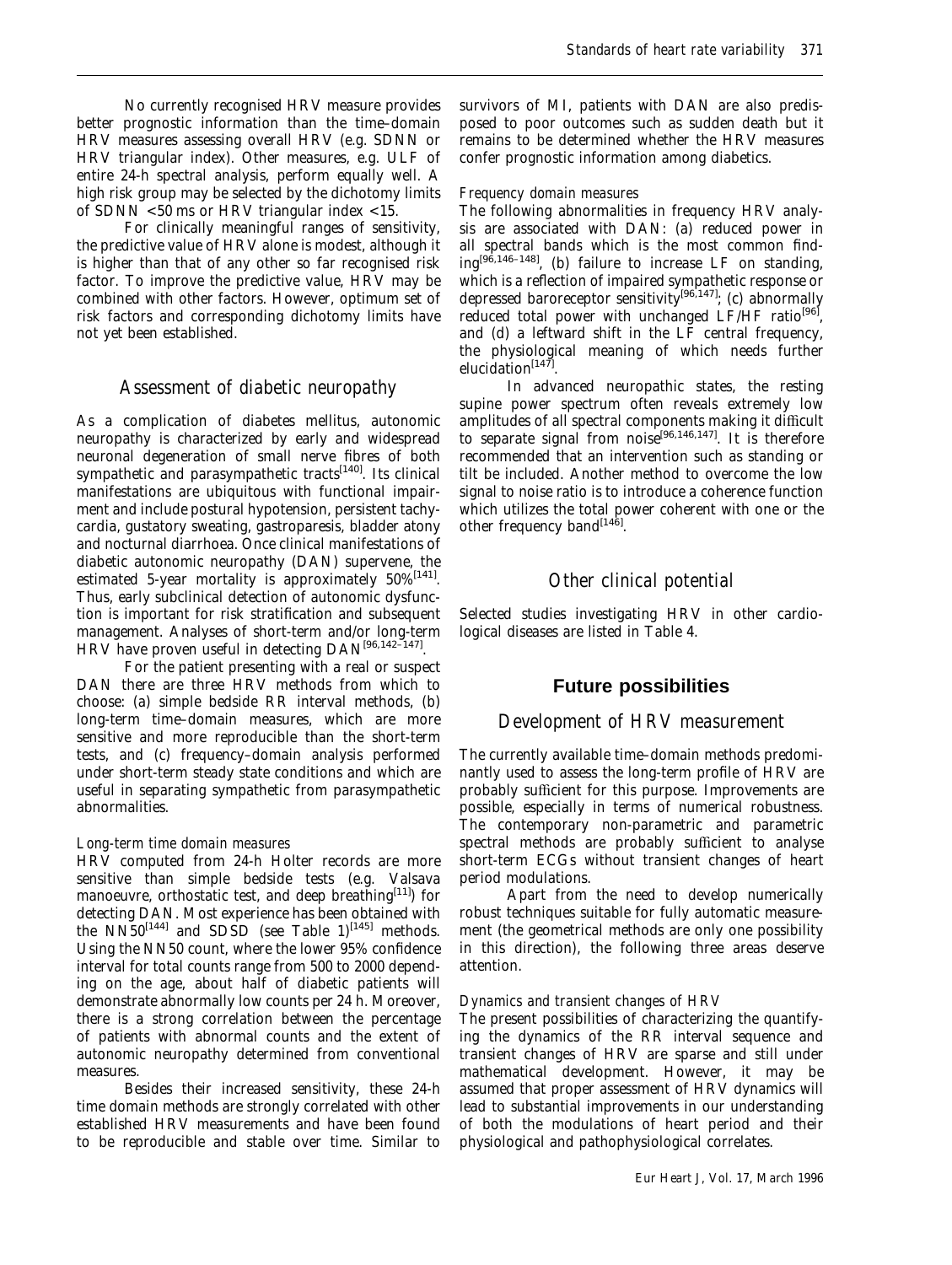| Disease state                      | Author<br>of study               | Population<br>(no. of patients)                                | Investigation<br>parameter                                                        | Clinical finding                                                                                                                        | Potential value                                                                                                                                                                      |
|------------------------------------|----------------------------------|----------------------------------------------------------------|-----------------------------------------------------------------------------------|-----------------------------------------------------------------------------------------------------------------------------------------|--------------------------------------------------------------------------------------------------------------------------------------------------------------------------------------|
| Hypertension                       | Guzzetti<br>$1991^{[149]}$       | 49 hypertensive<br>30 normals                                  | Spectral AR                                                                       | ↑ LF found in<br>hypertensives as compared<br>to normals with blunting<br>of circadian patters                                          | Hypertension is<br>characterized by a<br>depressed circadian<br>rhythmicity of LF                                                                                                    |
|                                    | Langewitz<br>$1994^{[150]}$      | 41 borderline<br>hypertensive<br>34 hypertensive<br>54 normals | Spectral FFT                                                                      | Reduced parasympathetic<br>in hypertensive patients                                                                                     | Support the use of<br>non-pathological therapy of<br>hypertension that $\uparrow$ vagal<br>tone (e.g. exercise)                                                                      |
| Congestive heart<br>failure        | Saul<br>$1988^{[155]}$           | 25 chronic CHF<br>NYHA III, IV<br>21 normals                   | Spectral<br>$15 \,\mathrm{min}$<br>acquisition                                    | $\downarrow$ spectral power all<br>Blackman-Turkey frequencies, especially<br>$>0.04$ Hz in CHF patients                                | In CHF, there is $\downarrow$ vagal, but<br>relatively preserved<br>sympathetic modulation of<br>HR                                                                                  |
|                                    | Casolo<br>$1989^{[102]}$         | <b>20 CHF</b><br>20 normals                                    | Time-domain RR Low HRV<br>NYHA II, III, IV interval histogram<br>with 24 h-Holter |                                                                                                                                         | Reduced vagal activity in<br>CHF patients                                                                                                                                            |
|                                    | <b>Binkley</b><br>$1991^{[152]}$ | 10 dilated<br>cardiomyopathy<br>(EF 14 to 40%)<br>10 normals   | <b>Spectral FFT</b><br>4 min supine<br>acquisition                                | $\downarrow$ m high frequency power<br>$(>0.1$ Hz) in CHF<br>$\uparrow$ LF/HF                                                           | Withdrawal of<br>parasympathetic tone<br>observed in CHF<br>CHF has imbalance of<br>autonomic tone with $\downarrow$<br>parasympathetic and a<br>predominance of<br>sympathetic tone |
|                                    | Kienzle<br>$1992^{[104]}$        | 23 CHF<br>NYHA II, III, IV Time-domain                         | Spectral FFT<br>24–48 h-Holter                                                    | Alterations of HRV not<br>tightly linked to severity of<br><b>CHF</b><br>I HRV was related to<br>sympathetic excitation                 |                                                                                                                                                                                      |
|                                    | Townend<br>$1992^{[153]}$        | 12 CHF<br>NYHA III, IV                                         | Time domain<br>24 h-Holter                                                        | HRV $\uparrow$ during ACE<br>inhibitor treatment                                                                                        |                                                                                                                                                                                      |
|                                    | <b>Binkley</b><br>$1993^{[154]}$ | 13 CHF<br>NYHA II, III                                         | Spectral FFT<br>4 min supine<br>acquisition                                       | 12 weeks of ACE inhibitor<br>treatment $\uparrow$ high<br>frequency HRV                                                                 | A significant augmentation<br>of parasympathetic tone<br>was associated with ACE<br>inhibitor therapy                                                                                |
|                                    | <b>Woo</b><br>1994[155]          | 21 CHF<br>NYHA III                                             | Poincarè plots<br>Time-domain<br>24 h-Holter                                      | Complex plots are<br>associated with $\uparrow$<br>norepinephrine levels and<br>greater sympathetic<br>activation                       | Poincarè plots may assist<br>analysis of sympathetic<br>influences                                                                                                                   |
| Heart<br>transplantation 1988[156] |                                  | Alexopoulos 19 transplant<br>10 normals                        | Time-domain<br>24 h-Holter                                                        | Reduced HRV in<br>denervated donor hearts;<br>recipient innervated<br>hearts had more HRV                                               |                                                                                                                                                                                      |
|                                    | Sands<br>1989[100]               | 17 transplant<br>6 normals                                     | Spectral FFT<br>15 min supine<br>acquisition                                      | HRV from $0.02$ to $1.0$ Hz $-$<br>90% reduced                                                                                          | Patients with rejection<br>documented biopsy show<br>significantly more variability                                                                                                  |
| Chronic mitral<br>regurgitation    | Stein<br>1993[157]               | 38 chronic mitral<br>regurgitation                             | Spectral FFT<br>Time-domain<br>24 h-Holter                                        | HR and measures of<br>ultralow frequency by<br><b>SDANN</b> correlated with<br>ventricular performance<br>and predicted clinical events | May be prognostic indicator<br>of atrial fibrillation, mortality,<br>and progression to valve<br>surgery                                                                             |
| Mitral valve<br>prolapse           | Marangoni<br>$1993^{[158]}$      | 39 female mitral<br>valve prolapse<br>24 female<br>controls    | Spectral AR<br>10 min supine<br>acquisition                                       | MVP patients had $\downarrow$ high<br>frequency                                                                                         | MVP patients had low vagal<br>tone                                                                                                                                                   |

# *Table 4 Summary of selected studies investigating the clinical value of HRV in cardiological diseases other than myocardial infarction*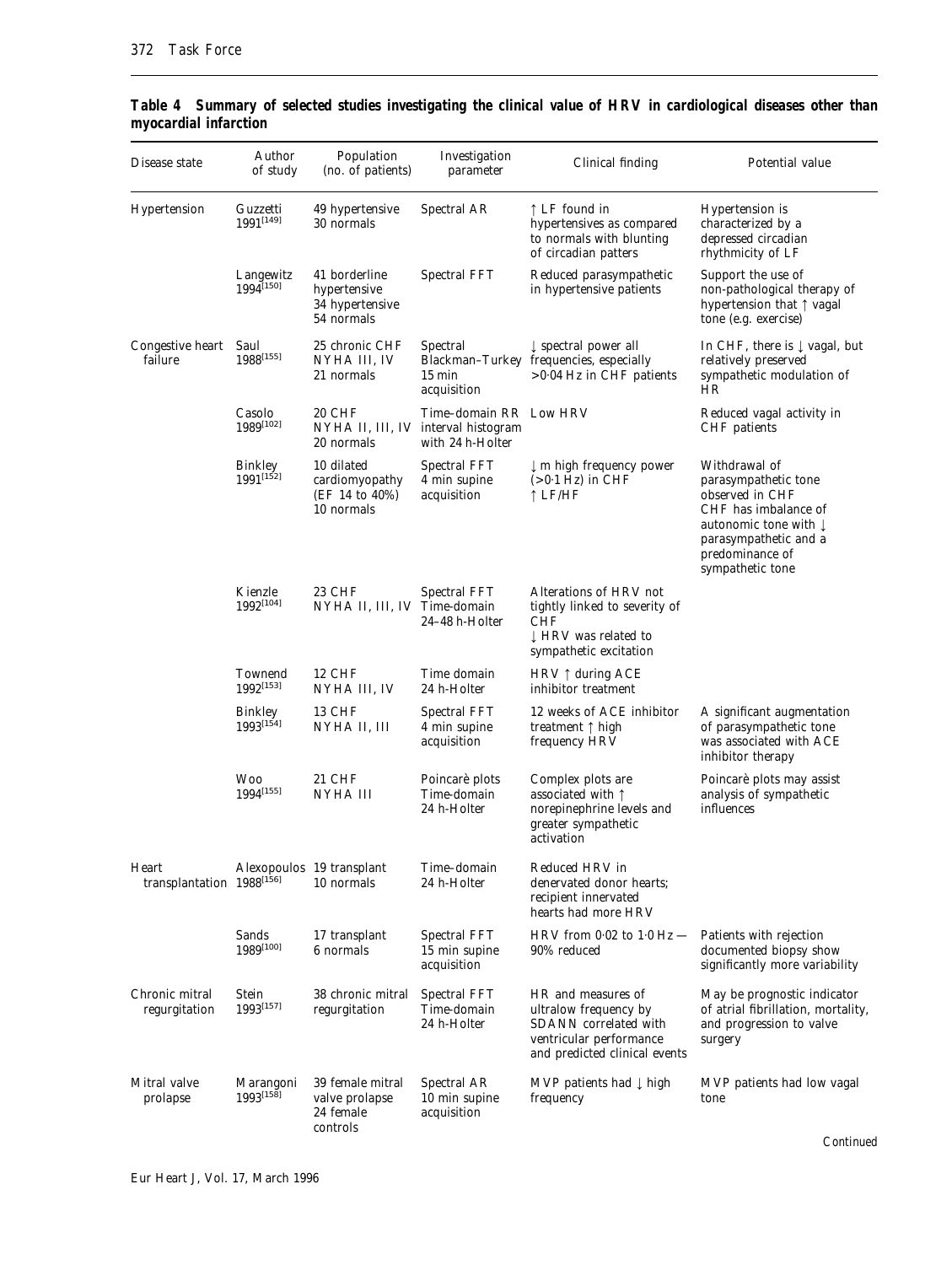### *Table 4 Continued.*

| Disease state                     | Author<br>of study             | Population<br>(no. of patients)                                                              | Investigation<br>parameter                                       | Clinical finding                                                                                                                                                                                                                                  | Potential value                                                                                     |
|-----------------------------------|--------------------------------|----------------------------------------------------------------------------------------------|------------------------------------------------------------------|---------------------------------------------------------------------------------------------------------------------------------------------------------------------------------------------------------------------------------------------------|-----------------------------------------------------------------------------------------------------|
| Cardiomyopathies                  | Counihan<br>$1993^{[159]}$     | 104 HCM                                                                                      | Spectral FFT<br>Time-domain<br>24 h-Holter                       | Global and specific vagal<br>tone measurements of<br>HRV were $\downarrow$ in<br>symptomatic patients                                                                                                                                             | HRV does not add to the<br>predictive accuracy of<br>known risk factors in HCM                      |
| Sudden death or<br>cardiac arrest | Dougherty<br>$1992^{[160]}$    | 16 CA survivors<br>5 CA<br>nonsurvivors<br>5 normals                                         | Spectral AR<br>Time-domain<br>24 h-Holter                        | HRV as measured by low<br>frequency power and<br>SDNN were significantly<br>related to 1 year mortality                                                                                                                                           | HRV is clinically useful to<br>risk stratify CA survivors for<br>1 year mortality                   |
|                                   | Huikuri<br>$1992^{[161]}$      | 22 CA survivors<br>22 control                                                                | Spectral AR<br>Time-domain<br>24 h-Holter                        | $\downarrow$ High frequency power in<br>CA survivors - low<br>frequency power did not<br>discriminate CA survivors<br>Circadian pattern of HRV<br>found in all patients                                                                           |                                                                                                     |
|                                   | Algra<br>$1993^{[110]}$        | 193 SD cases<br>230<br>symptomatic<br>patients                                               | Time-domain<br>24 h-Holter                                       | $\downarrow$ short-term variation<br>$(0.05 - 0.50 \text{ Hz})$<br>independently increased<br>the risk of SD by a factor<br>2.6<br>$\downarrow$ long-term variation<br>$(0.02 - 0.05 \text{ Hz})$ increased<br>the risk of SD by a factor<br>of 2 | HRV may be used to<br>estimate the risk of SD                                                       |
|                                   | <b>Myers</b><br>$1986^{[162]}$ | 6 normals<br>12 patients with<br>structural heart<br>disease (6 with<br>and 6 without<br>SD) | Time and<br>frequency domain<br>24 h-Holter                      | Both time and frequency<br>domain indices separated<br>normals from SD patients<br>$\downarrow$ HF power (0.35–0.5 Hz)<br>was the best separator<br>between heart disease<br>patients with and without SD                                         | HF power may be a useful<br>predictor of SD                                                         |
|                                   | Martin<br>1988[163]            | 20 normals<br>5 patients<br>experiencing SD<br>during Holter<br>monitoring                   | Time-domain<br>24 h-Holter                                       | SDNN index significantly<br>lower in SD patients                                                                                                                                                                                                  | Time domain indices may<br>Identify increased risk of SD                                            |
| Ventricular<br>arrhythmias        | Vybiral<br>1993[164]           | 24 VF<br>19 CAD                                                                              | Time-domain<br>24 h-Holter                                       | HRV indices do not<br>change consistently<br>before VF                                                                                                                                                                                            |                                                                                                     |
|                                   | Huikuri<br>$1993^{[165]}$      | 18 VT or CA                                                                                  | Spectral AR<br>24 h-Holter                                       | all power spectra of HRV<br>were significantly $\downarrow$ before<br>the onset of sustained VT<br>than before nonsustained VT                                                                                                                    | A temporal relation exists<br>between the decrease of<br>HRV and the onset of<br>sustained VT       |
|                                   | Hohnloser<br>$1994^{[166]}$    | 14 post MI with<br>VF or sustained<br>14 post MI<br>(matched)                                | <b>Spectral FFT</b><br>Time-domain<br>24 h-Holter                | HRV of post MI-CA<br>survivors do not differ<br>from other post MI<br>patients they differ strikingly<br>in term of baroreflex<br>sensitivity                                                                                                     | Baroreflex sensitivity, not<br>HRV, distinguished post MI<br>patients with and without VF<br>and VT |
| Supraventricular<br>arrhythmias   | Kocovic<br>1993[167]           | 64 SVT                                                                                       | <b>Spectral FFT</b><br>Time-domain<br>acquisition<br>24 h-Holter | $\uparrow$ HR, $\downarrow$ HRV and $\downarrow$<br>parasympathetic<br>components after<br>radiofrequency ablation                                                                                                                                | Parasympathetic ganglia<br>and fibres may be more<br>dense in the mid and<br>anterior low septum    |

AR=autoregressive; CA=cardiac arrest; CAD=coronary artery disease; CHF=congestive heart failure; EF=ejection fraction; FFT=fast Fourier transform; HCM=hypertrophic cardiomyopathy; HF=high frequency; HRV=heart rate variability; LF=low frequency; NYHA=New York Heart Association classification; SD=sudden death; SVT=supraventricular tachycardia; VF=ventricular fibrillation; VT=ventricular tachycardia.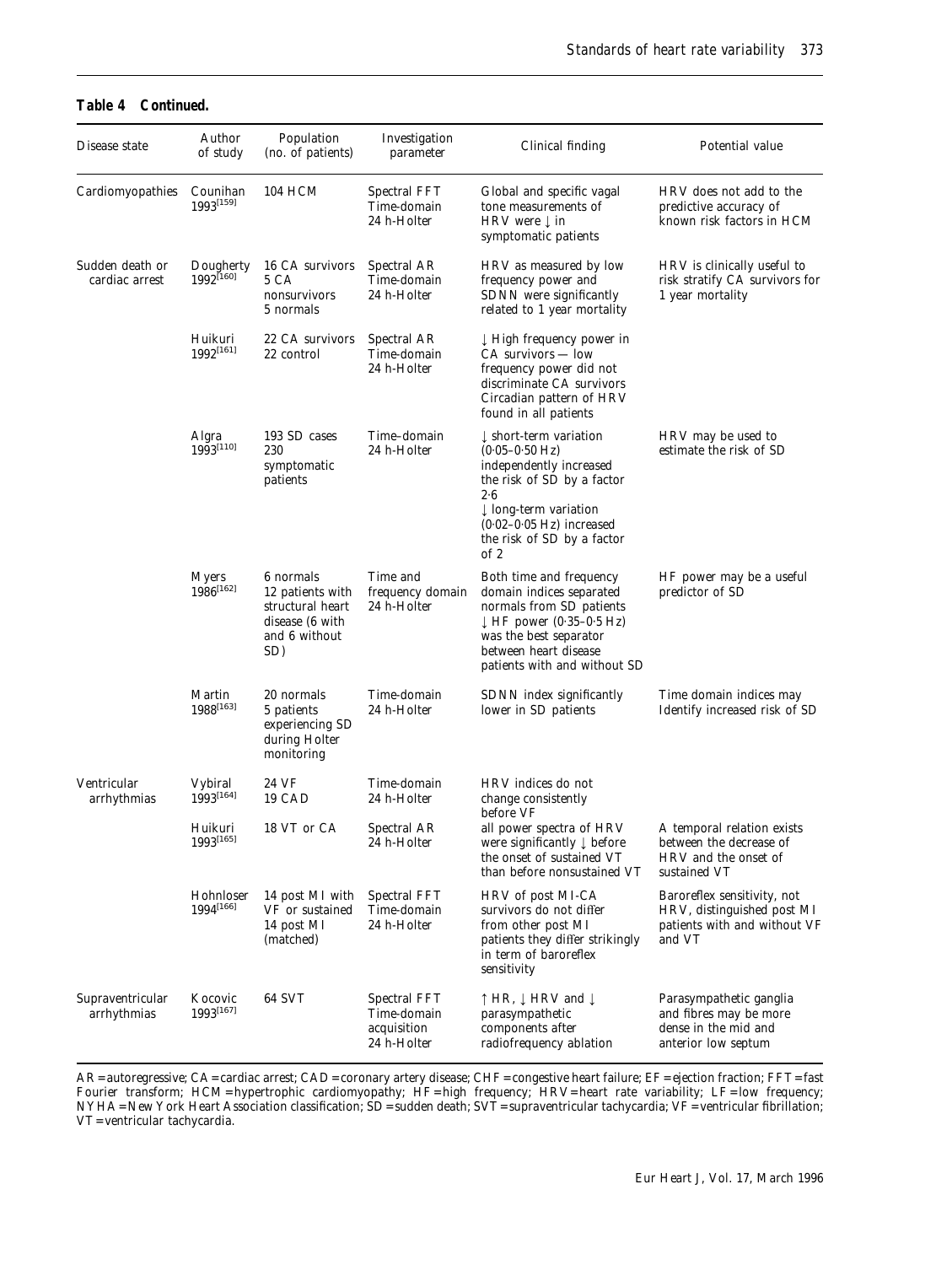It remains to be seen whether the methods of non-linear dynamics will be appropriate for the measurement of transient changes in RR intervals or whether new mathematical models and algorithmic concepts will be needed to tailor the principles of measurement more closely to the physiological nature of cardiac periodograms. In any case, the task of assessing transient changes in HRV seems to be more important than further refinements of the current technology used to analyse stable stages of heart period modulations.

### *PP and RR intervals*

Little is known about the interplay between the PP and PR autonomic modulations. For these reasons, the sequence of PP intervals should also be studied $[168]$ . Unfortunately, precise location of a P wave fiducial point is almost impossible to achieve in surface ECGs recorded with the current technology. However, developments in the technology should allow PP interval and PR interval variability to be investigate in future studies.

### *Multisignal analysis*

The modulations of heart periods are naturally not the only manifestation of the autonomic regulatory mechanisms. Currently, commercial or semi-commercial equipment exists which enables simultaneous recording of ECG, respiration, blood pressure, etc. However, in spite of the ease with which the signals can be recorded, no widely accepted method exists for comprehensive multisignal analysis. Each signal can be analysed separately, e.g. with parametric spectral methods, and the results of the analysis compared. Analysis of coupling between physiological signals allow the properties of the coupling to be measured<sup>[169-174]</sup>.

# *Studies needed to improve physiological understanding*

Efforts should be made to find the physiological correlates and the biological relevance of various HRV measures currently employed. In some cases, e.g. the HF component, this has been achieved. In other cases, e.g. the VLF and ULF components, the physiological correlates are still largely unknown.

This uncertain knowledge limits the interpretation of associations between these variables and the risk of cardiac events. The use of markers of autonomic activity is very attractive. However, unless a tenable mechanistic link between these variables and cardiac events is found, there is an inherent danger of concentrating therapeutic efforts on the modification of these  $\text{markers}^{[111,112]}$ . This may lead to incorrect assumptions and serious misinterpretations.

# *Possibilities of future clinical utility*

#### *Normal standards*

Large prospective population studies with longitudinal follow-up are needed to establish normal HRV stan-

dards for various age and gender subsets $[110]$ . Recently, investigators from the Framingham Heart Study reported on the time– and frequency–domain measures of HRV in 736 elderly subjects, and the relationship of these HRV measures to all-cause mortality during 4 years of follow-up<sup>[175]</sup>. These investigators concluded that HRV offers prognostic information independent of and beyond that provided by traditional risk factors. Additional population-based HRV studies involving the full age spectrum in males and females need to be performed.

### *Physiologic phenomena*

It would be of interest to evaluate HRV in various circadian patterns such as normal day–night cycles, sustained reversed day–night cycles (evening-night shift work), and transiently altered day–night cycles, such as might occur with international travel. The autonomic fluctuations occurring during various stages of sleep including rapid eye movement (REM) sleep have been studied in only a few subjects. In normal subjects, the HF vagal component of the power spectrum is augmented only during non-REM sleep, whereas in post-MI patients with this increase in HF is absent<sup>[176]</sup>.

The autonomic nervous system response to athletic training and rehabilitative exercise programmes after various disease states is thought to be a conditioning phenomenon. HRV data should be useful in understanding the chronological aspects of training and the time to optimal conditioning as it relates to the autonomic influences on the heart. Also, HRV may provide important information about deconditioning with prolonged bed rest, with weightlessness and with the zero g that accompanies space flight.

### *Pharmacological responses*

Many medications act directly or indirectly on the autonomic nervous system, and HRV can be used to explore the influence of various agents on sympathetic and parasympathetic activity. It is known that parasympathetic blockade with full dose atropine produces marked diminution of HRV. Low dose scopolamine has vagotonic influences and is associated with increased HRV, especially in the HR range. *â*-adrenergic blockade was observed into increase HRV and to reduce the normalized units of the LF component<sup>[15]</sup>. Considerably more research is needed to understand the effects and clinical relevance of altered vagotonic and adrenergic tone on total HRV power and its various components in health and disease.

At present, few data exist on the effects of calcium channel blockers, sedatives, anxiolytics, analgesics, anaesthetics, antiarrhythmic agents, narcotics, and chemotherapeutic agents such as vincristine and doxorubicin on HRV.

### *Risk stratification*

Both time and frequency measures of HRV calculated from long 24-h and short 2 to 15-min ECG recordings have been used to predict time to death after MI, as well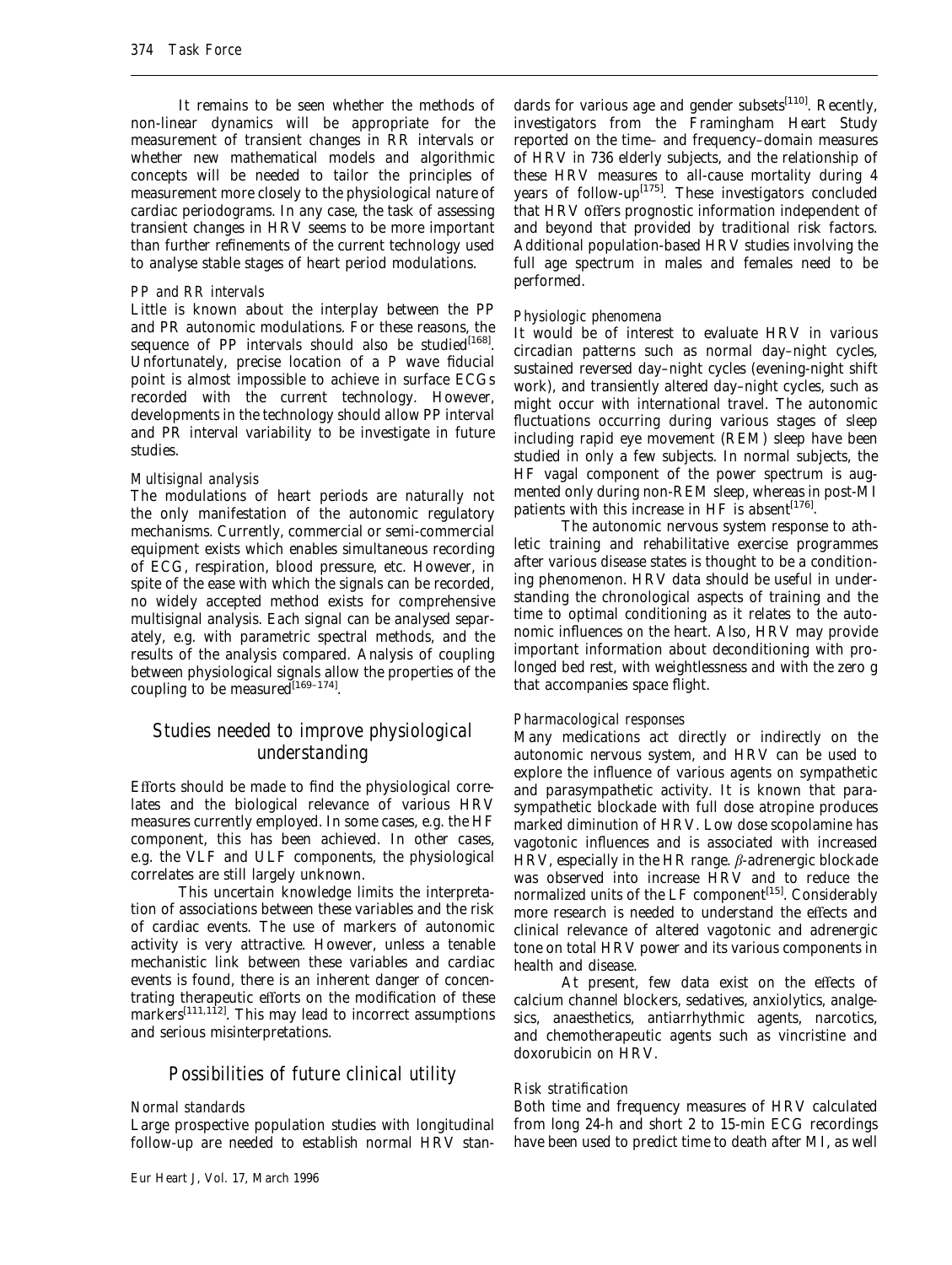as the risk of all-cause mortality and sudden cardiac death in patients with structural heart disease<sup>[162,163,177]</sup> and a number of other pathophysiological conditions[177]. Using diagnostic instruments that can measure HRV, together with the frequency and complexity of ventricular arrhythmias, signal-averaged ECG, ST segment variability, and repolarization heterogeneity, it should be possible to markedly improve the identification of patients at risk for sudden cardiac death and arrhythmic events. Prospective studies are needed to evaluate the sensitivity, specificity, and predictive accuracy of combined testing.

Fetal and neonatal heart rate variability is an important area of investigation, and it might provide early information about fetal and neonatal distress and identify those at risk for the sudden infant death syndrome. Most of the preliminary work in this field was carried out in the early 1980s before the more sophisticated power spectral techniques became available. Insight into autonomic maturation in the developing fetus might also be possible through the proper application of these techniques.

#### *Disease mechanisms*

A fertile area of research is to use HRV techniques to explore the role of autonomic nervous system alterations in disease mechanisms, especially those conditions in which sympathovagal factors are thought to play an important role. Recent work suggests that alterations in autonomic innervation to the developing heart might be responsible for some forms of the long QT syndrome<sup>[178]</sup>. Fetal HRV studies in pregnant mothers with this disorder is certainly feasible and might be very informative[179].

The role of the autonomic nervous system in essential hypertension is an important area of investigation<sup>[180]</sup>. The question regarding the primary or secondary role of enhanced sympathetic activity in essential hypertension might be answered by longitudinal studies of subjects who are initially normotensive. Does essential hypertension result from augmented sympathetic activity with altered responsiveness of neural regulatory mechanisms?

Several primary neurological disorders including Parkinson's disease, multiple sclerosis, Guillain-Barre syndrome, and orthostatic hypotension of the Shy-Drager type are associated with altered autonomic function. In some of these disorders, changes in HRV may be an early manifestation of the condition and may be useful in quantitating the rate of disease progression and/or the efficacy of therapeutic interventions. This same approach may also be useful in the evaluation of secondary autonomic neurologic disorders that accompany diabetes mellitus, alcoholism, and spinal cord injuries.

### *Conclusion*

Heart rate variability has considerable potential to assess the role of autonomic nervous system fluctuations in normal healthy individuals and in patients with various

cardiovascular and non-cardiovascular disorders. HRV studies should enhance our understanding of physiological phenomena, the actions of medications, and disease mechanisms. Large prospective longitudinal studies are needed to determine the sensitivity, specificity, and predictive value of HRV in the identification of individuals at risk for subsequent morbid and mortal events.

### **References**

- [1] Lown B, Verrier RL. Neural activity and ventricular fibrillation. N Engl J Med 1976; 294: 1165–70.
- [2] Corr PB, Yamada KA, Witkowski FX. Mechanisms controlling cardiac autonomic function and their relation to arrhythmogenesis. In: Fozzard HA, Haber E, Jennings RB, Katz AN, Morgan HE, eds. The Heart and Cardiovascular System. New York: Raven Press, 1986: 1343–1403.
- [3] Schwartz PJ, Priori SG. Sympathetic nervous system and cardiac arrhythmias. In: Zipes DP, Jalife J, eds. Cardiac Electrophysiology. From Cell to Bedside. Philadelphia: W.B. Saunders, 1990: 330–43.
- [4] Levy MN, Schwartz PJ eds. Vagal control of the heart: Experimental basis and clinical implications. Armonk: Future, 1994.
- [5] Dreifus LS, Agarwal JB, Botvinick EH *et al*. (American College of Cardiology Cardiovascular Technology Assessment Committee). Heart rate variability for risk stratification of life-threatening arrhythmias. J Am Coll Cardiol 1993; 22: 948–50.
- [6] Hon EH, Lee ST. Electronic evaluations of the fetal heart rate patterns preceding fetal death, further observations. Am J Obstet Gynec 1965; 87: 814–26.
- [7] Sayers BM. Analysis of heart rate variability. Ergonomics 1973; 16: 17–32.
- [8] Penaz J, Roukenz J, Van der Waal HJ. Spectral analysis of some spontaneous rhythms in the circulation. In: Drischel H, Tiedt N, eds. Leipzig: Biokybernetik, Karl Marx Univ, 1968: 233–41.
- [9] Luczak H, Lauring WJ. An analysis of heart rate variability. Ergonomics 1973; 16: 85–97.
- [10] Hirsh JA, Bishop B. Respiratory sinus arrhythmia in humans; how breathing pattern modulates heart rate. Am J Physiol 1981; 241: H620–9.
- [11] Ewing DJ, Martin CN, Young RJ, Clarke BF. The value of cardiovascular autonomic function tests: 10 years experience in diabetes. Diabetic Care 1985; 8: 491–8.
- [12] Wolf MM, Varigos GA, Hunt D, Sloman JG. Sinus arrhythmia in acute myocardial infarction. Med J Australia 1978; 2: 52–3.
- [13] Akselrod S, Gordon D, Ubel FA, Shannon DC, Barger AC, Cohen RJ. Power spectrum analysis of heart rate fluctuation: a quantitative probe of beat to beat cardiovascular control. Science 1981; 213: 220–2.
- [14] Pomeranz M, Macaulay RJB, Caudill MA. Assessment of autonomic function in humans by heart rate spectral analysis. Am J Physiol 1985; 248: H151–3.
- [15] Pagani M, Lombardi F, Guzzetti S *et al*. Power spectral analysis of heart rate and arterial pressure variabilities as a marker of sympatho-vagal interaction in man and conscious dog. Circ Res 1986; 59: 178–93.
- [16] Kleiger RE, Miller JP, Bigger JT, Moss AJ, and the Multicenter Post-Infarction Research Group. Decreased heart rate variability and its association with increased mortality after acute myocardial infarction. Am J Cardiol 1987; 59: 256–62.
- [17] Malik M, Farrell T, Cripps T, Camm AJ. Heart rate variability in relation to prognosis after myocardial infarction: selection of optimal processing techniques. Eur Heart J 1989; 10: 1060–74.
- [18] Bigger JT, Fleiss JL, Steinman RC, Rolnitzky LM, Kleiger RE, Rottman JN. Frequency domain measures of heart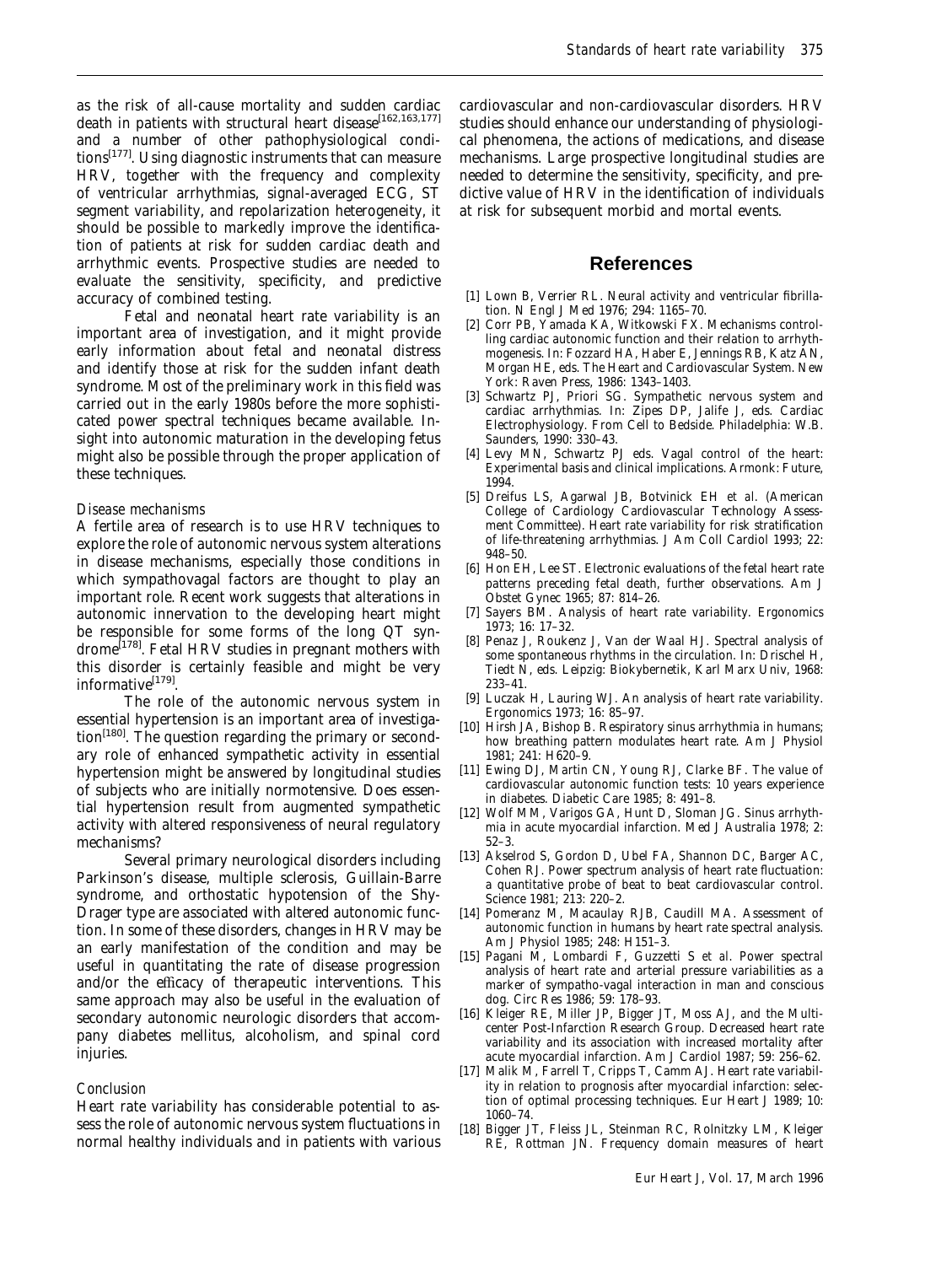period variability and mortality after myocardial infarction. Circulation 1992; 85: 164–71.

- [19] Saul JP, Albrecht P, Berger RD, Cohen RJ. Analysis of long term heart rate variability: methods, 1/f scaling and implications. Computers in Cardiology 1987. IEEE Computer Society press, Washington 1988: 419–22.
- [20] Malik M, Xia R, Odemuyiwa O, Staunton A, Poloniecki J, Camm AJ. Influence of the recognition artefact in the automatic analysis of long-term electrocardiograms on timedomain measurement of heart rate variability. Med Biol Eng Comput 1993; 31: 539–44.
- [21] Bjökander I, Held C, Forslund L *et al*. Heart rate variability in patients with stable angina pectoris. Eur Heart J 1992; 13 (Abstr Suppl): 379.
- [22] Scherer P, Ohler JP, Hirche H, Höpp H-W. Definition of a new beat-to-beat-parameter of heart rate variability (Abstr). Pacing Clin Electrophys 1993; 16: 939.
- [23] Kay SM, Marple, SL. Spectrum analysis: A modern perspective Proc IEEE 1981; 69: 1380–1419.
- [24] Malliani A, Pagani M, Lombardi F, Cerutti S. Cardiovascular neural regulation explored in the frequency domain. Circulation 1991; 84: 1482–92.
- [25] Furlan R, Guzetti S, Crivellaro W *et al*. Continuous 24-hour assessment of the neural regulation of systemic arterial pressure and RR variabilities in ambulant subjects. Circulation 1990; 81: 537–47.
- [26] Berger RD, Akselrod S, Gordon D, Cohen RJ. An efficient algorithm for spectral analysis of heart rate variability. IEEE Trans Biomed Eng 1986; 33: 900–4.
- [27] Rottman JN, Steinman RC, Albrecht P, Bigger JT, Rolnitzky LM, Fleiss JL. Efficient estimation of the heart period power spectrum suitable for physiologic or pharmacologic studies. Am J Cardiol 1990; 66: 1522–4.
- [28] Malik M, Camm AJ. Components of heart rate variability — What they really mean and what we really measure. Am J Cardiol 1993; 72: 821–2.
- [29] Bendat JS, Piersol AG. Measurement and analysis of random data. New York: Wiley, 1966.
- [30] Pinna GD, Maestri R, Di Cesare A, Colombo R, Minuco G. The accuracy of power-spectrum analysis of heart-rate variability from annotated RR list generated by Holter systems. Physiol Meas 1994; 15: 163–79.
- [31] Merri M, Farden DC, Mottley JG, Titlebaum EL. Sampling frequency of the electrocardiogram for the spectral analysis of heart rate variability, IEEE Trans Biomed Eng 1990; 37: 99–106.
- [32] Bianchi AM, Mainardi LT, Petrucci E, Signorini MG, Mainardi M, Cerutii S. Time-variant power spectrum analysis for the detection of transient episodes in HRV signal. IEEE Trans Biomed Eng 1993; 40: 136–44.
- [33] Friesen GM, Jannett TC, Jadalloh MA, Yates SL, Quint SR, Nogle HT. A comparison of the noise sensitivity of nine QRS detection algorithms. IEEE Trans Biomed Eng 1990; 37: 85–98.
- [34] Kamath MV, Fallen EL. Correction of the heart rate variability signal for ectopics and missing beats. In: Malik M, Camm AJ, eds. Heart rate variability. Armonk: Futura, 1995: 75–85.
- [35] De Boer RW, Karemaker JM, Strackee J. Comparing spectra of a series of point events, particularly for heart-rate variability spectra. IEEE Trans Biomed Eng 1984; 31: 384–7.
- [36] Harris FJ. On the use of windows for harmonic analysis with the Discrete Fourier Transform. IEEE Proc 1978; 66: 51–83.
- [37] Box GEP, Jenkins GM. Time series analysis: Forecasting and control. San Francisco: Holden Day, 1976.
- [38] Akaike H. A new look at the statistical model identification, IEEE Trans Autom Cont 1974; 19: 716–23.
- [39] Kaplan DT. The analysis of variability. J Cardiovasc Electrophysiol 1994; 5: 16–19.
- [40] Katona PG, Jih F. Respiratory sinus arrhythmia: a non invasive measure of parasympathetic cardiac control. J Appl Physiol 1975; 39: 801–5.
- [41] Eckberg DL. Human sinus arrhythmia as an index of vagal cardiac outflow. J Appl Physiol 1983; 54: 961-6.
- [42] Fouad FM, Tarazi RC, Ferrario CM, Fighaly S, Alicandri C. Assessment of parasympathetic control of heart rate by a noninvasive method. Heart Circ Physiol 1984; 15: H838–42.
- [43] Schechtman VL, Kluge KA, Harper RM. Time-domain system for assessing variation in heart rate. Med Biol Eng Comput 1988; 26: 367–73.
- [44] Courmel Ph, Hermida JS, Wennerblöm B, Leenhardt A, Maison-Blanche P, Cauchemez B. Heart rate variability in myocardial hypertrophy and heart failure, and the effects of beta-blocking therapy. A non-spectral analysis of heart rate oscillations. Eur Heart J 1991; 12: 412–22.
- [45] Grossman P, Van Beek J, Wientjes C. A comparison of three quantification methods for estimation of respiratory sinus arrhythmia. Psychophysiology 1990; 27: 702–14.
- [46] Shin SJ, Tapp WN, Reisman SS, Natelson BH. Assessment of autonomic regulation of heart rate variability by the method of complex demodulation. IEEE Trans Biomed Eng 1989; 36: 274–83.
- [47] Kobayashi M, Musha T. 1/f fluctuation of heart beat period. IEEE Trans Biomed Eng 1982; 29: 456–7.
- [48] Yamamoto Y, Hughson RL. Coarse-graining spectral analysis: new method for studying heart rate variability. J Appl Physiol 1991; 71: 1143–50.
- [49] Babloyantz A, Destexhe A. Is the normal heart a periodic oscillator? Biol Cybern 1988; 58: 203–11.
- [50] Morfill GE, Demmel V, Schmidt G. Der plötzliche Herztod: Neue Erkenntnisse durch die Anwendung komplexer Diagnoseverfahren. Bioscope 1994; 2: 11–19.
- [51] Schmidt G, Monfill GE. Nonlinear methods for heart rate variability assessment. In: Malik M, Camm AJ, eds. Heart rate variability. Armonk: Futura, 1995: 87–98.
- [52] Kleiger RE, Bigger JT, Bosner MS *et al*. Stability over time of variables measuring heart rate variability in normal subjects. Am J Cardiol 1991; 68: 626–30.
- [53] Van Hoogenhuyze DK, Weinstein N, Martin GJ *et al*. Reproducibility and relation to mean heart rate of heart rate variability in normal subjects and in patients with congestive heart failure secondary to coronary artery disease. Am J Cardiol 1991; 68: 1668–76.
- [54] Kautzner J. Reproducibility of heart rate variability measurement. In: Malik M, Camm AJ, eds. Heart rate variability. Armonk: Futura, 1995: 165–71.
- [55] Bigger JT, Fleiss JL, Rolnitzsky LM, Steinman RC. Stability over time of heart period variability in patients with previous myocardial infarction and ventricular arrhythmias. Am J Cardiol 1992; 69: 718–23.
- [56] Bailey JJ, Berson AS, Garson A Jr *et al*. Recommendations for standardization and specifications in automated electrocardiography. Circulation 1990; 81: 730–9.
- [57] Kennedy HN. Ambulatory (Holter) electrocardiography technology. Clin Cardiol 1992; 10: 341–56.
- [58] Malik M, Cripps T, Farrell T, Camm AJ. Prognostic value of heart rate variability after myocardial infarction—a comparison of different data processing methods. Med Biol Eng Comput 1989; 27: 603–11.
- [59] Jalife J, Michaels DC. Neural control of sinoatrial pacemaker activity. In: Levy MN, Schwartz PJ, eds. Vagal Control of The Heart: Experimental Basis And Clinical Implications. Armonk: Futura, 1994: 173–205.
- [60] Noma A, Trautwein W. Relaxation of the ACh-induced potassium current in the rabbit sinoatrial node cell Pflügers Arch 1978; 377: 193–200.
- [61] Osterrieder W, Noma A, Trautwein W. On the kinetics of the potassium channel activated by acetylcholine in the S-A node of the rabbit heart. Pflügers Arch 1980; 386: 101–9.
- [62] Sakmann B, Noma A, Trautwein W. Acetylcholine activation of single muscarinic  $K+$  channels in isolated pacemaker cells of the mammalian heart. Nature 1983; 303: 250–3.

Eur Heart J, Vol. 17, March 1996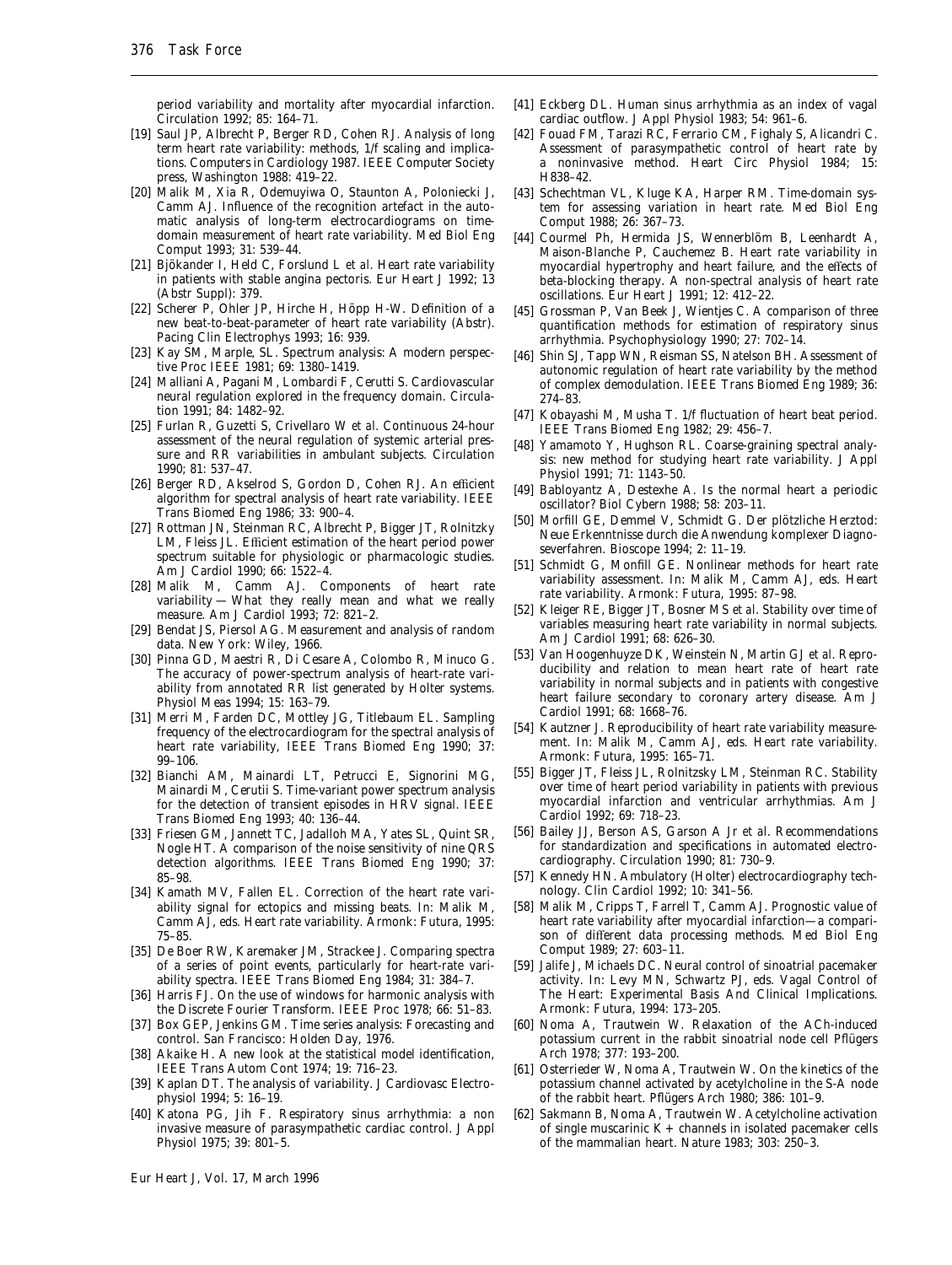- [63] DiFrancesco D, Tromba C. Inhibition of the hyperpolarizingactivated current lf, induced by acetycholine in rabbit sino-atrial node myocytes. J Physiol (Lond) 1988; 405: 477– 91.
- [64] DiFrancesco D, Tromba C. Muscarinic control of the hyperpolarizing activated current lf in rabbit sino-atrial node myocytes. J Physiol (Lond) 1988; 405: 493–510.
- [65] Irisawa H, Brown HF, Giles WR. Cardiac pacemaking in the sinoatrial node. Physiol Rev 1993; 73: 197–227.
- [66] Irisawa H, Giles WR. Sinus and atrioventricular node cells: Cellular electrophysiology. In: Zipes DP, Jalife J, eds. Cardiac Electrophysiology: From Cell to Bedside. Philadelphia: W. B. Saunders, 1990: 95–102.
- [67] DiFrancesco D. The contribution of the pacemaker current (lf) to generation of spontaneous activity in rabbit sino-atrial node myocytes. J Physiol (Lond) 1991; 434: 23–40.
- [68] Trautwein W, Kameyama M. Intracellular control of calcium and potassium currents in cadiac cells. Jpn Heart J 1986; 27: 31–50.
- [69] Brown HF, DiFrancesco D, Noble SJ. How does adrenaline accelerate the heart? Nature 1979; 280: 235–6.
- [70] DiFrancesco D, Ferroni A, Mazzanti M, Tromba C. Properties of the hyperpolarizing-activated current (lf) in cells isolated from the rabbit sino-atrial node. J Physiol (Lond) 1986; 377: 61–88.
- [71] Levy MN. Sympathetic-parasympathetic interactions in the heart. Circ Res 1971; 29: 437–45.
- [72] Chess GF, Tam RMK, Calaresu FR. Influence of cardiac neural inputs on rhythmic variations of heart period in the cat. Am J Physiol 1975; 228: 775–80.
- [73] Akselrod S, Gordon D, Madwed JB, Snidman NC, Shannon DC, Cohen RJ. Hemodynamic regulation: investigation by spectral analysis. Am J Physiol 1985; 249: H867–75.
- [74] Saul JP, Rea RF, Eckberg DL, Berger RD, Cohen RJ. Heart rate and muscle sympathetic nerve variability during reflex changes of autonomic activity. Am J Physiol 1990; 258: H713–21.
- [75] Schwartz PJ, Pagani M, Lombardi F, Malliani A, Brown AM. A cardio-cardiac sympatho-vagal reflex in the cat. Circ Res 1973; 32: 215–20.
- [76] Malliani A. Cardiovascular sympathetic afferent fibers. Rev Physiol Biochem Pharmacol 1982; 94: 11–74.
- [77] Cerati D, Schwartz PJ. Single cardiac vagal fiber activity, acute myocardial ischemia, and risk for sudden death. Circ Res 1991; 69: 1389–1401.
- [78] Kamath MV, Fallen EL. Power spectral analysis of heart rate variability: a noninvasive signature of cardiac autonomic function. Crit Revs Biomed Eng 1993; 21: 245–311.
- [79] Rimoldi O, Pierini S, Ferrari A, Cerutti S, Pagani M, Malliani A. Analysis of short-term oscillations of R-R and arterial pressure in conscious dogs. Am J Physiol 1990; 258: H967– H976.
- [80] Montano N, Gnecchi Ruscone T, Porta A, Lombardi F, Pagani M, Malliani A. Power spectrum analysis of heart rate variability to assess the changes in sympathovagal balance during graded orthostatic tilt. Circulation 1994; 90: 1826–31.
- [81] Appel ML, Berger RD, Saul JP, Smith JM, Cohen RJ. Beat to beat variability in cardiovascular variables: Noise or music? J Am Coll Cardiol 1989; 14: 1139–1148.
- [82] Malliani A, Lombardi F, Pagani M. Power spectral analysis of heart rate variability: a tool to explore neural regulatory mechanisms. Br Heart J 1994; 71: 1–2.
- [83] Malik M, Camm AJ. Heart rate variability and clinical cardiology. Br Heart J 1994; 71: 3–6.
- [84] Casolo GC, Stroder P, Signorini C *et al*. Heart rate variability during the acute phase of myocardial infarction. Circulation 1992; 85: 2073–9.
- [85] Schwartz PJ, Vanoli E, Stramba-Badiale M, De Ferrari GM, Billman GE, Foreman RD. Autonomic mechanisms and sudden death. New insights from the analysis of baroreceptor reflexes in conscious dogs with and without a myocardial infarction. Circulation 1988; 78: 969–79.
- [86] Malliani A, Schwartz PJ, Zanchetti A. A sympathetic reflex elicited by experimental coronary occlusion. Am J Physiol 1969; 217: 703–9.
- [87] Brown AM, Malliani A. Spinal sympathetic reflexes initiated by coronary receptors. J Physiol 1971; 212: 685–705.
- [88] Malliani A, Recordati G, Schwartz PJ. Nervous activity of afferent cardiac sympathetic fibres with atrial and ventricular endings. J Physiol 1973; 229: 457–69.
- [89] Bigger JT Jr, Fleiss JL, Rolnitzky LM, Steinman RC, Schneider WJ. Time course of recovery of heart period variability after myocardial infarction. J Am Coll Cardiol 1991; 18: 1643–9.
- [90] Lombardi F, Sandrone G, Pempruner S *et al*. Heart rate variability as an index of sympathovagal interaction after myocardial infarction. Am J Cardiol 1987; 60: 1239–45.
- [91] Lombardi F, Sandrone G, Mortara A *et al*. Circadian variation of spectral indices of heart rate variability after myocardial infarction. Am Heart J 1992; 123: 1521–9.
- [92] Kamath MV, Fallen EL. Diurnal variations of neurocardiac rhythms in acute myocardial infarction. Am J Cardiol 1991; 68: 155–60.
- [93] Bigger JT Jr, Fleiss JL, Steinman RC, Rolnitzky LM, Kleiger RE, Rottman JN. Frequency domain measures of heart period variability and mortality after myocardial infarction. Circulation 1992; 85: 164–71.
- [94] Ewing DJ, Neilson JMM, Traus P. New method for assessing cardiac parasympathetic activity using 24-hour electrocardiograms. Br Heart J 1984; 52: 396–402.
- [95] Kitney RI, Byrne S, Edmonds ME, Watkins PJ, Roberts VC. Heart rate variability in the assessment of autonomic diabetic neuropathy. Automedica 1982; 4: 155–67.
- [96] Pagani M, Malfatto G, Pierini S *et al*. Spectral analysis of heart rate variability in the assessment of autonomic diabetic neuropathy. J Auton Nerv System 1988; 23: 143–53.
- [97] Freeman R, Saul JP, Roberts MS, Berger RD, Broadbridge C, Cohen RJ. Spectral analysis of heart rate in diabetic neuropathy. Arch Neurol 1991; 48: 185–90.
- [98] Bernardi L, Ricordi L, Lazzari P, *et al*. Impaired circulation modulation of sympathovagal modulation of sympathovagal activity in diabetes. Circulation 1992; 86: 1443–52.
- [99] Bernardi L, Salvucci F, Suardi R *et al*. Evidence for an intrinsic mechanism regulating heart rate variability in the transplanted and the intact heart during submaximal dynamic exercise? Cardiovasc Res 1990; 24: 969–81.
- [100] Sands KE, Appel ML, Lilly LS, Schoen FJ, Mudge GH Jr, Cohen RJ. Power spectrum analysis of heart rate variability in human cardiac transplant recipients. Circulation 1989; 79: 76–82.
- [101] Fallen EL, Kamath MV, Ghista DN, Fitchett D. Spectral analysis of heart rate variability following human heart transplantation: evidence for functional reinnervation. J Auton Nerv Syst 1988; 23: 199–206.
- [102] Casolo G, Balli E, Taddei T, Amuhasi J, Gori C. Decreased spontaneous heart rate variability on congestive heart failure. Am J Cardiol 1989; 64: 1162–7.
- [103] Nolan J, Flapan AD, Capewell S *et al*. Decreased cardiac parasympathetic activity in chronic heart failure and its relation to left ventricular function. Br Heart J 1992; 69: 761–7.
- [104] Kienzle MG, Ferguson DW, Birkett CL, Myers GA, Berg WJ, Mariano DJ. Clinical hemodynamic and sympathetic neural correlates of heart rate variability in congestive heart failure. Am J Cardiol 1992; 69: 482–5.
- [105] Mortara A, La Rovere MT, Signorini MG *et al*. Can power spectral analysis of heart rate variability identify a high risk subgroup of congestive heart failure patients with excessive sympathetic activation? A pilot study before and after heart transplantation. Br Heart J 1994; 71: 422–30.
- [106] Gordon D, Herrera VL, McAlpine L *et al*. Heart rate spectral analysis: a noninvasive probe of cardiovascular regulation in critically ill children with heart disease. Ped Cardiol 1988; 9: 69–77.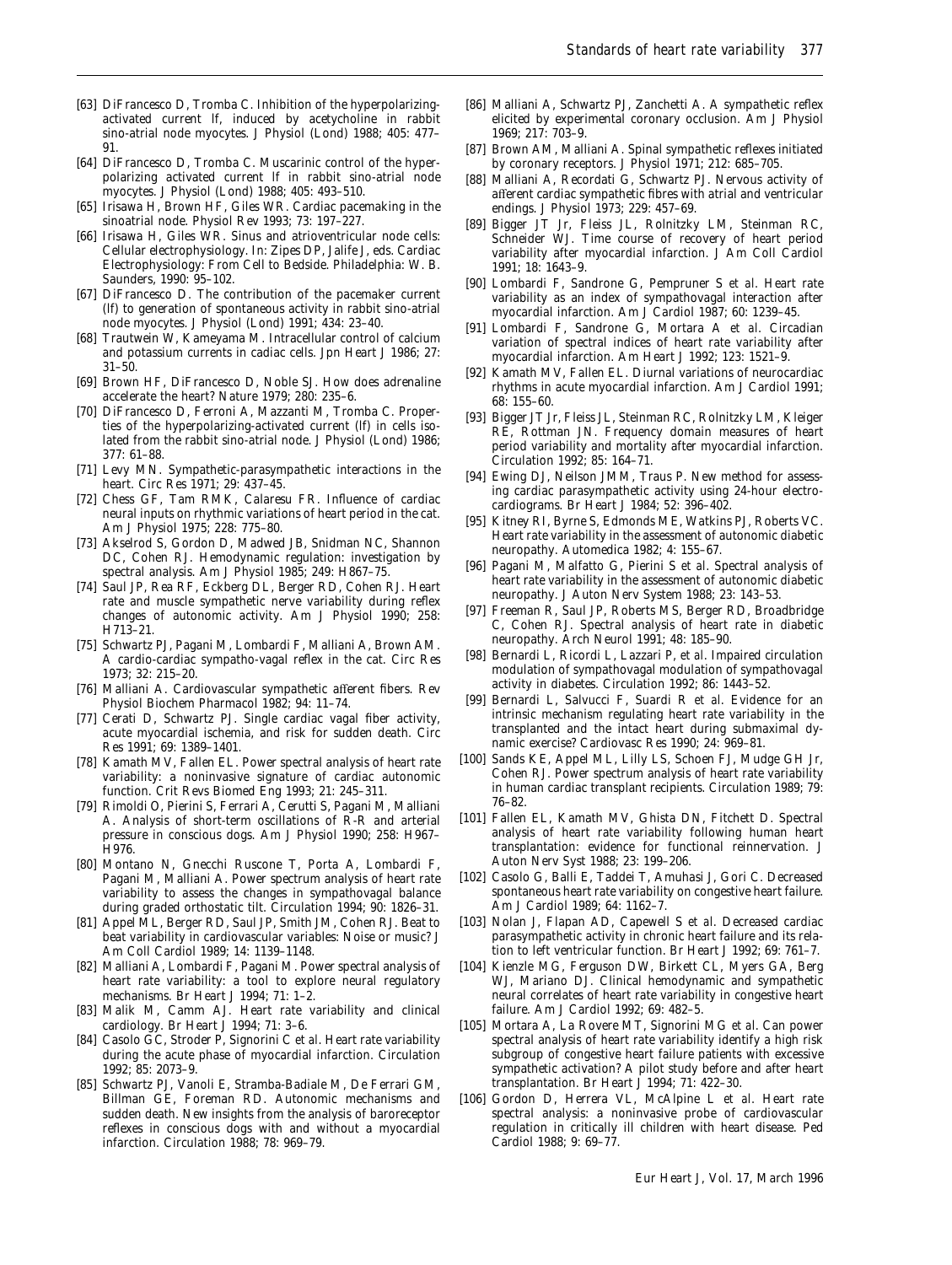- [107] Inoue K, Miyake S, Kumashiro M, Ogata H, Yoshimura O. Power spectral analysis of heart rate variability in traumatic quadriplegic humans. Am J Physiol 1990; 258: H1722–6.
- [108] Koh J, Brown TE, Beightol LA, Ha CY, Eckberg DL. Human autonomic rhythms: vagal cardiac mechanisms in tetraplegic patients. J Physiol 1994; 474: 483–95.
- [109] Guzzetti S, Cogliati C, Broggi C *et al*. Heart period and arterial pressure variabilities in quadriplegic patients. Am J Physiol 1994; 266: H1112–20.
- [110] Algra A, Tijssen JGP, Roelandt JRTC, Pool J, Lubsen J. Heart rate variability from 24-hour electrocardiography and the 2-year risk for sudden death. Circulation 1993; 88: 180–5.
- [111] Schwartz PJ, De Ferrari GM. Interventions changing heart rate variability after acute myocardial infarction. In: Malik M, Camm, AJ, eds. Heart rate variability. Armonk: Futura, 1995: 407–20.
- [112] De Ferrari GM, Vanoli E, Schwartz PJ. Cardiac vagal activity, myocardial ischemia and sudden death. In: Zipes DP, Jalife J, eds. Cardiac electrophysiology. From cell to bedside. Philadelphia: W. B. Saunders, 1995: 422–34.
- [113] Molgaard H, Mickley H, Pless P, Bjerregaard P, Moller M. Effects of metoprolol on heart rate variability in survivors of acute myocardial infarction. Am J Cardiol 1993; 71: 1357–9.
- [114] Sandrone G, Mortara A, Torzillo D, La Rovere MT, Malliani A, Lombardi F. Effects of beta blockers (atenolol or metoprolol) on heart rate variability after acute myocardial infarction. Am J Cardiol 1994; 74: 340–5.
- [115] Adamson PB, Huang MH, Vanoli E, Foreman RD, Schwartz PJ, Hull SS Jr. Unexpected interaction between *â*-adrenergic blockade and heart rate variability before and after myocardial infarction: a longitudinal study in dogs at high and low risk for sudden death. Circulation 1994; 90: 976–82.
- [116] Zuanetti G, Latini R, Neilson JMM, Schwartz PJ, Ewing DJ, and the Antiarrhythmic Drug Evaluation Group (ADEG). Heart rate variability in patients with ventricular arrhythmias: effect of antiarrhythmic drugs. J Am Coll Cardiol 1991; 17: 604–12.
- [117] Lombardi F, Torzillo D, Sandrone G *et al*. Beta-blocking effect of propafenone based on spectral analysis of heart rate variability. Am J Cardiol 1992; 70: 1028–34.
- [118] Bigger JT Jr, Rolnitzky LM, Steinman RC, Fleiss JL. Predicting mortality after myocardial infarction from the response of RR variability to antiarrhythmic drug therapy. J Am Coll Cardiol 1994; 23: 733–40.
- [119] Casadei B, Pipilis A, Sessa F, Conway J, Sleight P. Low doses of scopolamine increase cardiac vagal tone in the acute phase of myocardial infarction. Circulation 1993; 88: 353–7.
- [120] De Ferrari GM, Mantica M, Vanoli E, Hull SS Jr, Schwartz PJ. Scopolamine increases vagal tone and vagal reflexes in patients after myocardial infarction. J Am Coll Cardiol 1993; 22: 1327–34.
- [121] Pedretti R, Colombo E, Sarzi Braga S, Car B. Influence of transdermal scopolamine on cardiac sympathovagal interaction after acute myocardial infarction. Am J Cardiol 1993; 72: 384–92.
- [122] Vybiral T, Glaser DH, Morris G *et al*. Effects of low dose scopolamine on heart rate variability in acute myocardial infarction. J Am Coll Cardiol 1993; 22: 1320–6.
- [123] LaRovere MT, Mortara A, Pantaneleo P, Maestri R, Cobelli F, Tavazzi L. Scopolamine improves autonomic balance in advanced congestive heart failure. Circulation 1994; 90: 838–43.
- [124] Hull SS Jr, Vanoli E, Adamson PB, De Ferrari GM, Foreman RD, Schwartz PJ. Do increase in markers of vagal activity imply protection from sudden death? The case of scopolamine. Circulation 1995; 91: 2516–9.
- [125] Zabel M, Klingenheben T, Hohnloser SH. Changes in autonomic tone following thrombolytic therapy for acute myocardial infarction: assessment by analysis of heart rate variability. J Cardiovasc Electrophysiol 1994; 4: 211–18.
- [126] O'Connor GT, Buring JE, Yusuf S *et al*. An overview of randomized trials of rehabilitation with exercise after myocardial infarction. Circulation 1989; 80: 234–44.
- [127] Furlan R, Piazza D, Dell'Orto S *et al*. Early and late effects of exercise and athletic training on neural mechanisms controlling heart rate. Cardiovasc Res 1993; 27: 482–8.
- [128] Arai Y, Saul JP, Albrecht P, *et al*. Modulation of cardiac autonomic activity during and immediately after exercise. Am J Physiol 1989; 256: H132–41.
- [129] Hull SS JR, Vanoli E, Adamson PB, Verrier RL, Foreman RD, Schwartz PJ. Exercise training confers anticipatory protection from sudden death during acute myocardial ischemia. Circulation 1994; 89: 548–52.
- [130] La Rovere MT, Mortara A, Sandrone G, Lombardi F. Autonomic nervous system adaptation to short-term exercise training. Chest 1992; 101: 299–303.
- [131] Odemuyiwa O, Malik M, Farrell T, Bashir Y, Poloniecki J, Camm J. Comparison of the predictive characteristics of heart rate variability index and left ventricular ejection fraction for all-cause mortality, arrhythmic events and sudden death after acute myocardial infarction. Am J Cardiol  $1991 \cdot 68 \cdot 434 - 9$
- [132] Greene HL, Richardson DW, Barker AH *et al*. and the CAPS Investigators. Classification of deaths after myocardial infarction as arrhythmic or nonarrhythmic (the Cardiac arrhythmia Pilot Study). Am J Cardiol 1989; 63: 1–6.
- [133] Malik M, Camm AJ. Significant of long-term components of heart rate variability for the further prognosis after acute myocardial infarction. Cardiovasc Res 1990; 24: 793–803.
- [134] Malik M, Farrell T, Camm AJ. Circadian rhythm of heart rate variability after acute myocardial infarction and its influence on the prognostic value of heart rate variability. Am J Cardiol 1990; 66: 1049–54.
- [135] Bigger JT, Fleiss JL, Rolnitzky LM, Steinman RC. The ability of several short-term measures of RR Variability to predict mortality after myocardial infarction. Circulation 1993; 88: 927–34.
- [136] Fei L, Malik M. Short- and long-term assessment of heart rate variability for postinfarction risk stratification. In: Malik M, Camm AJ, eds. Heart rate variability. Armonk: Futura, 1995: 341–6.
- [137] Bigger JT, Kleiger RE, Fleiss JL, Rolnitzky LM, Steinman RC, Miller JP, and the Multicenter Post-Infarction Research Group. Components of heart rate variability measured during healing of acute myocardial infarction. Am J Cardiol 1988; 61: 208–15.
- [138] Bigger JT, Fleiss JL, Rolnitzky LM, Steinman RC. Frequency domain measures of heart period variability to assess risk late after myocardial infarction. J Am Coll Cardiol 1993; 21: 729–36.
- [139] Camm AJ, Fei L. Risk stratification following myocardial infarction: Heart rate variability and other risk factors. In: Malik M, Camm AJ, eds. Heart rate variability. Armonk: Futura, 1995; 369–92.
- [140] Bannister R. Autonomic Failure. A textbook of clinical disorders of the autonomic nervous system. Oxford, New York: Oxford University Press, 1988.
- [141] Ewing DJ, Campbell IW, Clarke BF. The natural history of diabetic autonomic neuropathy. Q J Med 1980; 193: 95–108.
- [142] Smith S. Reduced sinus arrhythmia in diabetic autonomic neuropathy: diagnostic value of an age related normal range. Br Med J 1982; 285: 1599–1601.
- [143] O'Brien IA, O'Hare P, Corrall RJM. Heart rate variability in healthy subjects: effect of age and the derivation of normal ranges for tests of autonomic function. Br Heart J 1986; 55: 348–54.
- [144] Ewing DJ, Neilson JMM, Shapiro JA, Reid W. Twenty four hour heart rate variability: effects of posture, sleep and time of day in healthy controls and comparison with bedside tests of autonomic function in diabetic patients. Br Heart J 1991; 65: 239–44.
- [145] Malpas SC, Maling TJB. Heart rate variability and cardiac autonomic function in diabetes. Diabetes 1990; 39: 1177–81.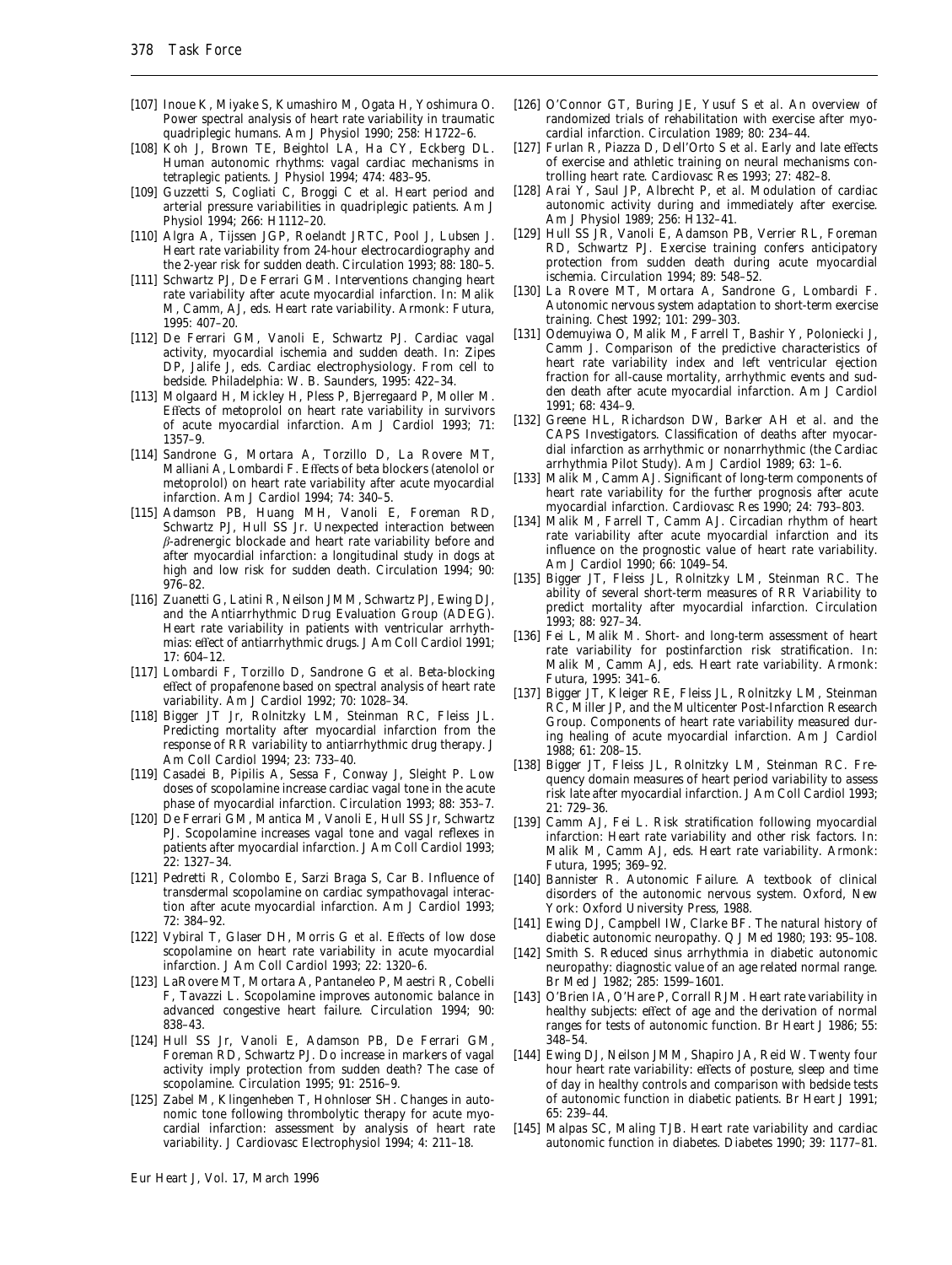- [146] Bianchi A, Bontempi B, Cerutti S, Gianogli P, Comi G, Natali Sora MG. Spectral analysis of heart rate variability signal and respiration in diabetic subjects. Med Biol Eng Comput 1990; 28: 205–11.
- [147] Bellavere F, Balzani I, De Masi G *et al*. Power spectral analysis of heart rate variation improves assessment of diabetic cardiac autonomic neuropathy. Diabetes 1992; 41: 633–40.
- [148] Van den Akker TJ, Koelman ASM, Hogenhuis LAH, Rompelman G. Heart rate variability and blood pressure oscillations in diabetics with autonomic neuropathy. Automedica 1983; 4: 201–8.
- [149] Guzzetti S, Dassi S, Pecis M *et al*. Altered pattern of circardian neural control of heart period in mild hypertension. J Hypertens 1991; 9: 831–838.
- [150] Langewitz W, Ruddel H, Schachinger H. Reduced parasympathetic cardiac control in patients with hypertension at rest and under mental stress. Am Heart J 1994; 127: 122–8.
- [151] Saul JP, Arai Y, Berger RD *et al*. Assessment of autonomic regulation in chronic congestive heart failure by the heart rate spectral analysis. Am J Cardiol 1988; 61: 1292–9.
- [152] Binkley PF, Nunziata E, Haas GJ, Nelson SD, Cody RJ. Parasympathetic withdrawal is an integral component of autonomic imbalance in congestive heart failure: Demonstration in human subjects and verification in a paced canine model of ventricular failure. J Am Coll Cardiol, 1991; 18: 464–72.
- [153] Townend JN, West JN, Davies MK, Littles WA. Effect of quinapril on blood pressure and heart rate in congestive heart failure. Am J Cardiol 1992; 69: 1587–90.
- [154] Binkley PF, Haas GJ, Starling RC *et al*. Sustained augmentation of parasympathetic tone with angiotensin converting enzyme inhibitor in patients with congestive heart failure. J Am Coll Cardiol 1993; 21: 655–61.
- [155] Woo MA, Stevenson WG, Moser DK, Middlekauff HR. Complex heart rate variability and serum norepinephrine levels in patients with advanced heart failure. J Am Coll Cardiol 1994; 23: 565–9.
- [156] Alexopoulos D, Yusuf S, Johnston JA, Bostock J, Sleight P, Yacoub MH. The 24 hour heart rate behavior in long-term survivors of cardiac transplantation. Am J Cardiol 1988; 61: 880–4.
- [157] Stein KM, Bores JS, Hochreites C *et al*. Prognostic value and physiological correlates of heart rate variability in chronic severe mitral regurgitation. Circulation 1993; 88: 127–35.
- [158] Marangoni S, Scalvini S, Mai R, Quadri A, Levi GF. Heart rate variability assessment in patients with mitral valve prolapse syndrome. Am J Noninvas Cardiol 1993; 7: 210–14.
- [159] Counihan PJ, Fei L, Bashir Y, Farrel TG, Haywood GA, McKenna WJ. Assessment of heart rate variability in hypertrophic cardiomyopathy. Association with clinical and prognostic features. Circulation 1993; 88: 1682–90.
- [160] Dougherty CM, Burr RL. Comparison of heart rate variability in survivors and nonsurvivors of sudden cardiac arrest. Am J Cardiol 1992; 70: 441–8.
- [161] Huikuri HV, Linnaluoto MK, Seppanen T *et al*. Circadian rhythm of heart rate variability in survivors of cardiac arrest. Am J Cardiol 1992; 70: 610–15.
- [162] Myers GA, Martin GJ, Magid NM *et al*. Power spectral analysis of heart rate variability in sudden cardiac death: comparison to other methods. IEEE Trans Biomed Eng 1986; 33: 1149–56.
- [163] Martin GJ, Magid NM, Myers G *et al*. Heart rate variability and sudden death secondary to coronary artery disease during ambulatory ECG monitoring. Am J Cardiol 1986; 60: 86–9.
- [164] Vybiral T, Glaeser DH, Goldberger AL *et al*. Conventional heart rate variability analysis of ambulatory electrocardiographic recordings fails to predict imminent ventricular fibrillation. J Am Coll Cardiol 1993; 22: 557–65.
- [165] Huikuri HV, Valkama JO, Airaksinen KEJ *et al*. Frequency domain measures of heart rate variability before the onset of

nonsustained and sustained ventricular tachycardia in patients with coronary artery disease. Circulation 1993; 87: 1220–8.

- [166] Hohnloser SH, Klingenheben T, van de Loo A, Hablawetz E, Just H, Schwartz PJ. Reflex versus tonic vagal activity as a prognostic parameter in patients with sustained ventricular tachycardia or ventricular fibrillation. Circulation 1994; 89: 1068–1073.
- [167] Kocovic DZ, Harada T, Shea JB, Soroff D, Friedman PL. Alterations of heart rate and of heart rate variability after radiofrequency catheter ablation of supraventricular tachycardia. Circulation 1993; 88: 1671–81.
- [168] Lefler CT, Saul JP, Cohen RJ. Rate-related and autonomic effects on atrioventricular conduction assessed through beatto-beat PR interval and cycle length variability. J Cardiovasc Electrophys 1994; 5: 2–15.
- [169] Berger RD, Saul JP, Cohen RJ. Assessment of autonomic response by broad-band respiration. IEEE Trans Biomed Eng 1989; 36: 1061–5.
- [170] Berger RD, Saul JPP, Cohen RJ. Transfer function analysis of autonomic regulation: I — The canine atrial rate response. Am J Physiol 1989; 256: H142-52.
- [171] Saul JP, Berger RD, Chen MH, Cohen RJ. Transfer function analysis of autonomic regulation:  $II$  - Respiratory sinus arrhythmia. Am J Physiol 1989; 256: H153–61.
- [172] Saul JP, Berger RD, Albrecht P, Stein SP, Chen MH, Cohen RJ. Transfer function analysis of the circulation: Unique insights into cardiovascular regulation. Am J Physiol 1991; 261: H1231–45.
- [173] Baselli G, Cerutti S, Civardi S, Malliani A, Pagani M. Cardiovascular variability signals: Towards the identification of a closed-loop model of the neural control mechanisms. IEEE Trans Biomed Eng 1988; 35: 1033–46.
- [174] Appel ML, Saul JP, Berger RD, Cohen RJ. Closed loop identification of cardiovascular circulatory mechanisms. Computers in Cardiology 1989. Los Alamitos: IEEE Press,  $1990 \cdot 3 - 7$
- [175] Tsuji H, Venditti FJ, Manders ES *et al*. Reduced heart rate variability and mortality risk in an elderly cohort: The Framingham Study. Circulation 1994; 90: 878–83.
- [176] Vanoli E, Adamson PB, Lin B, Pinna GD, Lazzara R, Or WC. Heart rate variability during specific sleep stages: a comparison of healthy subjects with patients after myocardial infarction. Circulation 1995, 91: 1918–22.
- [177] Singer DH, Ori Z. Changes in heart rate variability associated with sudden cardiac death. In: Malik M, Camm AJ, eds. Heart rate variability. Armonk: Futura, 1995: 429–48.
- [178] Malfatto G, Rosen TS, Steinberg SF *et al*. Sympathetic neural modulation of cardiac impulse initiation and repolarization in the newborn rat. Circ Res 1990; 66: 427–37.
- [179] Hirsch M, Karin J, Akselrod S. Heart rate variability in the fetus. In: Malik M, Camm AJ, eds. Heart rate variability. Armonk: Futura, 1995: 517–31.
- [180] Parati G, Di Rienzo M, Groppelli A, Pedotti A, Mancia G. Heart rate and blood pressure variability and their interaction in hypertension. In: Malik M, Camm AJ, eds. Heart rate variability. Armonk: Futura, 1995; 465–78.
- [181] Bigger JT Jr, Fleiss JL, Steinman RC, Rolnitzky LM, Schneider WJ, Stein PK. RR variability in healthy, middleage persons compared with patients with chronic coronary heart disease or recent acute myocardial infarction. Circulation 1995; 91: 1936–43.

### **Appendix A**

# *Normal values of standard measures of heart rate variability*

As no comprehensive investigations of all HRV indices in large normal populations have yet been performed,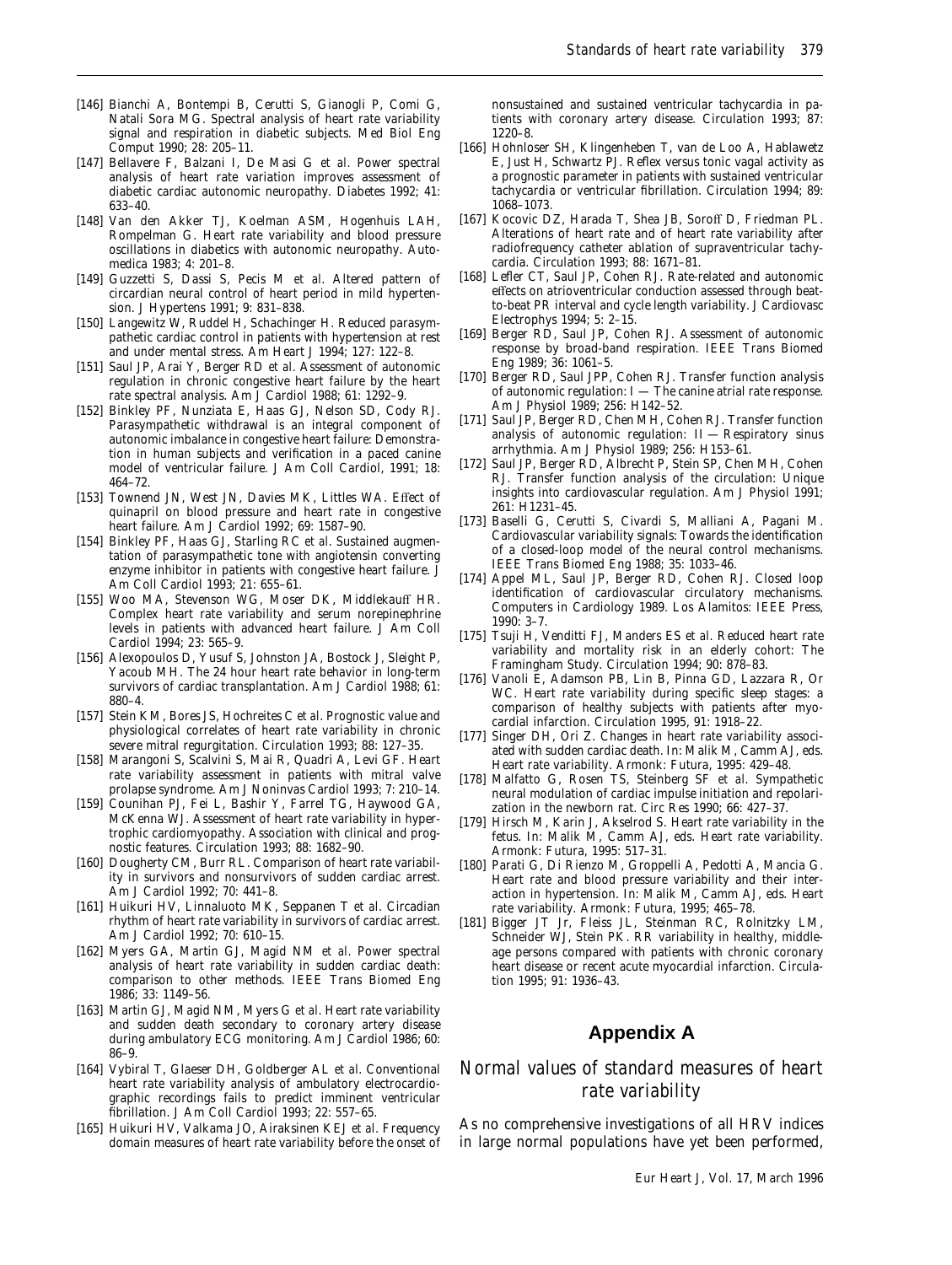| Variable             | Units<br>Time domain analysis of nominal 24 h <sup>[181]</sup> | Normal values<br>$(mean \pm SD)$ |
|----------------------|----------------------------------------------------------------|----------------------------------|
| <b>SDNN</b>          | ms                                                             | $141 \pm 39$                     |
| <b>SDANN</b>         | ms                                                             | $127 \pm 35$                     |
| <b>RMSSD</b>         | ms                                                             | $27 \pm 12$                      |
| HRV triangular index |                                                                | $37 \pm 15$                      |
|                      | Spectral analysis of stationary supine 5-min recording         |                                  |
| total power          | $\text{ms}^2$                                                  | $3466 \pm 1018$                  |
| LЕ                   | $me^2$                                                         | $1170 + 416$                     |

| LF          | $\text{ms}^2$ | $1170 \pm 416$ |
|-------------|---------------|----------------|
| HF          | $\text{ms}^2$ | $975 \pm 203$  |
| LF          | n.u.          | $54 \pm 4$     |
| HF          | n.u.          | $29 \pm 3$     |
| LF/HF ratio |               | $1.5 - 2.0$    |
|             |               |                |

some of the normal values listed in the following table were obtained from studies involving small number of subjects. The values should therefore have been considered as approximate and no definite clinical conclusions should be based on them. The adjustment of normal limits for age, sex, and environment which is also needed has been omitted here because of the limited sources of data.

The table lists only values of those measures of HRV which might be suggested for standardisation of further physiological and clinical studies.

# **Appendix B**

# *Suggestion of procedures for testing of commercial equipment designed to measure heart rate variability*

### *Concept*

In order to achieve comparable accuracy of measurements reported by different commercial equipment, each device should be tested independently of the manufacturer (e.g. by an academic institution). Each test should involve several short-term and, if applicable, long-term test recordings with precisely known HRV parameters and with different morphological characteristics of the ECG signal. If the involvement of the manufacturer is required during the testing procedure (e.g. for manual editing of the labels of QRS complexes), the manufacturer must be blinded in respect of both the true HRV parameters of the testing recordings and the features used to obtain the signal. In particular, when the results of the test are disclosed to the manufacturer for further improvement of the device or other wise, new tests should involve a completely new set of test recordings.

#### *Technical requirements*

Each device should be tested comprehensively including all its parts. In particular, the test should involve both

the recording and the analytical part of the device. An appropriate technology should be used to record a fully reproducible signal with precisely known HRV parameters, e.g. the test signal should be computer and/or hardware generated. Both brand new recorders as well as recorders which have been routinely used and routinely serviced for approximately a half of their lifetime should be used in the tests if this is feasible (the testing should not be delayed for newly introduced systems). If a manufacturer claims that the device is capable of analysing ECG records (such as Holter tapes) obtained with recorders of other manufacturers, each combination should be tested independently.

As the analysis of HRV by implantable devices may be foreseen, similar procedures as described further should be used to generate simulated intracardiac signals. If feasible, implantable devices with fully charged batteries as well as devices with partly discharged batteries should be tested.

### *Test recordings*

It is intrinsically difficult to know precisely the HRV parameters of any real ECG recordings independently of equipment used to analyse the recording. Therefore, simulated ECG signals are preferable. However, the morphology of such simulated ECG signals as well as the HRV characteristics must closely reflect the morphology of real recordings. The discrete frequency used to generate such signals must be substantially higher than the sampling frequency of the tested device. Features which should be introduced into such recordings should include different factors known to influence or potentially influence the precision of HRV assessment, e.g. variable noise levels, variable morphology of QRS signals which may cause jitter of the fiducial point, randomly alternating noise in different channels of the signal, gradual and abrupt changes of HRV characteristics, and different frequencies of atrial and ventricular ectopic beats with realistic morphologies of the signal.

The quality of records on magnetic tape based systems may not be constant during long-term recording due to spool torque control, back tension, and other factors. Performance of all recorders can be influenced by changes of the outside environment. Long-term (e.g. full 24-h test) rather than short-term tests should therefore be used.

### *Testing procedures*

Each device or each configuration of the device should be tested with several different recordings having different mixtures of features and different HRV characteristics. For each test record and for each selected portion of the test record, the HRV parameters obtained from the commercial device should be compared with the known characteristics of the initial signal. Any discrepancies found should be itemised in respect of features introduced into the recording, e.g. errors caused by increased noise, errors due to fiducial point wander, etc. Systematic bias introduced by the equipment as well as its relative errors should be established.